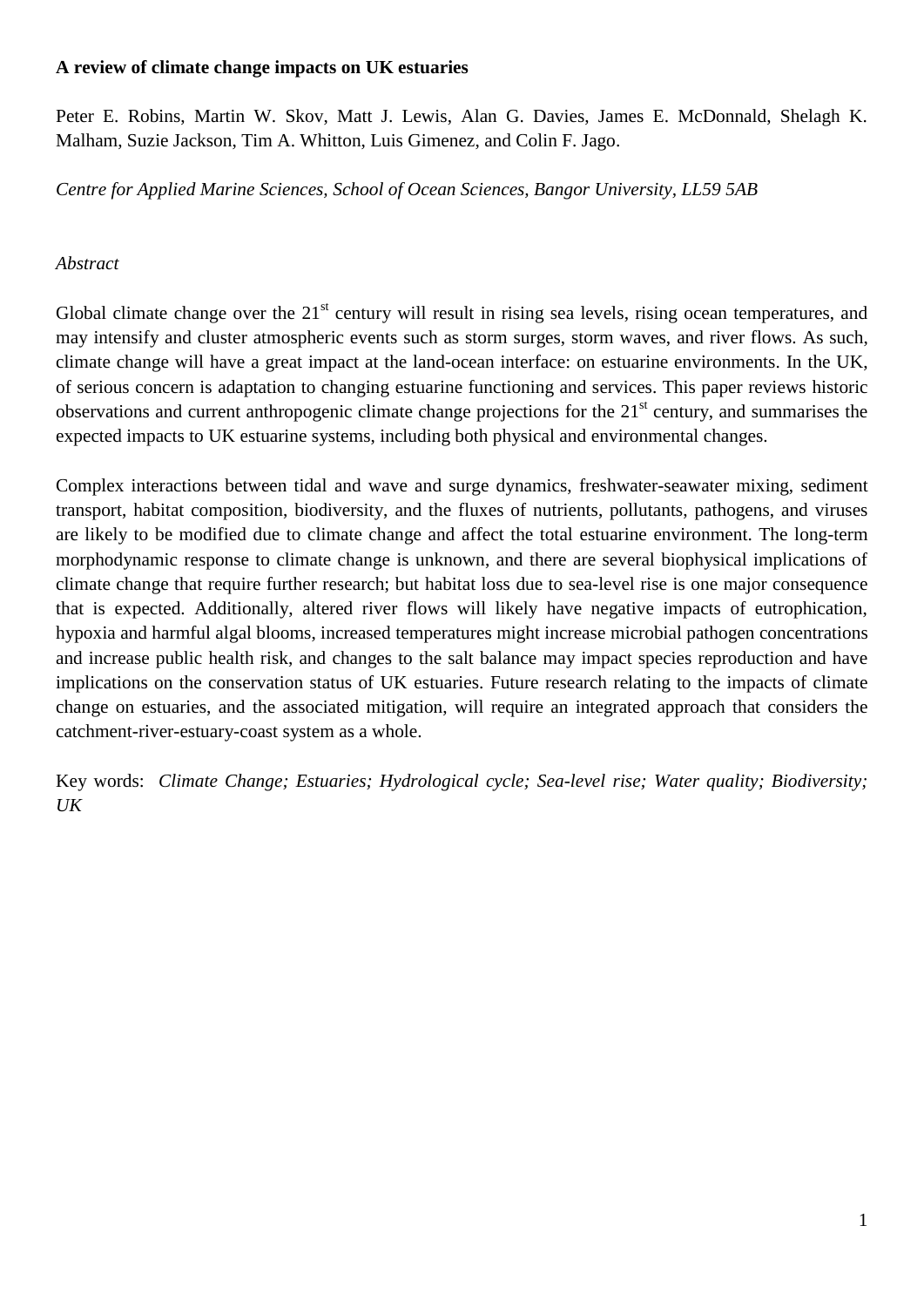# **1. Introduction**

The Intergovernmental Panel on Climate Change (IPCC) is 'virtually certain' that global precipitation and temperatures will increase during the 21<sup>st</sup> century, and has 'high confidence' that inter-regional and interseasonal variability in precipitation will increase throughout the world (IPCC 2013). All areas of the UK are projected to warm by between 1.5°C and 5.4°C by 2100 (Jenkins et al. 2009). Global sea levels are expected to rise by between 44 and 74 cm, depending on our future carbon dioxide emissions (IPCC 2013). According to the UK's 2012 Climate Change Risk Assessment, three potential risks due to climate change that will require primary action are: flood and coastal risk management; the management of soils, water and biodiversity; and management of water resources (CCRA 2012: 8).

Estuaries represent a globally significant frontier linking riverine and coastal regimes. Crucially, estuarine processes play a critical role in the hydrological and carbon cycles, and in food production and catchment services. Estuaries rank along with tropical rainforests and coral reefs as the world's most productive ecosystems; as regions of high primary productivity and biodiversity, and are often characterised by their outstanding natural beauty and high socio-economic value. Estuaries are known to trap, filter and recycle suspended particulate matter (SPM), composed of lithogenic and biogenic components, as well as components that are potentially harmful to human health, such as nutrients and pathogenic viruses. The majority of terrestrially derived SPM reaches the coastal ocean via estuaries, including 50% of the global annual organic carbon (Ittekkot 1988). In the UK, these processes are often complicated further by anthropogenic activity, such as aquaculture and shellfisheries, intensive catchment farming and agriculture, forestation/deforestation, urbanisation, changing ecosystem services, and coastal management. One third of the UK's population live near estuaries (Austin et al. 2010). Further, we do not yet understand to what extent climate change will affect estuarine processes.

In this review, we amalgamate current knowledge from published literature on estuarine processes and environments throughout the UK, on climate change projections for the UK, and how climate change will impact upon estuaries. This review paper is structured as follows: In the following sub-sections, we define and classify UK estuaries based on several physical and environmental controls, and then briefly summarise the inherent estuarine processes. In Section 2 we review current global and UK climate trends and climate change projections, in terms of the physical alterations to estuaries; Sections 3 and 4 provide summaries of observed trends and projected impacts of climate change to UK Estuaries, in terms of physical and environmental processes; Finally, discussions and conclusions are made in Sections 5 and 6, respectively.

# 1.1. *UK Estuaries*

Due to the complex interactions of physical and bio-geochemical processes occurring in the estuarine environment, the definition of an estuary is not a simple task. Many attempts have been made over the years to produce an accurate definition of estuaries. One of the most widely accepted is by Dyer (1997), adapted from Cameron and Pritchard (1963): "*An estuary is a semi-enclosed coastal body of water which has free connection to the open sea, extending into the river as far as the limit of tidal influence and within which seawater is measurably diluted with freshwater derived from land drainage*". This description highlights the main characteristics of an estuary with respect to the mixing of fresh and salt water, tidal influences and a connection to the coastal ocean.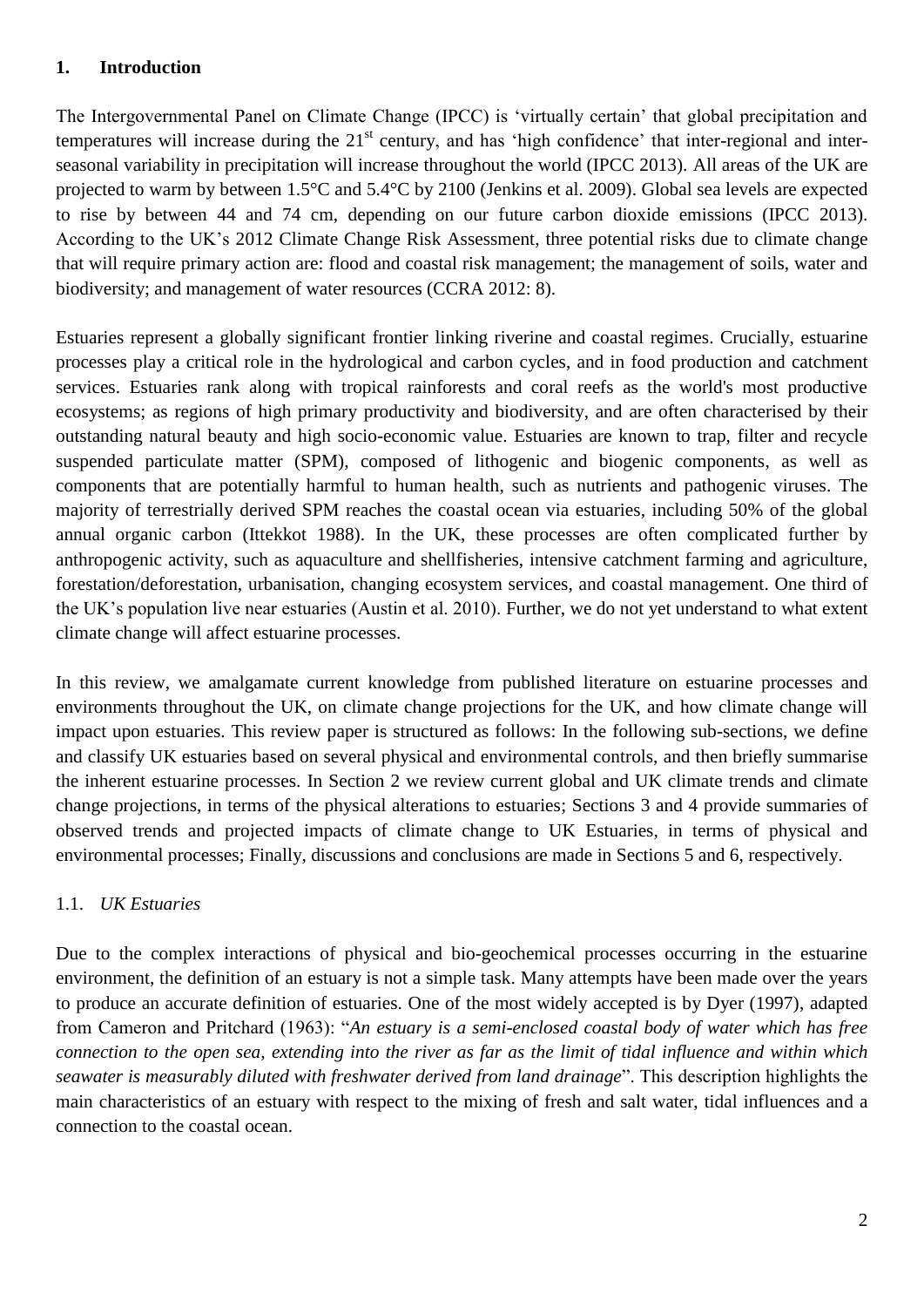Typically, the landward limit of an estuary is defined by the extent of the salt water intrusion (Fig. 1). However, the limit of tidal influence exceeds salt water advection. The term River Estuary Transition Zone (RETZ) can be employed to better describe the limits of the estuarine environment. The RETZ is comprised of the upper part of the estuary including the Estuarine Turbidity Maximum (ETM), and the Tidally-Influence River (TIR), found above the limit of salt intrusion, where the surface height and velocity field are still tidally modulated. The ETM is an area of elevated turbidity, indicated by a rise (sink) in suspended particulate material (SPM) and associated biogeochemical components, located at the fresh-saline water interface. The ETM supports seasonal biological production and plays an influential role in estuarine biogeochemical processes. Although biological production is widespread throughout the turbidity gradient. We define the seaward estuary limit at the intersection with the coastline, although this is sometimes difficult to isolate (e.g., the Severn Estuary merges into the South Wales and North Devon coasts) and, also, a region of fresh water influence (ROFI) may extend further offshore, such as in Liverpool Bay (Palmer and Polton 2011). Further, a sedimentary delta may extend beyond our defined estuary limit.



Figure 1**.** Schematic representation of estuarine processes and definitions taken from Dalrymple et al. (1992).

#### 1.2. *Estuarine classification*

There are a multitude of ways to classify estuaries, based on water balance, geomorphology, salinity structure, and tidal energy. Firstly, estuaries can be classified as positive or negative with respect to the water balance. A positive estuary experiences freshwater input that exceeds the rate of evaporation; typically the freshwater input in positive estuaries induces gravitational circulation – caused by density gradients between lighter, fresher water and heavier, salty water. Conversely, evaporation rates exceed freshwater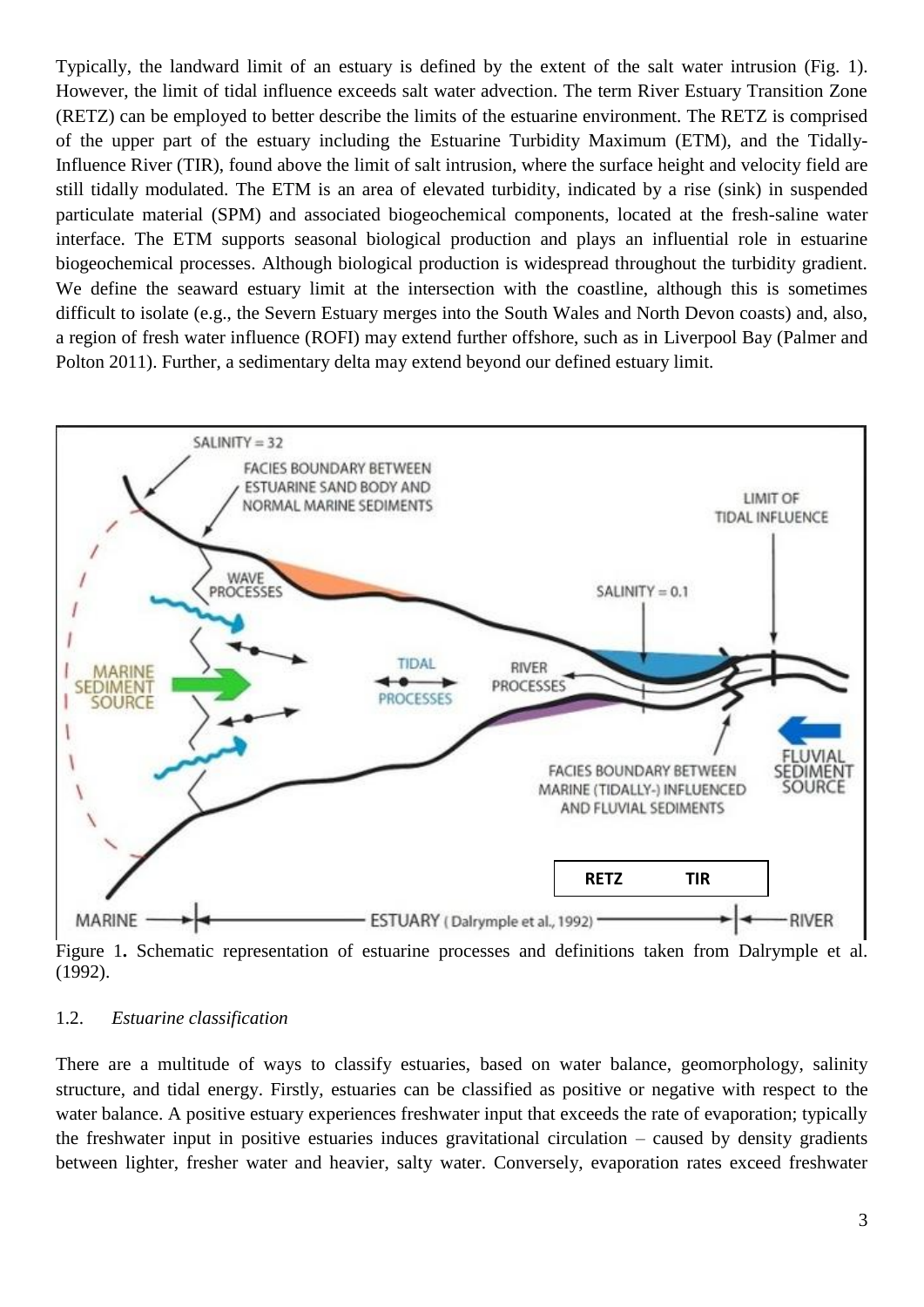input via precipitation in negative estuaries and the freshwater input via rivers is negligible or non-existent. All UK estuaries are positive estuaries, since annual freshwater input exceeds evaporation.

The geomorphology, or shape, of an estuary can be separated into four categories: coastal plain, bar-built, fjords and tectonic (Prandle 2009). Coastal plain (or 'unrestricted entrance') estuaries are essentially drowned river mouths caused by the latest post-glacial Pleistocene rise in sea level; they are typically wide and shallow (e.g., The Thames, Southampton Water and Mersey in England (Dyer 1997)). Bar-built (or 'restricted entrance') estuaries were originally tidal embayments which became semi-closed due to littoral drift forming sand bars or spits restricting the mouth (e.g., Taf and Dyfi in Wales). Fjords are associated with high latitudes and glacial activity; they are characteristically elongated and deep with a sill formed at the mouth. UK fjords are found in Scotland (e.g., Loch Etive). Finally, tectonic estuaries are formed through tectonic activity creating faults causing parts of the Earth's crust to sink and thus fill in with water. In this review, we are not considering fjords and tectonic estuaries. The size and geometry of the estuary mouth exerts a critical influence on hydrodynamics, wave action, sediment transport and morphological evolution (Pye and Blott 2014).

The vertical salinity structure is a useful way to classify estuaries as the extent of vertical stratification can infer considerable information on the state of mixing and, thus, estuarine circulation patterns. The extent of stratification is largely the competition between buoyancy forcing from freshwater inflow and the mixing forces from the tidal influence. The tidal mixing is directly proportional to the water exchange into/out of the estuary (known as the tidal prism and defined as the product of the tidal range and the area of the tidal basin). Following Pye and Blott (2014), an estuary can be classified into four types, based on the salinity water gradient: (1) salt wedge; (2) strongly stratified; (3) weakly stratified; and (4) well mixed. A salt wedge estuary has a large river discharge and low tidal forcing which results in two distinct water layers: a fresh water layer overlying a salty layer. As tidal forcing increases and river discharge weakens, the stratification weakens and the estuary becomes progressively more mixed with respect to salinity; thus, portraying vertically uniform profiles of salinity in the well-mixed case.

In terms of tidal energy, estuaries have been classified by tidal range as follows (Davies 1964): microtidal (tidal range  $\lt 2$  m), mesotidal (2 m  $\lt$  tidal range  $\lt 4$  m), macrotidal (4 m  $\lt$  tidal range  $\lt 6$  m), and hypertidal (tidal range > 6 m). In the UK, examples of each estuary type are (Prandle 2009): Christchurch (microtidal), Dyfi (mesotidal), Humber (macrotidal), and the Severn (hypertidal).

Estuaries can be further classified with respect to acting as a sink or source for sediments or nutrients. This depends on the cross-sectional area and the tidally active water volume of the estuary. The net sediment/nutrient flux can be influenced by tidal forcing, wind stress, wave action, freshwater discharge and extreme weather such as storm surges. Quantifying suspended sediment/nutrient fluxes in estuaries is difficult and usually involves assumptions of vertical homogeneity with respect to velocity. A coastal plain estuary, which becomes shallower towards the head such as the Humber Estuary, is likely to be flood-tidedominated (producing a net influx (sink) of sediments or nutrients), especially if it has a large tidal range. Whereas a bar-built estuary, which widens and becomes deeper towards the head such as the Alde-Ore Estuary, is more likely to display ebb-tide-dominance (net export of sediments and nutrients), especially if it has a relatively small tidal range. Wide-mouthed estuaries are more influenced by wave processes than estuaries with a narrow mouth.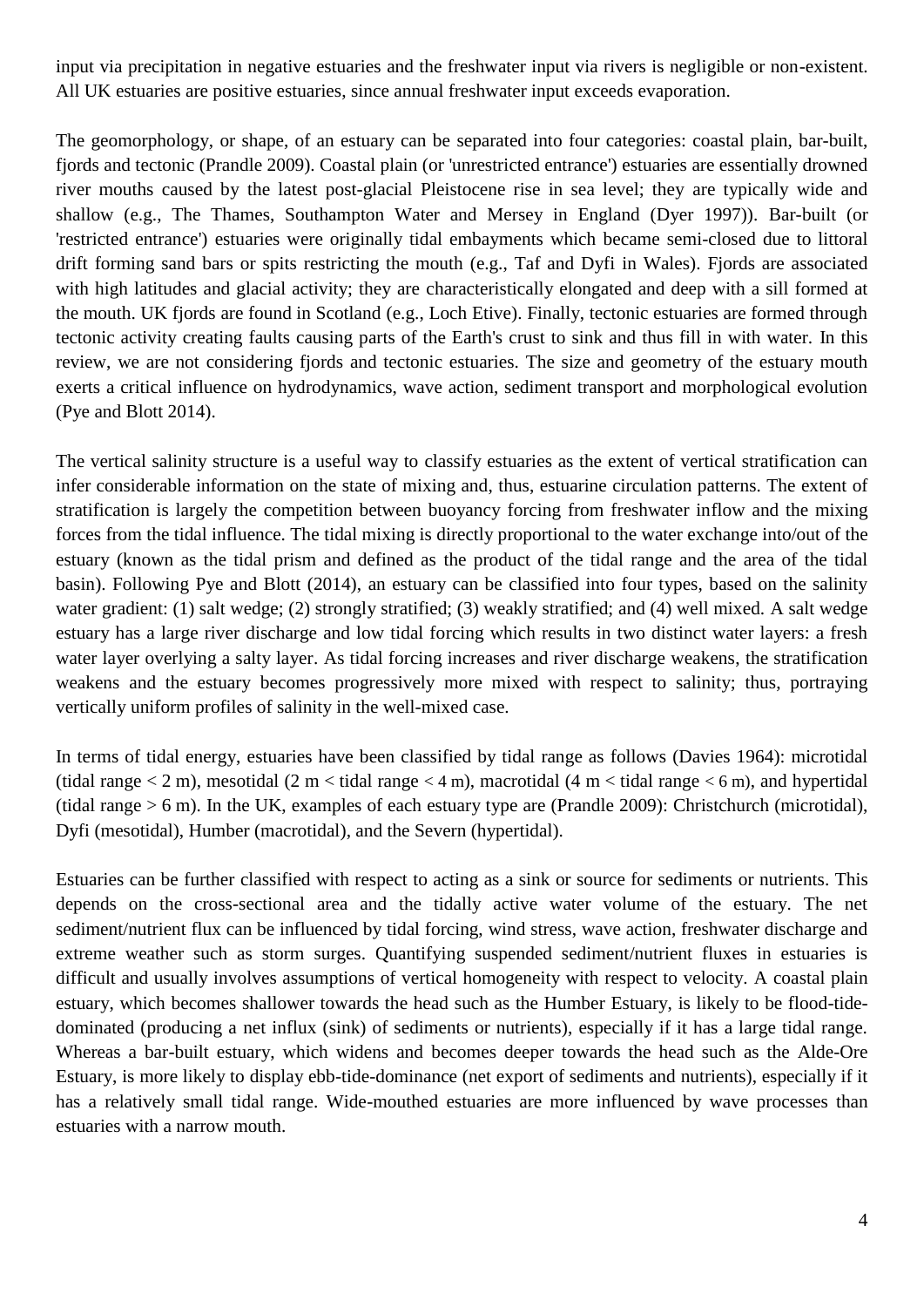Sediment types found in UK estuaries can vary greatly. At the estuary mouth, tidal and wave energy acts to sort sediment deposition into mainly medium/coarse sands (Fig. 2), forming deltas (e.g., Exe Estuary, Devon), sand banks and dunes (e.g., Camel Estuary, Cornwall), and spits restricting the estuary mouth (e.g., Ynylas Spit of the Dyfi Estuary, Wales). Within an estuary, finer sands form sub-tidal channels and silts/muds form inter-tidal flats and saltmarshes (Fig. 2). Fig. 3 shows examples of the spatial variability of sediment composition in the Taf Estuary, South Wales (which is hypertidal, with a tidal range up to 10 m): sand ripples and banks at the mouth and in the main channel, and extensive intertidal mudflats at the fringes.

Estuarine classification can be complicated by anthropogenic activities altering the bio-physical environment. Changes to the classification of UK estuaries have occurred by man-made interventions since the industrial period. For example, managed coastal realignment traditionally arose for land reclamation for farming, agriculture, and transport; but more recently has been a mitigation measure against flood risk and climate change (Pye and Blott 2014). Urbanisation, transport and engineering activities have further affected estuarine shape and, hence, their classification (Lee et al. 2006). Similarly, changes to marine services (e.g., the fisheries and shellfisheries industry) and catchment services (e.g., forestation, agriculture, and conservation) have been shown to alter the function and classification of estuaries (Kennish 2002).

There are approximately 90 estuaries in the UK, which is a quarter of the estuaries of northwest Europe. UK estuaries, excluding fjords, are mainly bar-built or coastal plain (Prandle 2009). Although several of the larger estuaries, such as the Severn and Milford Haven are classified as rias (drowned glaciated river valleys). Mesotidal estuaries are typical in the eastern UK, wheras macrotidal or hypertidal estuaries occur in the west, and are connected to catchments that react quickly to rainfall events (Brown et al. 1991). A comprehensive list and characterisation of UK estuaries, as they stand today, can be found on-line (ABPmer and HR Wallingford (2007); www.estuary-guide.net).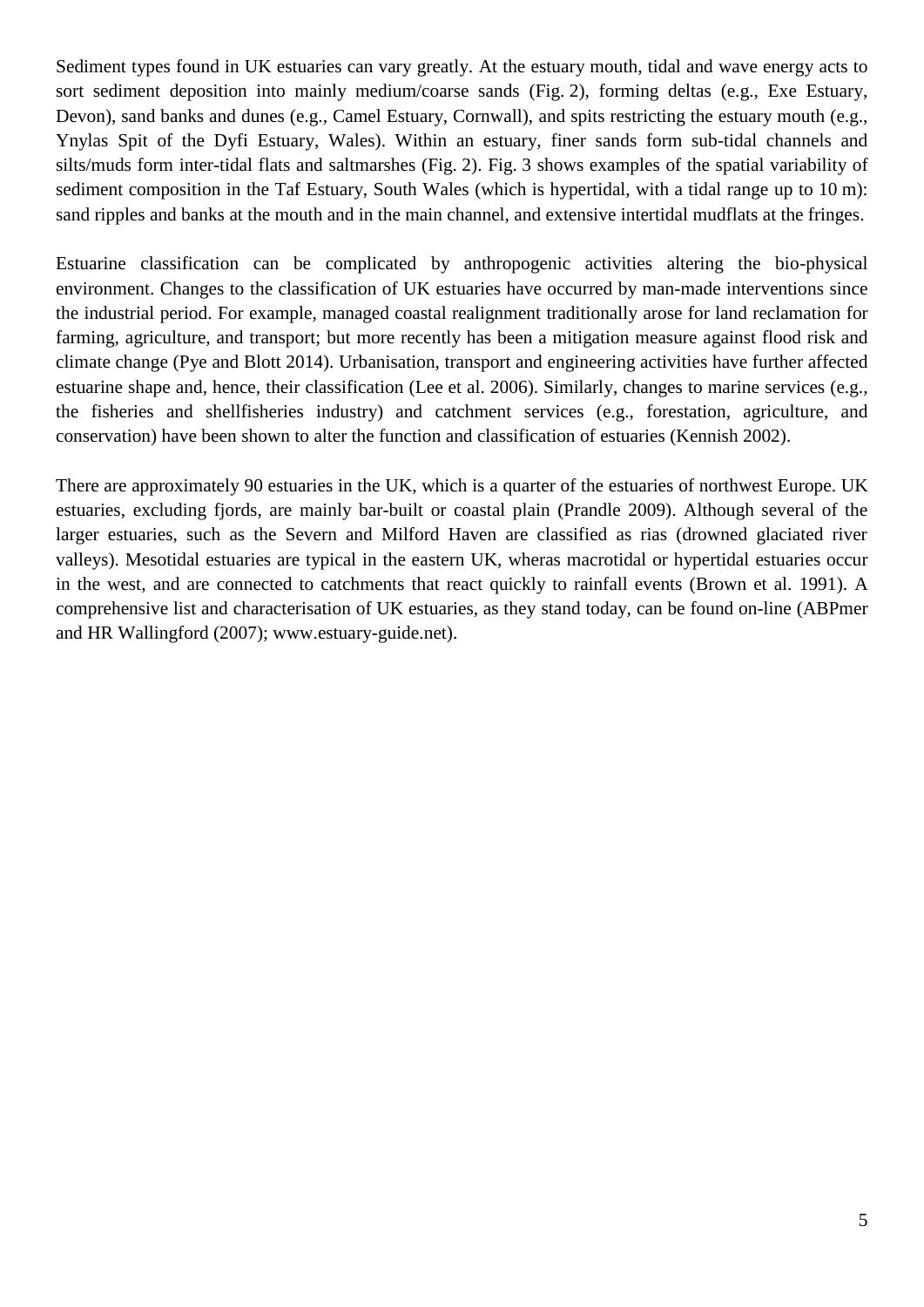

Figure 2. Idealised wave-dominant (left) and tide-dominant (right) estuaries. Distribution of (A) energy types,  $(B)$  morphological elements, and  $(C)$  sedimentary facies. UFR = Upper Flow Regime, M.H.T. = mean high tide. The along-channel section in (C) does not show the marginal mudflats and saltmarshes; it illustrates the onset of sediment filling (progradation) following transgression (e.g., sea-level rise).



Figure 3. Sediment composition and substrate morphology in the Taf Estuary, South Wales, UK. Moderately sandy substrates, sand ripples and sand banks situated at the estuary mouth (top); fine sandy channels (bottom left) and muddy tidal flats (bottom right) situated within the estuary. Photos: Ben Powell, Bangor University.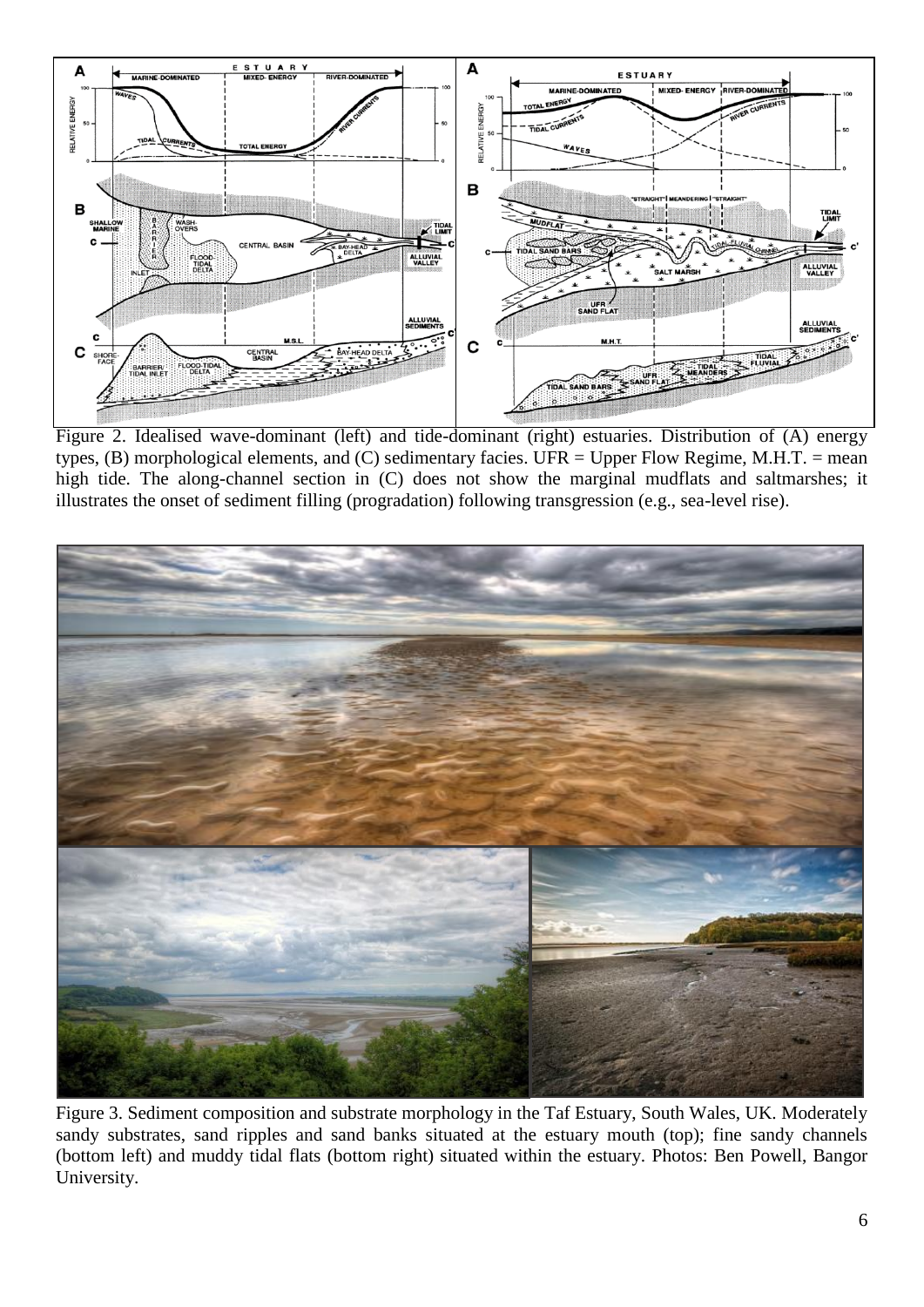#### 1.3. *Estuarine processes*

The principal physical processes that are inherent to UK estuaries are briefly summarised. Tidal forcing, surges and waves act to mix the seaward water body and advect saline water up-estuary, in competition with freshwater seaward flow acting to stratify the water column (Dyer 1997). At the saline-freshwater interface, high turbidity attracts high biodiversity and productivity, but also acts as a barrier to persistent tracers or suspended materials (Prandle 2009). Tides are generally the main energy sources for UK estuaries. Tides create vertical and horizontal velocity shear, which generates turbulence and determines the overall rate of mixing, although there is much temporal and spatial variation in tidal amplitude (Pingree and Griffith 1979; Robins et al. 2015). Nonlinear shallow water dynamics, such as tidal amplification (Robins and Davies 2010) and higher harmonics (Robins and Elliott 2009) complicate the tidal forcing/mixing further. Pronounced seasonal and inter-annual cycles often occur in wind (surge and wave variability; Wolf et al. 2011), temperature, light, river flows, stratification (Simpson et al. 2001), nutrient concentrations (Robins et al. 2014), oxygen, and plankton (Prandle 2009). Seasonal variability in river flows control estuarine salinity gradients and stratification (Brown et al. 2014), secondary density-driven circulation (Nunes and Simpson 1985; Brown et al. 1991), and the overall fate of river-borne materials and solutes (Robins et al. 2014). Coastal sediment transport and estuarine morphology are influenced by variabilities in the above processes, together with localised sediment size classes and chemical and biological processes (Soulsby 1997; Moore et al. 2009). Controls on sediment regimes in estuaries are tides and storms, enhanced by wave activity in shallow water (Van-Rijn 1993; Soulsby 1997).

These natural variations, alongside extreme episodic events and projected climate change, play a major role in estuarine ecology (Bulling et al. 2008), coastal flooding and erosion (Lewis et al. 2013), morphology (Milne et al. 2012), and water quality (Maier et al. 2009). The physical (hydrodynamic and morphodynamic) estuarine processes are not independent of the biological processes, as biology moderates physical forcing, for instance, with implications for estuarine morphology (Murray et al. 2008). Conversely, the biological processes are not independent of the physics. Consideration of bio-physical interaction is one of the major gaps in estuarine research. Estuarine processes on large temporal and spatial scales are physically-driven, whereas some intermediate scale processes become bio-physically-driven. Climate change will act on both the physics and the biology, and thus biology will influence physical processes.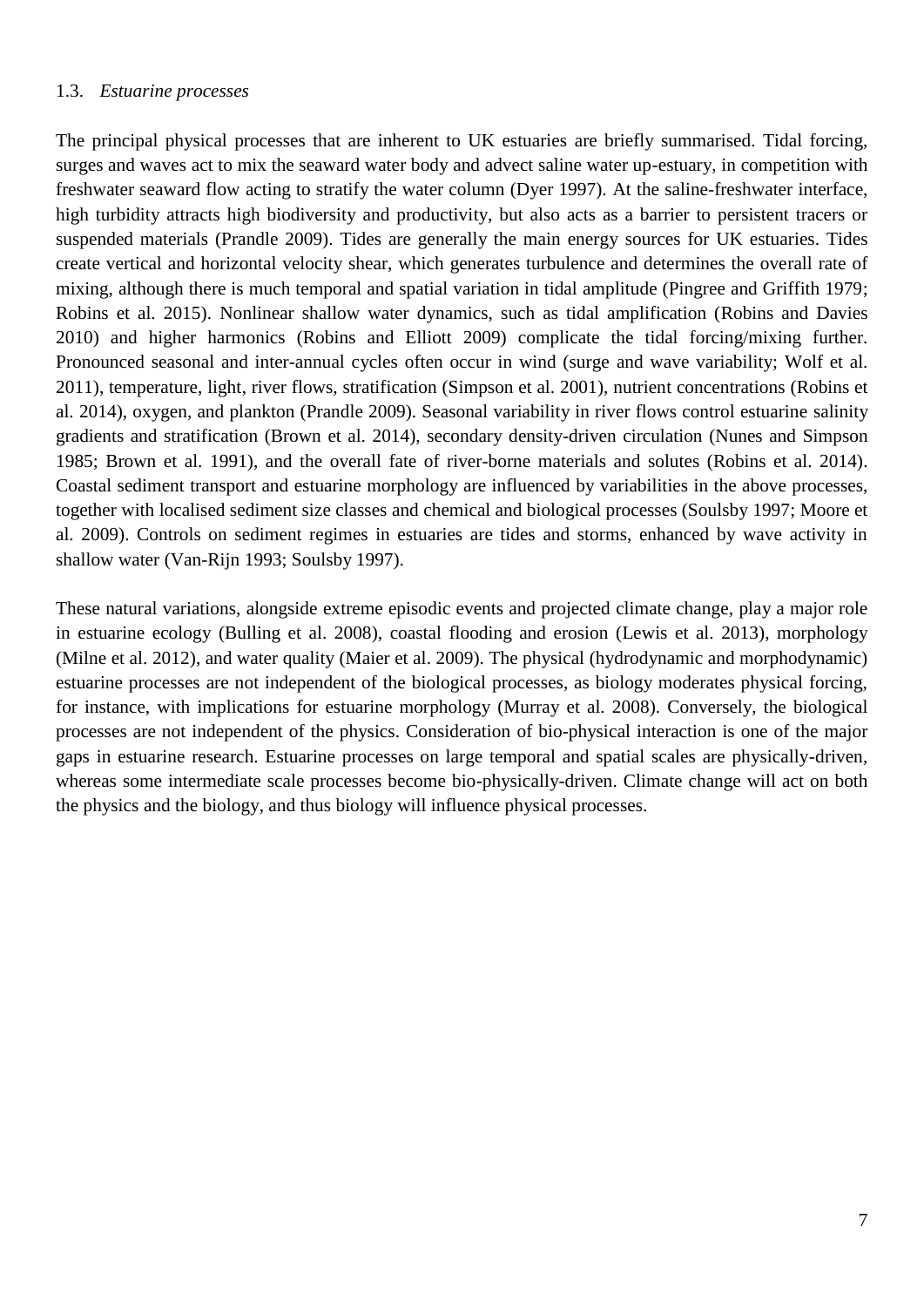# **2. Climate changes to physical forcing**

We summarise past trends and future projections of climate change that will impact on UK estuaries. We focus on sea surface temperature, sea-level rise and atmospheric shifts as the main drivers that influence the physical environment and ecosystems, and their interactions. Table 1 summarises the main climate change trends and projections, and estimates the level of confidence associated with each trend/projection. The level of confidence (low, medium, or high) has been ascribed, based on the amount of evidence and the level of agreement of the evidence.

# 2.1. *Temperature*

Data reveals that global ocean temperatures (upper 700 m) have warmed since the 1970s, and there is some evidence that temperatures have warmed since the 1870s (IPCC 2013). The strongest warming occurred in the upper 75 m, 0.11°C per decade between 1971 and 2010 (IPCC 2013). Sea surface temperatures (SST) around the UK have risen over the past three decades by about 0.7 ºC (Jenkins et al. 2009). There has been a 1–3°C rise in freshwater temperatures over the past 100 years in large rivers across Europe (Whitehead et al. 2009).

Global average air temperatures are projected to increase by between  $1.4^{\circ}$ C and  $5.8^{\circ}$ C over the  $21^{\text{st}}$  century, depending on emission scenarios, location, and season – temperatures over land are likely to increase more than over sea (IPCC 2013). Consequently, global mean SST (upper 100 m) are projected to increase by 0.6–  $2^{\circ}$ C, by 2100 (IPCC 2013). All areas of the UK are projected to become warmer, with the summers especially so – a mean increase in summer air temperature of 5.4°C is projected by 2100, for southern England with winter increases of 1.5°C, across most of the UK (Jenkins et al. 2009). Over the UK shelf seas, in shelf edge regions and northern North Sea, temperature increases of 1.5–2.5ºC are projected to occur this century. Larger increases of 2.5–4ºC are projected for the Celtic, Irish and southern North Sea. The latter amounts to a trend of 0.3ºC per decade (Lowe et al. 2009). Whilst, overall, global air temperatures and SST are projected to increase, a potential shutdown of the North Atlantic current (Gulf Stream) would result in much lower winter SST in the UK (Durell et al. 2006), although this is thought to be very unlikely (Murphy et al. 2010).

# 2.2. *Sea-level rise*

Global mean sea level has risen at a rate of  $1-2$  mm yr<sup>-1</sup> since the last century (Church et al. 2004; IPCC 2007; IPCC 2013), with an apparent acceleration to 3 mm  $yr^{-1}$  during the past 30 years, determined from satellite altimetry measurements (Cazanave and Nerem 2004; Church and White 2006) and analysis of tide gauges worldwide (Woodworth and Blackman 2004; Menendez and Woodworth 2010). Climate models (*see* Appendix) simulate climatic sea-level change, assuming different carbon dioxide emission scenarios (Lowe and Gregory 2006). The  $5<sup>th</sup>$  assessment of the IPCC projected, with medium confidence, that global mean sea-levels will increase by 44-74 cm by 2100 (IPCC 2013); an increase on the 18-59 cm previously projected (IPCC 2007). Alternative estimates based on parametric relationships between sea level and air temperature suggest, with low confidence, that sea-level could rise by up to 1.9 m by 2100 (Rahmstorf 2007; Grinsted et al. 2009; Jevrejeva et al. 2010).

As carbon dioxide emissions lead to increased global temperatures, it is very likely that sea-level will continue to rise in more than 95% of the ocean area (IPCC 2013). Sea-level rise is not uniform, with spatial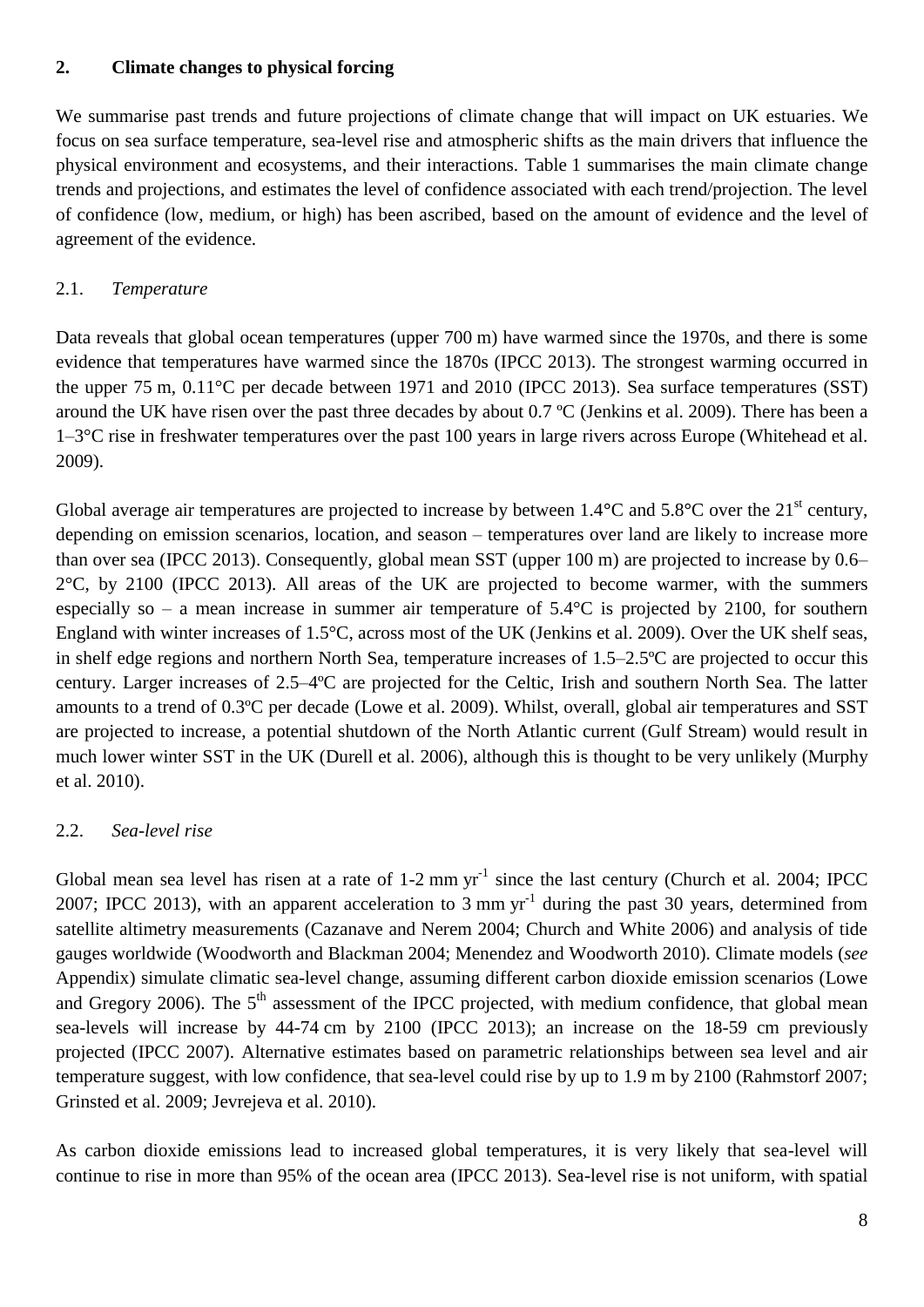variability due to steric and eustatic processes (IPCC 2013), as well as vertical land movements such as isostatic adjustment (e.g., Shennan and Horton 2002). It is this relative mean sea-level which is most important for coastal communities (Lewis et al. 2011). In the UK, observed sea level trends are broadly consistent with the global average (Woodworth et al. 2009; Lewis et al. 2011). Although, vertical land movements will reduce this trend in the far southwest UK (by  $-1.5$  mm yr<sup>-1</sup>) and augment this trend in parts of Scotland (by  $+2$  mm yr<sup>-1</sup>) (Shennan and Horton 2002).

### 2.3. *Storm surges, rainfall, and river flow*

Atmospheric warming is believed to intensify the hydrological cycle (IPCC 2013; Hannaford 2015; Watts et al. 2015). Future incidences of rainfall and river flow will, therefore, be affected by changes to atmospheric warming (IPCC 2007). Additionally, storm surges around the UK are projected to increase due to climate change (Weisse et al. 2014).

### *Past changes*

Analysis of observed atmospheric data, and application of this data to drive models, show that the second half of the twentieth century experienced a pole-ward shift in the majority of storm tracks across the Northern Hemisphere (McCabe et al. 2001). Further, there was an increase in intensity, but a decrease in frequency, of extra-tropical cyclones (Paciorek et al. 2002; Geng and Sugi 2003). However, storm surge incidents in the UK were un-related with changes to extra-tropical cyclones: extreme water-levels were driven by a rise in mean sea-level, rather than an increase in storminess (Woodworth et al. 1999; Woodworth and Blackman 2004; Woodworth et al. 2009; Menendez and Woodworth 2010). Therefore, it is uncertain whether the UK storm surge frequency has changed beyond natural levels of variability (Allan et al. 2009) – yet, some evidence is now emerging of clustering of extreme sea-levels (Wadey at al. 2014). For instance, there was an exceptional number of extreme high waters during the 2013/14 winter in the UK, arising from an unusually strong westerly phase of the stratospheric Quasi-biennial oscillation (QBO), which in turn has driven a deep polar vortex and strong polar night jet (Wadey at al. 2014).

Data from extensive river-gauge networks show the relationship between river flow and precipitation is spatially variable (Keef et al. 2009). While annual average rainfall in the UK is unchanged since the 1960's, winter rainfall has intensified and increasingly occurred in clustered events (Jenkins et al. 2008; Burt and Ferranti 2011; Jones et al. 2013; Watts et al. 2015). For the same period, river-flows increased in winter, especially in upland western areas; autumn flows rose and spring flows decreased slightly, while there was no consistent change in the summer (Hannaford and Buys 2012; Hannaford 2015; Watts et al. 2015).

#### *Future changes*

Mean sea-level rise will change the dynamics of storm surge generation and propagation (Mcinnes et al. 2003) and estuarine flood risk and inundation (Senior et al 2002). Circulation and storm surge models (*see* Appendix) indicate future centennial changes in extreme water levels, which pose the greatest flood risk to estuaries, will be moderate and of the same order as the natural climatological variability (Lowe et al. 2001; Woth et al. 2006; Debernard and Roed 2008; Lewis et al. 2011). Uncertainty within model simulations is high due to the parameterization of sub grid-scale processes, such as cloud formations and quantifying interdecadal variability (Howard et al. 2010; Lowe et al. 2009), and quantification of decadal variability of storm surge climates (Bijl et al. 1999; Alexandersson et al. 2000; Wakelin et al. 2003).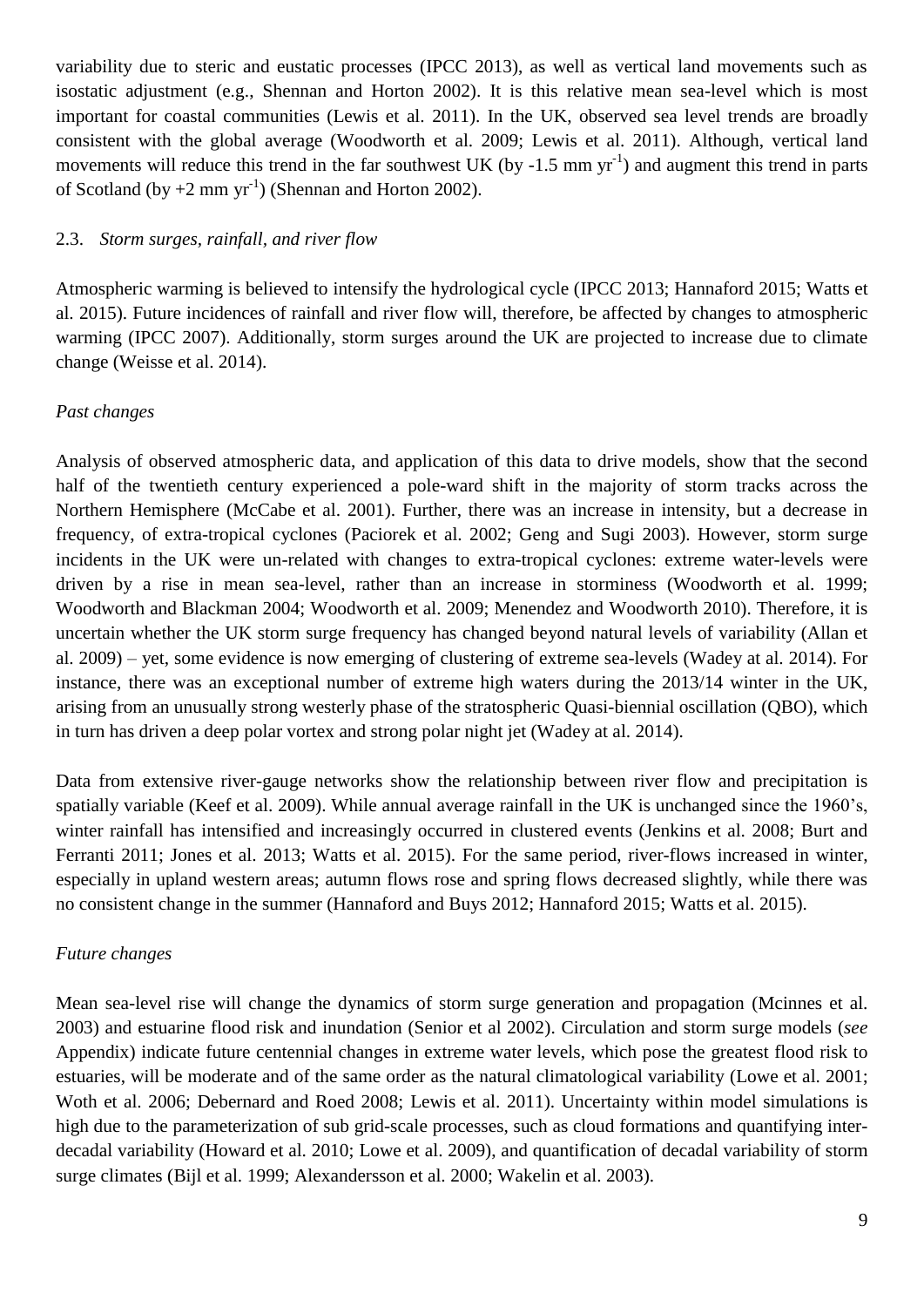The UKCP09 report explains that little change is expected in the median precipitation amount across the UK by 2100, but significant changes in the trends of winter and summer precipitation are projected (Jenkins et al. 2009). The report generally found a slight increase in the winter mean precipitation and a decrease in summer mean precipitation for the western UK (Jenkins et al. 2009). River catchment models indicate river flows are projected to reduce in summer (by 40-80%) and increase in winter (by up to 25%), particularly in mountainous regions of western UK (Fowler and Wilby 2010; Christierson et al. 2012; Prudhomme et al. 2012). These projections were biased through inability to capture monthly precipitation climates (Prudhomme and Davies 2009; Smith et al. 2013).

### 2.4. *Combined extreme events*

In the UK, low pressure systems (extra-tropical cyclones) that are responsible for storm surges and coastal flooding also produce heavy rainfall in the catchment, which ultimately influence estuarine processes (Maskell et al. 2013). The relation of storm surge climate with rainfall has become the focus of a number of studies (e.g., Coles et al. 1999; Senior et al. 2002; Svessson and Jones 2002). For a catchment in south Wales, there was no correlation between sea-level and daily peak river flows (Samuels and Burt 2002), but there was a positive relation between storm surge and daily peak flows (Svensson and Jones 2004).

Storm surge can clearly be associated with extreme rainfall (Svensson and Jones 2004; 2006; Hawkes 2008) and, while spatially and temporally variant with meteorological conditions and catchment characteristics (Svessson and Jones 2006; Keef et al. 2009; Zheng et al. 2013), the relationship should to be taken into account for flood risk estimation. Further research is required to investigate the factors that give rise to the surge-rainfall association (Zheng et al. 2014). Research on extreme event dependence has concentrated on the implications of extreme events to estuarine flood risk (*see* Section 3). There has been much less focus on the implications to other estuarine conditions and processes, such as biology, water quality and sediment transport processes (Lowe et al. 2009; Robins et al. 2014).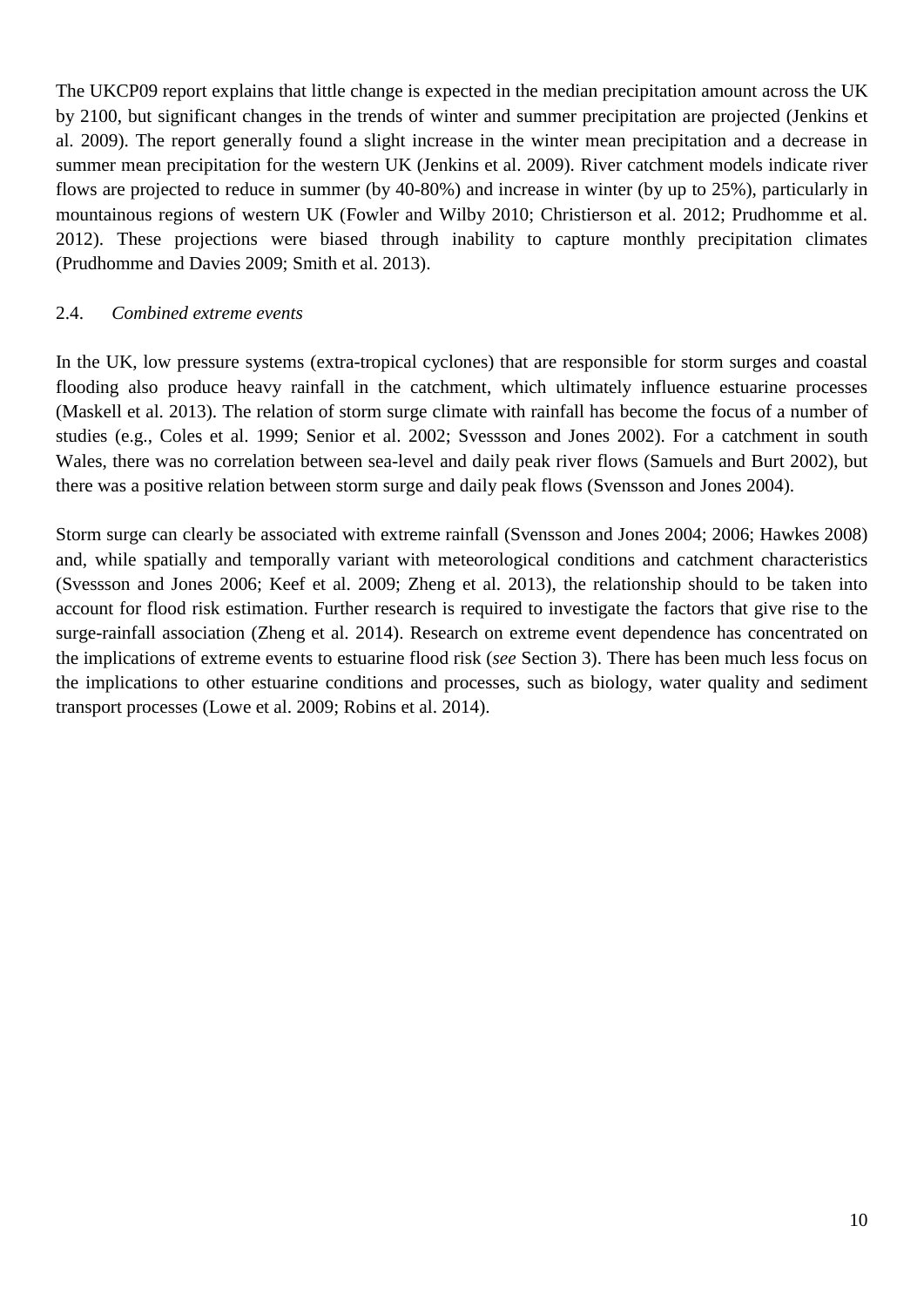| <b>Process</b>             | <b>Observed trend</b>                                                                                           | <b>CONFIDENCE</b><br>and information sources                                                                                                                                        | Projected 21 <sup>st</sup> century change                                                                                                               | <b>CONFIDENCE</b><br>and information sources                                                                                                                                                                                     |
|----------------------------|-----------------------------------------------------------------------------------------------------------------|-------------------------------------------------------------------------------------------------------------------------------------------------------------------------------------|---------------------------------------------------------------------------------------------------------------------------------------------------------|----------------------------------------------------------------------------------------------------------------------------------------------------------------------------------------------------------------------------------|
| Sea surface<br>temperature | $+0.7$ °C (1971 – 2010)                                                                                         | <b>HIGH</b><br>IPCC $(2013)$<br>Jenkins et al. (2009)                                                                                                                               | +1.5 $\mathrm{^{\circ}C}$ to +4 $\mathrm{^{\circ}C}$                                                                                                    | <b>HIGH</b><br>Lowe et al. (2009)                                                                                                                                                                                                |
| Sea-level rise             | +1 to +3 mm $yr^{-1}$ during last century                                                                       | <b>HIGH</b><br>Cazanave and Nerem (2004)<br>Church et al. (2004)<br>Woodworth and Blackman (2004)<br>Church and White (2006)<br>Menendez and Woodworth (2010)<br><b>IPCC</b> (2013) | $+0.44$ m to $+0.74$ m<br>(Steric and eustatic processes)                                                                                               | HIGH<br>Worth et al. (2006)<br>Lowe et al. (2009)<br>Woodworth et al. (2009)<br>Lewis et al. $(2011)$<br><b>IPCC</b> (2013)                                                                                                      |
|                            |                                                                                                                 |                                                                                                                                                                                     | $+1.9$ m<br>(Parametric relationships between sea<br>level and air temperature)                                                                         | LOW<br>Rahmstorf (2007)<br>Grinsted et al. (2009)                                                                                                                                                                                |
| <b>Storm surge</b>         | Pole-ward shift of storm tracks.                                                                                | MED<br>McCabe et al. (2001)                                                                                                                                                         | Centennial changes in extreme water<br>levels are marginally significant (i.e.,<br>are of the same order as the natural<br>climatological variability). | <b>LOW</b><br>Bijl et al. (1999)<br>Alexandersson et al. (2000)<br>Wakelin et al. (2003)<br>Woth et al. (2006)<br>Debernard and Roed (2008)<br>Lowe et al. (2009)<br>Howard et al. (2010)<br>Lewis et al. $(2011)$               |
|                            | Increased intensity / decreased<br>frequency extra-tropical cyclones.                                           | <b>HIGH</b><br>Paciorek et al. (2002)<br>Geng and Sugi (2003)<br>Woodworth and Blackman (2004)<br>Woodworth et al. (2009)<br>Menendez and Woodworth (2010)                          |                                                                                                                                                         |                                                                                                                                                                                                                                  |
|                            | High variability in storm surges                                                                                | <b>MED</b><br>Allan et al. (2009)                                                                                                                                                   |                                                                                                                                                         |                                                                                                                                                                                                                                  |
|                            | Clustering of extreme sea-levels                                                                                | LOW<br>Wadey at al. (2014).                                                                                                                                                         |                                                                                                                                                         |                                                                                                                                                                                                                                  |
| <b>River flows</b>         | 1969-2008: Increased flow during<br>autumn and winter, decreased flow<br>during spring, no trends during summer | <b>HIGH</b><br>Keef et al. (2009)<br>Hannaford and Buys (2012)<br>Hannaford (2015)<br>Watts et al. (2015)                                                                           | Increase in winter mean flow by up to<br>25%<br>Decrease in summer mean flow by 40-<br>80%                                                              | <b>MED</b><br>Fowler and Kilsby (2007)<br>Jenkins et al. (2009)<br>Prudhomme and Davies (2009)<br>Fowler and Wilby (2010)<br>Christierson et al. (2012)<br>Prudhomme et al (2012)<br>Smith et al. (2013)<br>Kay et al. (2013a,b) |
|                            | Rainfall (river flows) occurring in<br>clustered events                                                         | LOW<br>Jenkins et al. (2008)<br>Burt and Ferranti (2011)<br>Jones et al. (2013)<br>Watts et al. (2015)                                                                              |                                                                                                                                                         |                                                                                                                                                                                                                                  |

# **Table 1.** Observed trends and future projections of climate change to UK estuaries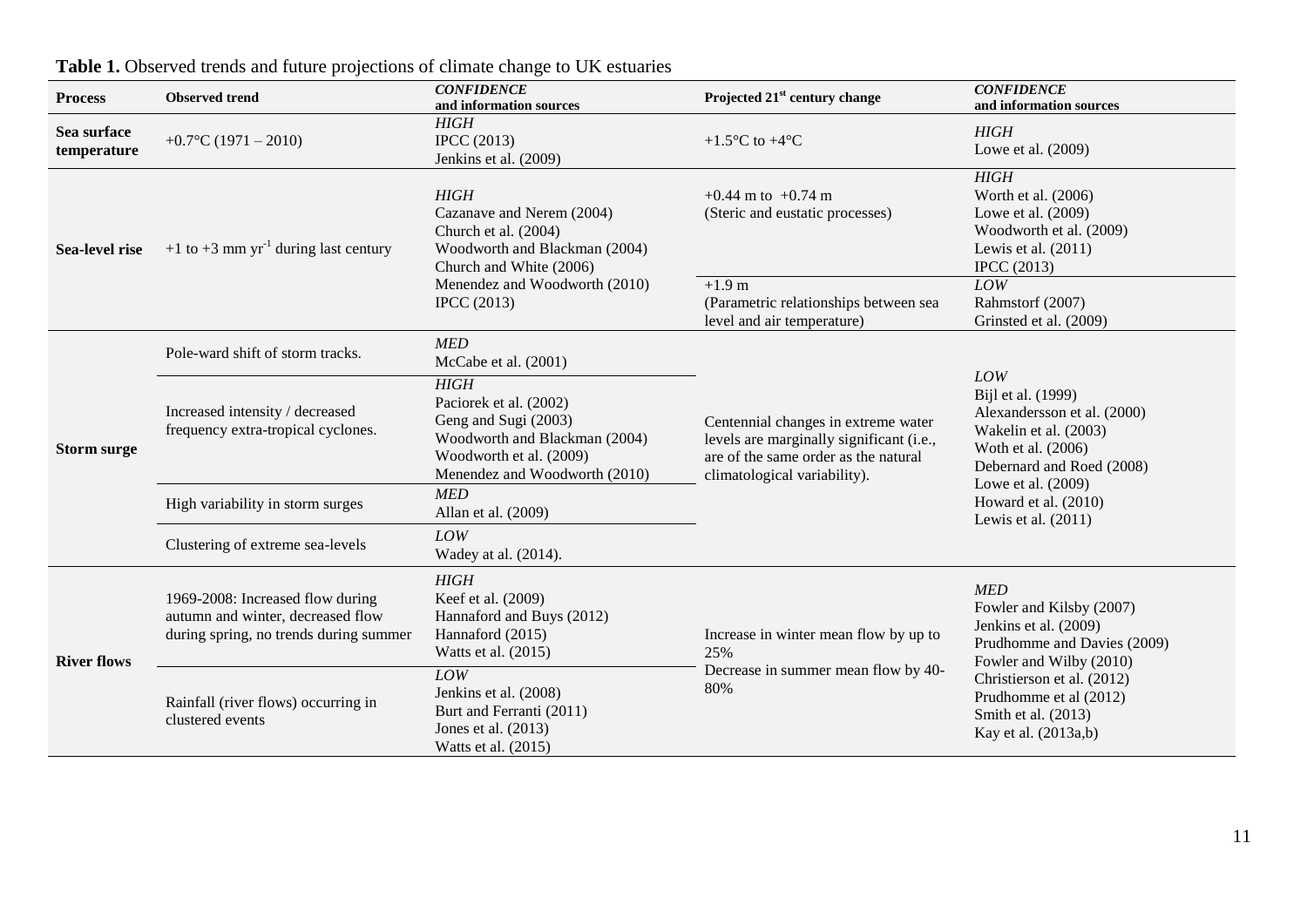# **3. Climate impacts on the physical environment**

### 3.1. *Flooding and inundation*

The primary climatic drivers of changes to estuarine flood risk and inundation occurrence are caused by a combination of increased sea-level (sea-level rise and/or storm surge, and their nonlinear propagation within estuaries), changes to the wave climate and wave overtopping, and changes to incidences of high river flow events (Lewis et al. 2013; Quinn et al. 2014). Both sea-level and river flow climates appear to be changing due to climate change, resulting in increased flood risk to estuaries (Worth et al. 2006). The impacts of coastal flooding, in the absence of mitigation, are severe (Batstone et al. 2013). They include loss of life (Jonkman et al. 2009), damage to property and infrastructure (Hanson et al. 2011), increased coastal erosion and loss of land to the sea (Zhang et al. 2004), potential population displacement (Nicholls et al. 2011), pollution and increased human health risk, and significant loss of wetland habitats and ecosystems (Day et al. 1995; Nicholls et al. 1999).

There is some past evidence of increased frequency of high storm surges around the UK (*see* Table 1), however, historical surge observations cannot infer future flood risk. Therefore, modelling approaches are key to flood risk assessments (*see* Appendix), where risk is generally defined as the probability of the occurrence multiplied by the consequences. Joint extreme surge-wave-river events can increase the impact (cost) of flooding three-fold, compared with sea-level-only events (Prime et al. 2015). Using published climate change scenarios, a combination of sea-level rise and increased storminess will allow storm surges to reach much further inland, so that UK estuaries will be subject to both higher water levels and more energetic wave attack (King 2004). In the highest IPCC emission scenario for this century, flood levels that are now expected only once in 100 years could be recurring every 3 years (King 2004). Although the likelihood of extreme sea level rise (up to 1.9 m over the  $21<sup>st</sup>$  century) due to rapid ice sheet mass loss is low, the resulting hazard can be large, resulting in a significant increase (of 30%) to the projected risk, for the case of the UK's largest estuary – the Severn (Quinn et al. 2013).

Other drivers of changes to estuarine flood risk and inundation occurrence, which can be considered climatic or non-climatic, are changes to sediment transport (i.e., the sediment flux into or out of an estuary) and the nearshore and estuarine morphology (erosion and accretion). A key consideration under accelerating rates of sea-level rise is the potential for geomorphological features and flood depths to adjust, through longshore transport, progressive flood-dominance, and sediment compaction and subsidence (Dickson et al. 2007; Shennan et al. 2012; Nicholls et al. 2013). In such circumstances, flood risk will increase incrementally over long (decadal) timescales, in which case mitigation measures can be foreseen and employed in advance to reduce risk. However, much greater flood risk will result from rapid morphological changes following extreme storm (wave and/or river flow) events (Pye and Blott 2006). In addition to the natural trends, shoreline protection has greatly reduced the input of new sediment sources, resulting in much contemporary coastal erosion (Nicholls et al. 2013). The capacity for estuaries to respond to sea-level rise will depend on landward constraints to transgression, available accommodation space and available sediment supply (marine and fluvial) (Nicholls et al. 2013). Some studies have suggested that estuaries can cope with relatively high rates of sea-level rise (e.g., Rossington et al. 2007), whilst studies of intertidal and saltmarsh areas suggest far less resilience (e.g., Orford and Pethick 2006; French 2006; Marani et al. 2007).

Projected increases in global average temperatures of 1.4-5.8<sup>o</sup>C over the 21<sup>st</sup> century will increase evapotranspiration throughout the catchment, and alter vegetation types and reduce soil moisture – all of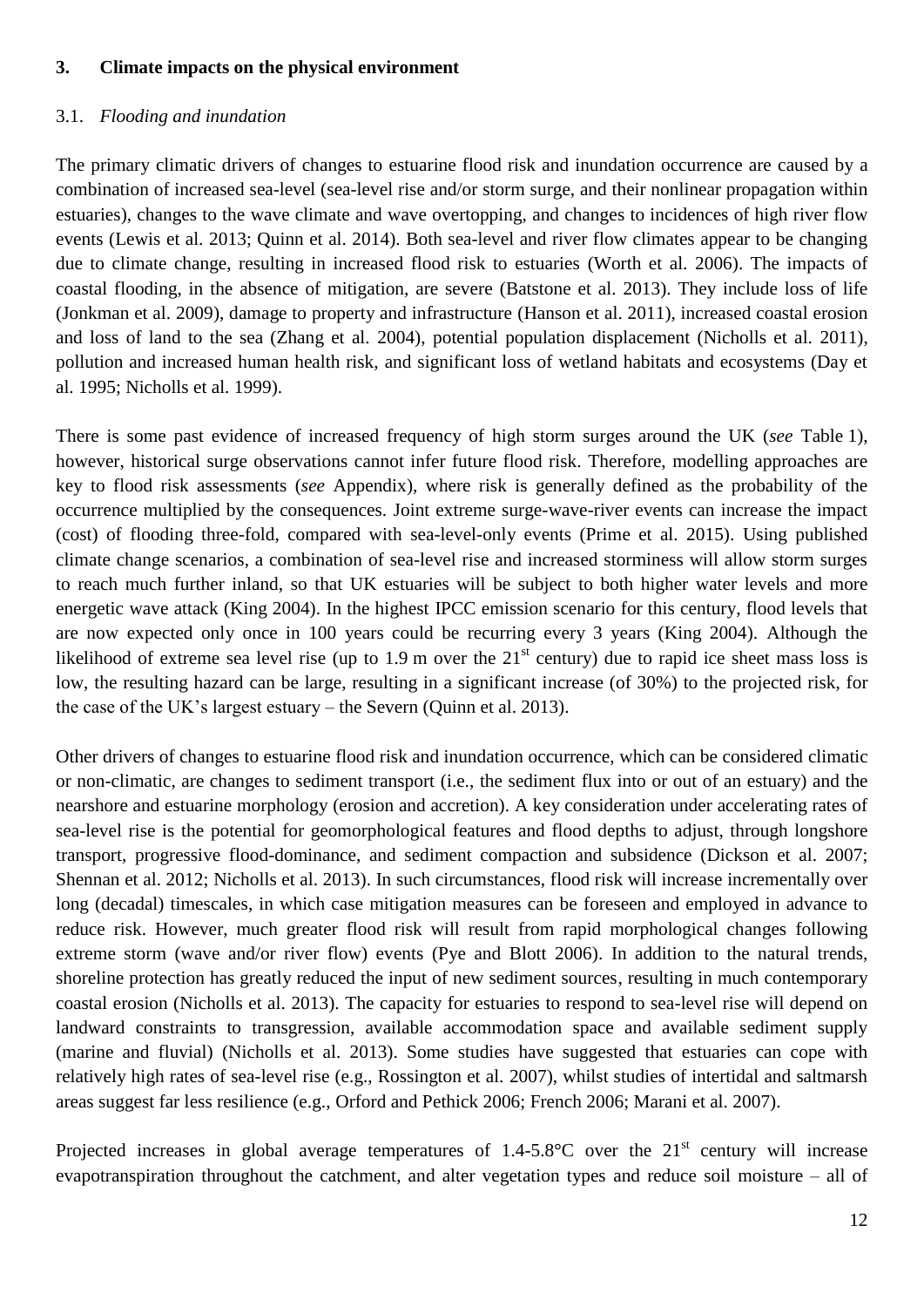which will reduce runoff into estuaries and potentially dampen flood risk slightly. Modelled catchment runoff from several climate change scenarios (up to 2100) in the Ouse-Humber Estuary showed increased evapotranspiration (5% in winter, 15% in summer), although total runoff generally increased by up to 30% in winter due to increased rainfall (Boorman 2003).

Several anthropogenic drivers, which are partly a consequence of climate change, will either directly or indirectly influence flooding and inundation in UK estuaries. For instance, growth in coastal urbanisation and migration is expected to both increase flood risk (through increased water usage and increased rainfall runoff) and introduce higher value assets near coasts (Quinn et al. 2014). Changes in rural land management, agriculture and managed habitats, and environmental regulations, such as biodiversity and habitat protection, will influence vegetation type, catchment morphology, water management and storage, and ultimately catchment runoff into estuaries (www.gov.uk/government/publications/future-flooding).

# 3.2. *Hydrodynamics and mixing*

In the UK, the majority of the largest estuaries are either mesotidal or macrotidal, meaning that circulation and mixing are controlled by oscillatory tidal energy (Prandle 2009). A consequence of the shallow nature of many UK estuaries is that the tide is asymmetric, often taking significantly less time to flood than to ebb, producing stronger flood flows and weaker ebb flows (Robins and Davies 2010). The strong tidal flows in these shallow environments often produce vertically well-mixed water, though weak vertical stratification is sometimes evident during the tidal cycle, e.g., at slack water (Howlett et al. 2015). Of particular importance for estuarine dynamics are extreme river flows and their variability. Most UK estuaries react rapidly to rainfall events from relatively small catchments and, as such, are often in a state of non-equilibrium in terms of turbulent mixing, stratification and salt balance, and solute/material fluxes; processes which are reported to be critical for estuarine functioning, water quality, and coastal ecology (Prandle 2009; Robins et al. 2014). The fate of solutes such as carbon and nitrogen within an estuary depends on tidal/wave mixing in conjunction with nonlinear river flows (rivers tend to rise very quickly after rainfall but flowrates reduce more slowly) and the morphology of the estuary (Struyf et al. 2004; Robins et al. 2014).

Under low river flow conditions, which are projected to become more common in summer in the UK (Prudhomme et al. 2012; Christierson et al. 2012), up-estuary tidal-pumping predominates the transport of salt to the upper reaches of the estuary and retains river-borne substances in the estuary for extended periods. Following high rainfall events, there is rapid downstream transport, which potentially flushes freshwater and nutrients and pollutants offshore (Simpson et al. 2001). Slower responding catchments, with longer and flatter rivers or considerable snow storage (e.g., Firth of Tay, Scotland), are more likely to be in equilibrium. Accordingly, estuarine recovery after a rainfall event restores a steady state salt distribution (Kranenburg 1986; MacCready 1998; Hetland and Geyer 2004). Few observations of estuarine tidal-pumping/recovery have been documented (e.g., Simpson et al. 2001; Robins et al. 2014) and there is generally a lack of knowledge about how estuarine hydrodynamics react to extreme climatic events.

Altered river flows due to climate changes could have significant and, as yet, unquantified implications for estuarine functioning (Whitehead et al. 2009). Modelling shows interaction of sea-level rise with altered river flow will increase the length scale of the estuarine salt distribution: sea-level rise combined with low flow conditions will force the saline intrusion (and estuarine turbidity maximum) further up-estuary, whilst increased river flows will push the saline intrusion further offshore (Robins et al. 2014; Yang et al. 2015). In other words, the extent of the pumping effect is dependent on the strength of river flow, which is to be more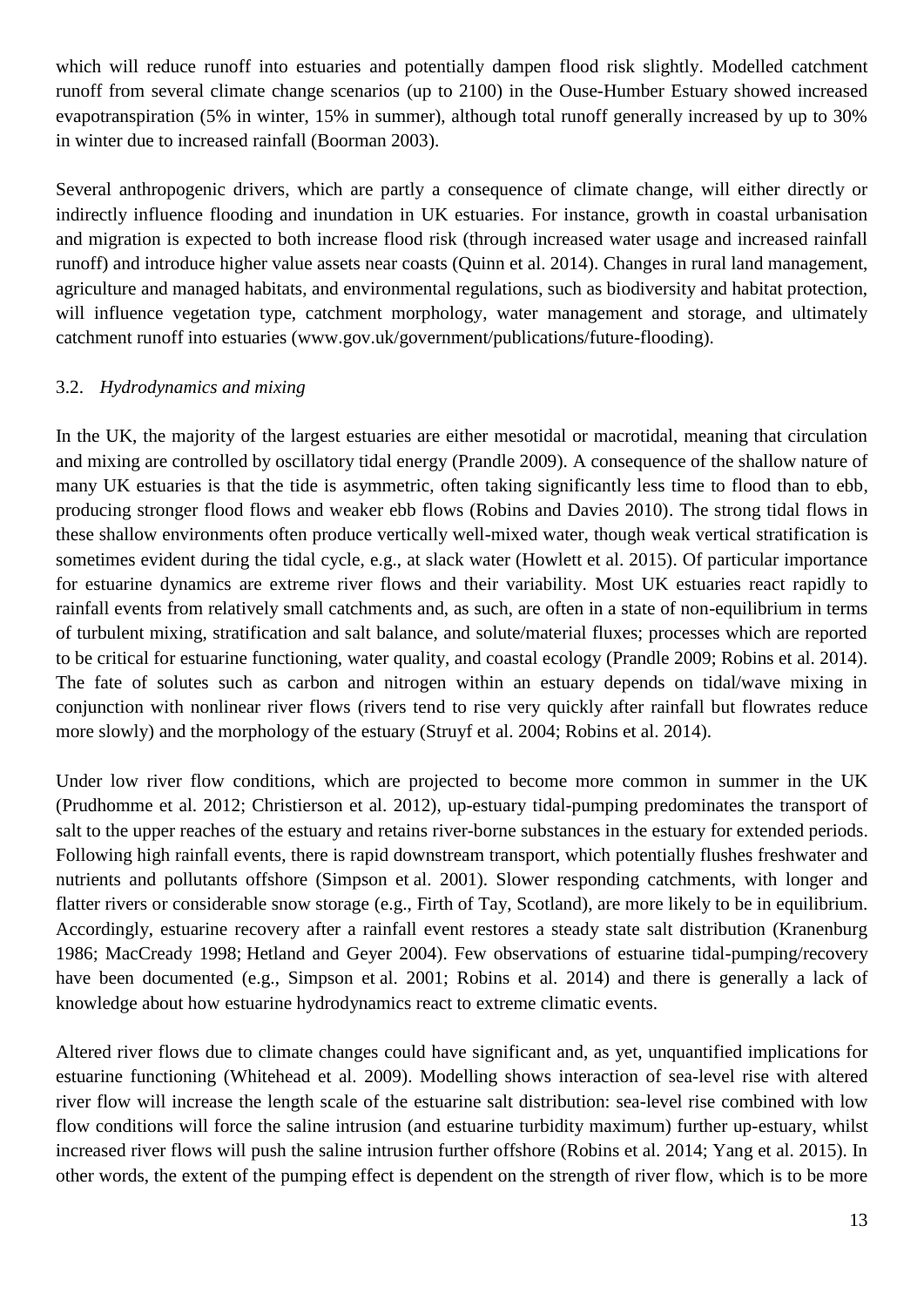variable with climate change. The sum effect is that a projected 20-25% increase in winter river flow in the UK by 2100 (Fowler and Wilby 2010; Christierson et al. 2012; Prudhomme et al. 2012) will increase saline intrusion length scales by up to 5 km (Prandle 2009).

# 3.3. *Sediment transport and morphology*

Many UK estuaries tend to be tidally asymmetric, the flood phase of the tide often taking significantly less time than the ebb phase (Moore et al. 2009). As the tide propagates up an estuary, greater frictional resistance at low tide slows the propagation of water level changes relative to those occurring at high tide (Dronkers 1986). Thus, the time delay between low tide at the mouth and at the head of an estuary is greater than the corresponding time delay for high tide. This results in a longer, weaker ebb tide and a shorter, stronger flood tide (due to conservation of mass). According to Lanzoni and Seminara (1998), weakly dissipative (deep) estuaries tend to generate ebb-tide asymmetry (of the tidal velocities), whereas in strongly dissipative (shallow) estuaries, flood-tide asymmetry tends to occur, which affect sediment transport patterns. But classification of flood/ebb (flow) asymmetry (e.g., Friedrichs and Aubrey 1988) does not necessarily give an accurate indication of the net sediment transport.

Therefore, Robins and Davies (2010) classified an estuary or region within an estuary as 'flood-dominant' if the asymmetry in the tide causes a net, up-estuary, sediment accumulation (because the stronger flood flow may be above the threshold of sediment motion for longer than the ebb flow). They referred to the opposite case as 'ebb-dominant'. Therefore, an estuary is likely to become more flood-dominant as the tidal wave travels landward; however, understanding is insufficient to predict where this occurs with much confidence (Robins and Davies 2010). Modelling suggests that, for idealised estuary shapes that represent the UK coast, flood-dominance in the transport occurs in shallower water where  $a/h > 1.2$  (a = local tidal amplitude, h = local water depth), and ebb-dominance occurs in deeper water where  $a/h < 1.2$  (Robins and Davies 2010). However, in terms of transport magnitude the net ebb-dominance was less pronounced than the flooddominance. Sea-level rise caused the critical value of the parameter a/h to be reduced, with the estuary tending to shift from ebb-dominance towards flood-dominance, with less sediment transport occurring overall. Reducing the sediment grain size increased both the gross and net sediment transport but did not significantly affect the general pattern of flood/ebb-dominance in the transport. The inclusion of an ebb channel promoted ebb-dominance and increased the transport locally. Applying these outcomes to a Welsh estuarine case (the Dyfi estuary), Robins and Davies (2010) concluded that, due to a projected sea-level rise by 1 m in the next 100 years, greater flood-dominance but less sediment transport overall would occur in the estuary in the future.

# 3.4. *Fluxes of nutrients*

Estuaries provide key ecosystem service benefits and are crucial in processing and cycling nutrients essential for the growth of plants and animals, through the RETZ to the coast (Nedwell et al. 1999; Malham et al. 2014). Estuarine nutrient fluxes follow highly complex transport patterns, due to the competing nature of the physical drivers, together with the biogeochemistry of the nutrients and their interaction with the estuary (Statham 2012). Processing of nutrients such as nitrogen (N), Phosphorus (P) and Carbon (C) involves several organic and inorganic compounds in both the dissolved or particulate state (Jarvie et al. 2012), as well as interactions with the physical (e.g., tidal flushing, stratification and mixing, extreme river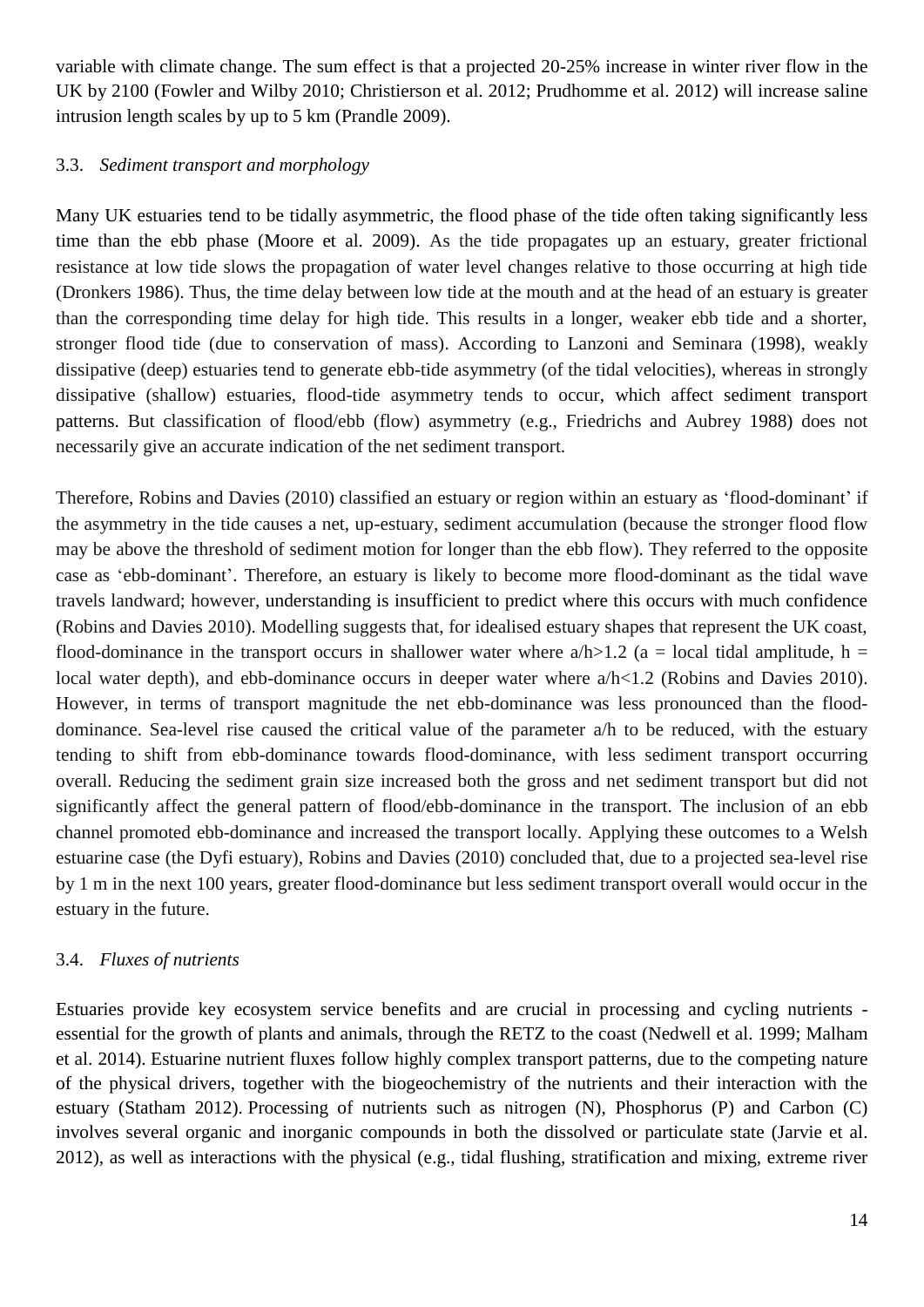events (Robins et al. 2014)), biological (e.g., benthic fauna) and chemical (e.g., pH) environment of the estuary.

Current trends have indicated that there has been a general increase in nutrients such as N, P and C in European rivers over time, as a result of changing land-use and fertilizer application, with consequent negative impacts including eutrophication and poor water quality (Whitehead et al. 2009; Statham 2012; Malham et al. 2014). However, river-to-estuary pollution from point source discharges has decreased in recent years, due to more stringent regulations and water treatment facilities (Watts et al. 2015).

Although the underlying processes are complex and forecasting is difficult, nutrient input to UK estuaries is generally projected to increase with climate change and the negative impacts of eutrophication, hypoxia and harmful algal blooms will be augmented as a consequence (Tappin 2002; Statham 2012). The main climatic changes, that will impact on nutrients fluxes though UK estuaries, are thought to be: projected drier summers and wetter winters, more extreme rainfall events and increased rainfall duration, clustered rainfall events, increased temperatures, modified wind patterns, changes to the hydrological cycle and sea-level rise (Kennish 2002; Whitehead et al. 2009). Based on one case study of the Conwy Estuary, the up-estuary extension of the estuarine turbidity maximum, due to sea-level rise during low flow conditions, will diminish the down-estuary transport of nutrients, promoting estuarine trapping and reducing offshore nutrient dispersal (Robins et al. 2014). Assuming these findings hold throughout UK estuaries, reduced river flows associated with drier summers are projected to heighten the likelihood of estuarine nutrient trapping, in between freshwater flushing events (Robins et al. 2014). Nutrient retention is less likely during winter when increased river flow will counteract the effects of sea-level rise (Struyf et al. 2004). Nutrification in summer is more prone to cause eutrophication than in winter: only summer production is nutrient limited; winter production is light limited. Thus, the dry summer effect has the greatest potential for augmenting eutrophication.

Overall, more is known about fluxes of inorganic than organic nutrients (Jarvie et al. 2012). Further research is needed on bacterial cycling of organic nutrients (Asmala et al. 2014), nutrient reactivity (Valdemarsen et al 2014), speciation and interaction with fresh and salt water under different pH and dissolved organic matter conditions (Morgan et al. 2012). Much research is required on broad-scale processes, such as biogeochemistry processing in estuaries (Jickells et al. 2000; Andrews et al. 2006; Najjar et al 2010). Catchment-estuary model coupling methods are improving (Tappin 2002; Uncles 2003; Huang et al. 2013) and there is currently a UK drive in data generation (e.g., NERC Macronutrients Cycles Programme) which will prove valuable to model validation. The potential for biological interaction with nutrient cycling is discussed in Section 4.4.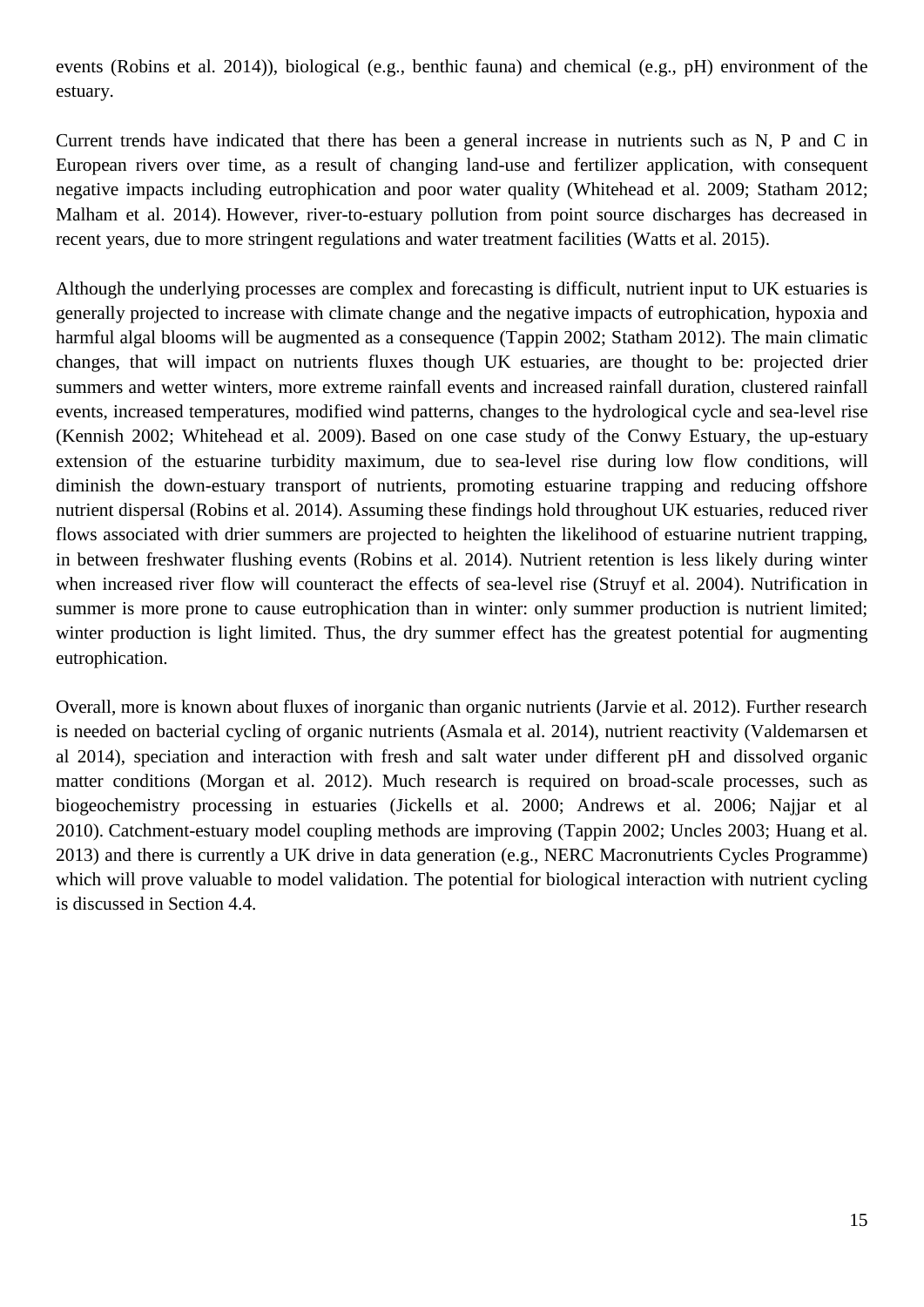### **4. Climate impacts on estuarine ecosystems**

The long-term natural and human impacts that estuaries face can compromise their ecological integrity, habitat composition, and water quality (Kennish 2002). Trends suggest that, over the next few decades and beyond, estuarine ecosystems will be mostly impacted by habitat loss, due to climate change and urban expansion. Other projected high priority problems include excessive nutrient and sewage inputs to estuaries, leading to eutrophication, hypoxia, and anoxia (Kennish 2002). Further damaging problems will arise from over-fishing, chemical contaminant fluxes in urbanised regions, freshwater diversions, the introduction of invasive species, and coastal subsidence and erosion. Although it is difficult to quantify, these impacts on estuarine ecosystems are, at least in-part, linked to climate change.

# 4.1. *Human health: pollutants, pathogens, and viruses*

Climate change and climate variability in UK estuaries will ultimately have impacts upon human health via ecological disruption in the estuarine environment and the transmission of water-borne and food-borne diseases caused by microbial pathogens (McMichael et al. 2006). By 2100, an increase in the global average temperature of 1.4-5.8**°**C is projected, together with an increase in global average annual rainfall, with more severe precipitation events and flooding in some regions and drier conditions in others (McMichael et al. 2006; IPCC 2013). These climate changes may increase public health risk associated with water-borne and food-borne pathogens from the estuarine zone.

There are over 100 recognised types of microbial pathogen found in contaminated water used for recreation and as potable water (Rose et al. 2001), with the potential for food-borne transmission if associated with seafood (Marques et al. 2010). Increased precipitation and flooding result in the discharge of untreated sewage via combined sewer overflows (CSOs) and increased runoff from agricultural land. It is estimated that, in the United States, 50% of contamination in estuarine environments is derived from CSOs and runoff from precipitation events (Perciasepe 1998; Rose et al. 2001). In addition to microbiological agents associated with human and industrial wastes in CSOs, toxic pollutants, ammonia, organic solids and oxygendemanding substances are also discharged into receiving waters (Perciasepe 1998; Friedman-Huffman and Rose 1999; Stachel et al. 2004). There are precedents for precipitation events preceding outbreaks of waterborne disease (Rose et al. 2005; Curriero et al. 2001); for example, outbreaks of the protozoan pathogen *Cryptosporidium* have been observed following extreme precipitation events, which decrease the efficiency of water treatment processes resulting in the incomplete removal of oocysts from discharging waters (reviewed by Rose et al. 2001). In addition, faecal indicator organism concentrations in a Florida estuary were several-fold greater during a winter of high precipitation caused by El-Niño, when compared with the rest of that year (Lipp et al. 2001). It is also well established that climate change may influence the concentrations of toxic metals, organic chemicals, algal toxins derived from harmful algal blooms (HABs) and human pathogen contaminants in seafood (Marques et al. 2010).

Conversely, drought conditions will prevail in some areas, resulting in decreased water flow and the concentration of microbial contaminants (Rose et al. 2001). Sea-level rise will affect the coastal zone via the salinization of land and freshwater, and the loss of coastal wetlands which filter nutrients, microbial agents and chemicals, and help protect the coast from storm surges (McMichael et al. 2006). However, the implications of sea-level rise on the fate of microbial, nutrient and chemical agents and their interactions with the wider ecological dynamics of the system are poorly understood and should be addressed by integrated catchment-river-estuary models (Rose et al. 2001).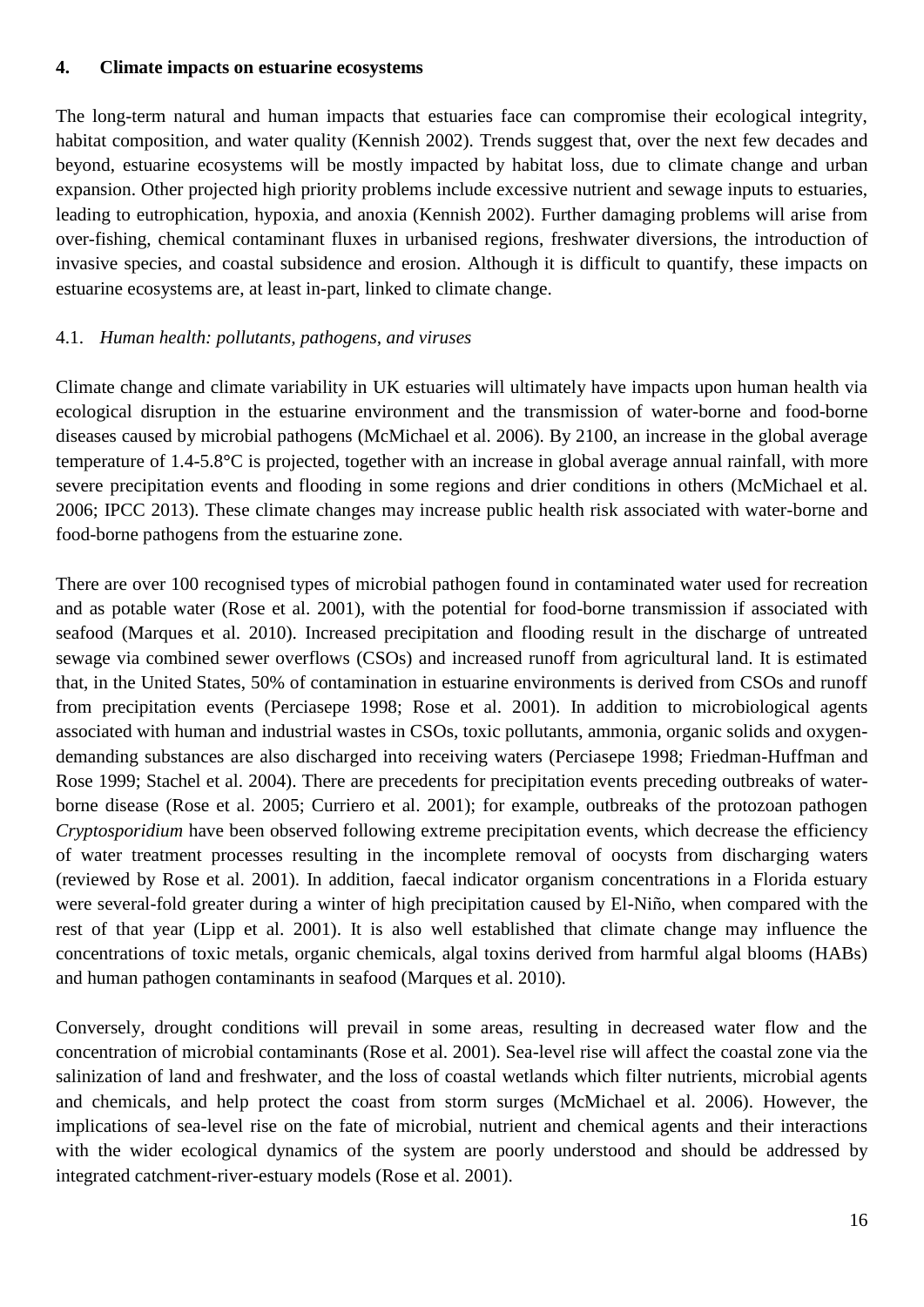The cholera model represents a well-characterised mechanism for understanding the role of climate on infectious disease transmission (Lipp et al. 2002). *Vibrio cholerae* (the bacterial species responsible for cholera) and other *Vibrio* spp. are endemic in marine and coastal environments and demonstrate strong associations with warmer sea surface temperatures (summer and early autumn) that drive their seasonality and ecological distribution (Rose et al. 2001). Furthermore, favourable environmental conditions (e.g., nutrients and temperature) promote the formation of algal blooms that act as a reservoir for *Vibrio* spp. and can cause reversion from a quiescent to infectious state (Rose et al. 2001). Future temperature shifts, therefore, have the potential to expand the prevalence of *V. cholera* at both temporal and geographical scales (Lipp et al. 2002) – although there is no projected cholera risk to the UK. In contrast, several studies report the enhanced survival of faecal indicator organisms at lower temperatures (Lipp et al. 2001; Malham et al. 2014).

### 4.2. *Estuarine Habitats*

Estuaries are rich in biological diversity and harbour a number of habitats, many of which have statutory protection and all of which have roles in prolific estuarine foodwebs and the cycling of organic material (Kaiser et al. 2005). Estuarine habitats can be classified by submergence into intertidal and subtidal (e.g., intertidal rocky shores and subtidal rocky reefs), by the hardness of the substrate into soft sediment (salt marshes, seagrass beds, mudflats, etc) and hard substrates (rocky shores and reefs), by the salinity regime (full salinity, estuarine brackish, tidally influenced river: TIR) and by whether the habitat is biogenic (biologically formed, e.g., mussel beds, *Sabellaria* reefs) or non-biogenic (e.g., sandy shores, sand banks). There is little evidence-based research on the effects of most of climate change agents on estuarine systems, with the exception of temperature (Mieszkowska et al. 2013). The following review highlights the current knowledge for the most researched habitats, the majority of which are intertidal.

#### *Salt marshes*

There are relatively good nation-wide records of the historical changes to the areal extent of UK salt marshes. Large expanses of marshes were historically lost to agricultural expansion and coastal development (EA 2011). Losses have since abated, although there are concerns about marsh erosion for some regions (EA 2011). A survey commissioned by the Environment Agency showed marshes declined by <100 ha per year between 1989 to 2009 (EA 2011); the survey reported some spatial differences in the patterns of areal change – strongest declines in the south and none or increases in the northwest - but it is not clear if, or how, these changes are associated with emergent climate change. Global evidence suggest marshes are wellcapable of keeping pace with sea-level rise if given the space to transgress inland, and in the absence of exceptional land subduction and altered sediment supply (Fagherazzi et al. 2012). Coastal squeeze remains the greatest threat to salt marshes in terms of sea-level rise (Fagherazzi et al. 2012), the elimination of which is linked to policy decisions, such as shoreline management planning. Sea-level rise is not the only climatelinked risk to salt marshes. Marsh vertical and horizontal growth is strongly dependent on sediment supply, which, if diminished, can switch marshes from accreting to eroding and preclude their keeping pace with sea-level rise (Bouma et al 2014).

Section 2 showed sediment supply in the absence of human intervention is governed by hydrological conditions, determining for instance the up-estuary transport of marine sediments, as well as the downestuary transport of catchment and riverine particles. Tendencies of increased fluvial down-estuary transport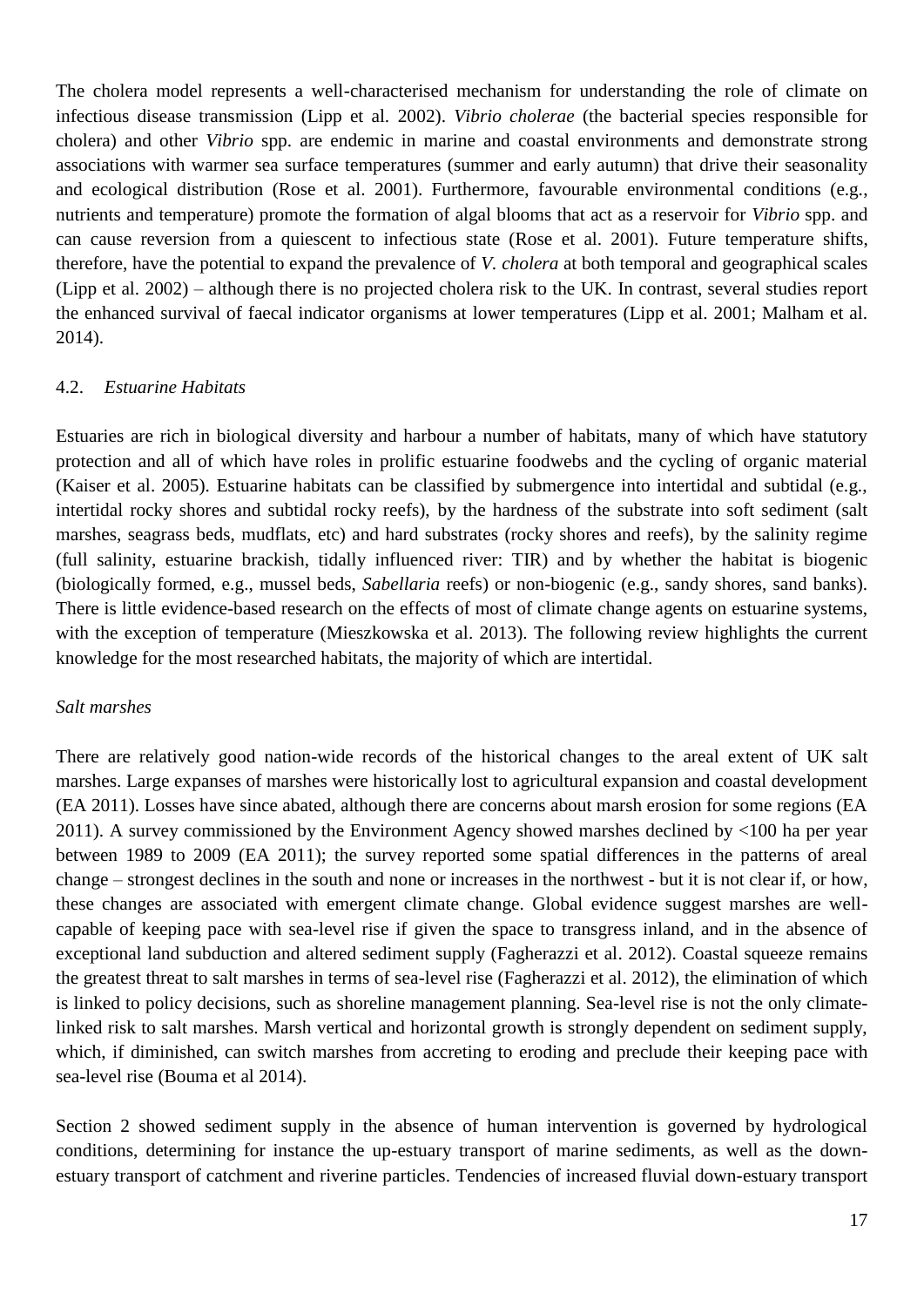of sediments bode well for the capacity of marshes to keep pace with sea-level rise. Emergent evidence for the past 70 years show many estuarine marshes on the west coast of England and Wales have undergone dynamical changes to area extent, but the collective area has expanded, particularly since the 1950s (Martin Skov, *pers. comm.*). These changes are not linked to isostatic adjustment, which is commonly invoked as a cause for national variation in marsh erosion rates (EA 2011). Future projections of changes to estuarine function might do well to carefully consider the causes for such regional differences in ecosystem change, and the implications to estuarine management.

# *Intertidal rocky shores*

Intertidal habitats are excellent systems for tracking changes to community composition in response to climate change and rocky shores are the most well-studied intertidal system in the UK. Throughout the UK a number of rocky shore species have been gradually moving north in response to a rise in temperature, punctuated by cool years in which the advance has ceased, or reversed (Mieszkowska et al. 2013). The tendency is for northern species that are intolerant to warming to retreat northwards to remain in cooler conditions, while Mediterranean/Lusitanian species are coming up from the south, facilitated by an increasingly benign climate (Mieszkowska et al. 2013). Similar changes are occurring in other estuarine habitats, such as *Sabellaria* reefs (Frost et al. 2004), as well as in terrestrial and marine systems (Hiddink and Hofstede 2008). Changes to community composition brings with it the potential for change in local biodiversity, and thereby to ecological functioning (what ecosystems do: organic production, degradation, habitat provisioning, etc), as altered species composition and biodiversity changes the interactions between species and the portfolio of ecological roles performed by these (Balvanera et al. 2006) (*see also* Section 4.3-4.4). Rocky shores are governed by competition between algae and grazing molluscs, and the relative dominance is determined by environmental conditions: increased wave exposure and temperature tends to favour animals over algae (Hawkins et al. 2008), and predictions are that algae will become less prevalent in a warming and more hydrologically energetic future, which could diminish overall biological production of estuarine rocky shores (Hawkins et al. 2008; 2009).

#### *Seagrass*

Seagrasses have dramatically declined in global cover in the past centauries, in Europe by 50-80% (Short and Wyllie-Echeverria 1996). In the UK, declines were severe at the beginning of the 19<sup>th</sup> century and the cover has not recovered since then. There has been minimal monitoring of the areal extent of British seagrass beds and there is no research-based evidence on how they will respond to climate change in the UK (Mieszkowska et al. 2013). Areal cover has declined in England, but there are indications of areal increases in Scotland and Wales (Smith et al. 2002; Howsen 2009). Seagrasses elsewhere have suffered from climaterelated changes in temperature, storminess and prevailing winds (Bjork et al. 2008). Whether or not similar patterns will be seen in the UK is unknown. Current climate related research has focused on seagrass beds in other countries that are exposed to less variable environmental conditions than those experienced in the UK. Systems adapted to variable conditions do tend to be more resilient, although whether this principle applies to climate-related influences on seagrasses in the UK remains to be seen.

#### *Sedimentary estuarine habitats*

Sedimentary estuarine habitats are already undergoing geomorphological change from climatic drivers including increasing wave height, storm surges and water depth (Lowe et al. 2009), and are likely to respond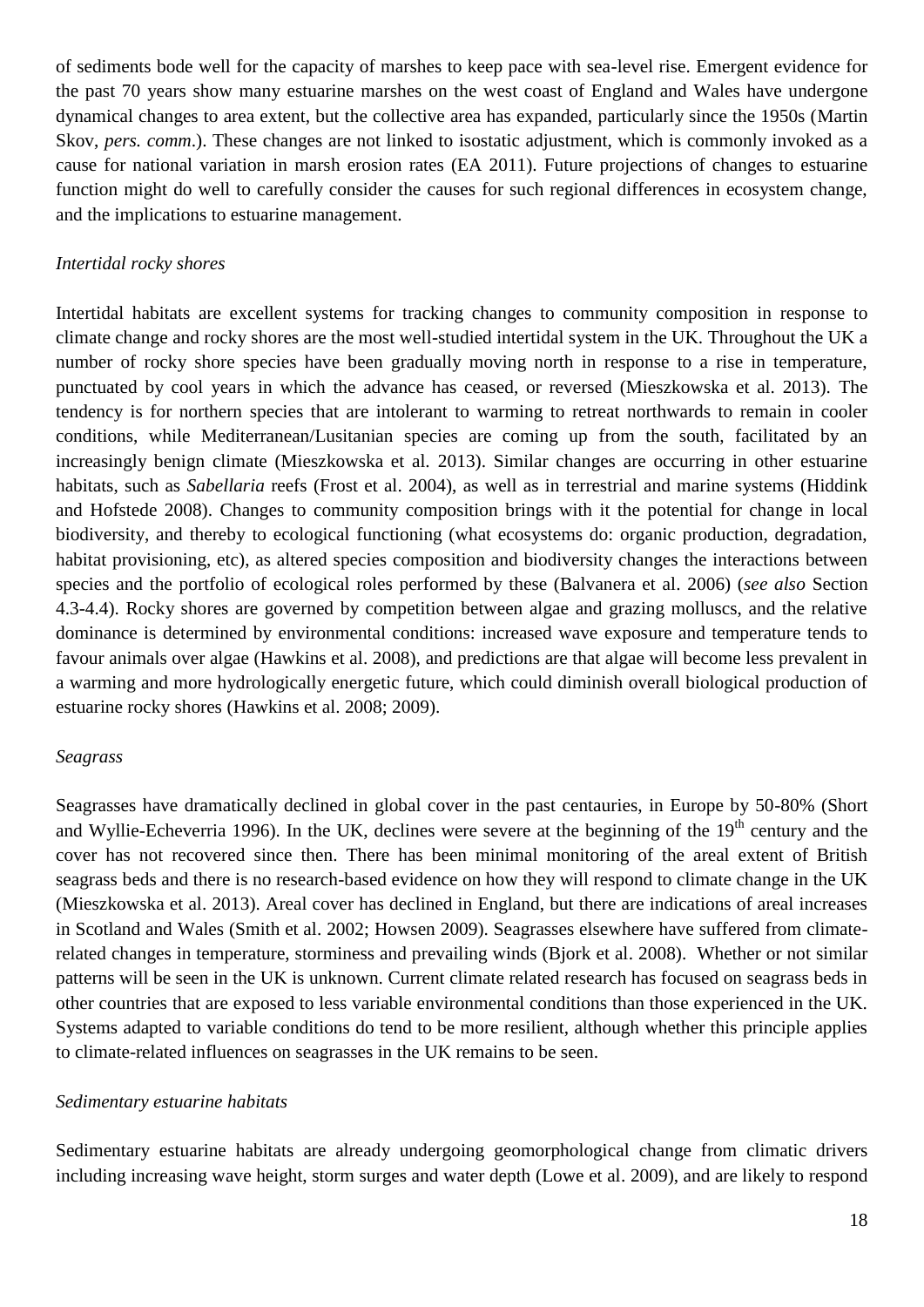to changes in river flow, although there are no detailed studies to support this presumption in the UK. Increased hydrological forcing is likely to steepen beach profiles (Mieszkowska et al. 2013), a geomorphological change that is normally associated with diminishing abundance and diversity of sediment living animals (McLachlan and Brown 2006). Intertidal mudflats are rich in animal diversity and abundance and support a large estuarine foodweb including fish and birds (Kaiser et al. 2005). Mudflats are thought to be particularly sensitive to climate change, through an assortment of drivers, including hydrological forcing driving geomorphological change and changed sediment supply and coarsening, in conjunction with increased temperature and salinity (Gubay et al. 2010; Jones et al. 2011). Modelling indicates communities of soft sediment habitats will respond negatively to additional pressures, such as increased temperature, with estuarine stressors such as eutrophication (Lenihan et al. 2003).

### *Biogenic reefs*

The honeycomb worm *Sabellaria* sp. makes bulky biogenic reefs in intertidal and subtidal stony and rocky areas. Reefs are colonised by an array of invertebrates and are a priority habitat for protection in the UK and Europe. *Sabellaria* is a 'warm' water genus and the reefs have been extending northwards in the UK in recent decades, as a response to less severe winter temperatures (Frost et al 2004) - a pattern which is likely to continue into the future (Mieszkowska et al. 2013). Dr Andrew Davies of Bangor University is leading a team currently researching how *Sabellaria* colonisation and growth will respond to changes in sediment supply; the results are still pending. Mussel beds are found in mixed substrate areas (rock; rock and sediment) throughout the UK. Indications are that temperature rise is unlikely to markedly affect mussel distribution in the UK in the coming century, because mussels are found within their temperature tolerance in the UK; although interactions of temperature with multiple estuarine stressors (e.g., eutrophication) might affect mussel condition and thereby the expanse of mussel beds (Mieszkowska et al. 2013).

#### *Caveats and overarching issues*

The potential for impact of climate change on an estuarine habitat is somewhat determined by the physical nature of its habitat (biogenic, non-biogenic; hard, soft) and its relative position (intertidal, subtidal; location in estuary). The persistence of biogenic habitats is strongly governed by the physiological tolerance and condition of the foundation species that generates the habitat; if conditions are sub-optimal, the habitat might disappear. Non-biogenic systems can continue to exist despite climate change, although some might become biologically unavailable. Thus, rocky shores will persist as a habitat, but are projected to decrease in area due to coastal squeeze (Jackson and McIlvenny 2011). Intertidal habitats are naturally more influenced by short-term changes in weather than sub-tidal habitats that are well buffered by seawater. Ultimately, changes in community composition induced by climate change might affect the resilience of systems to other environmental change, although research for UK estuaries in this area is limited. Major research gaps also exist on how biological feedbacks that affect physical conditions in estuaries will be affected by sea-level rise. For instance, saltmarsh colonisation alters the forcing and distribution of hydrological energy, which facilitates further expansion of marshes and ultimately influences the tidal prism and estuarine sediment distribution. Whether or not such biological feedback mechanisms will be enhanced or reduced by change in climatic conditions is currently not known.

#### 4.3. *Physiological and behavioural responses*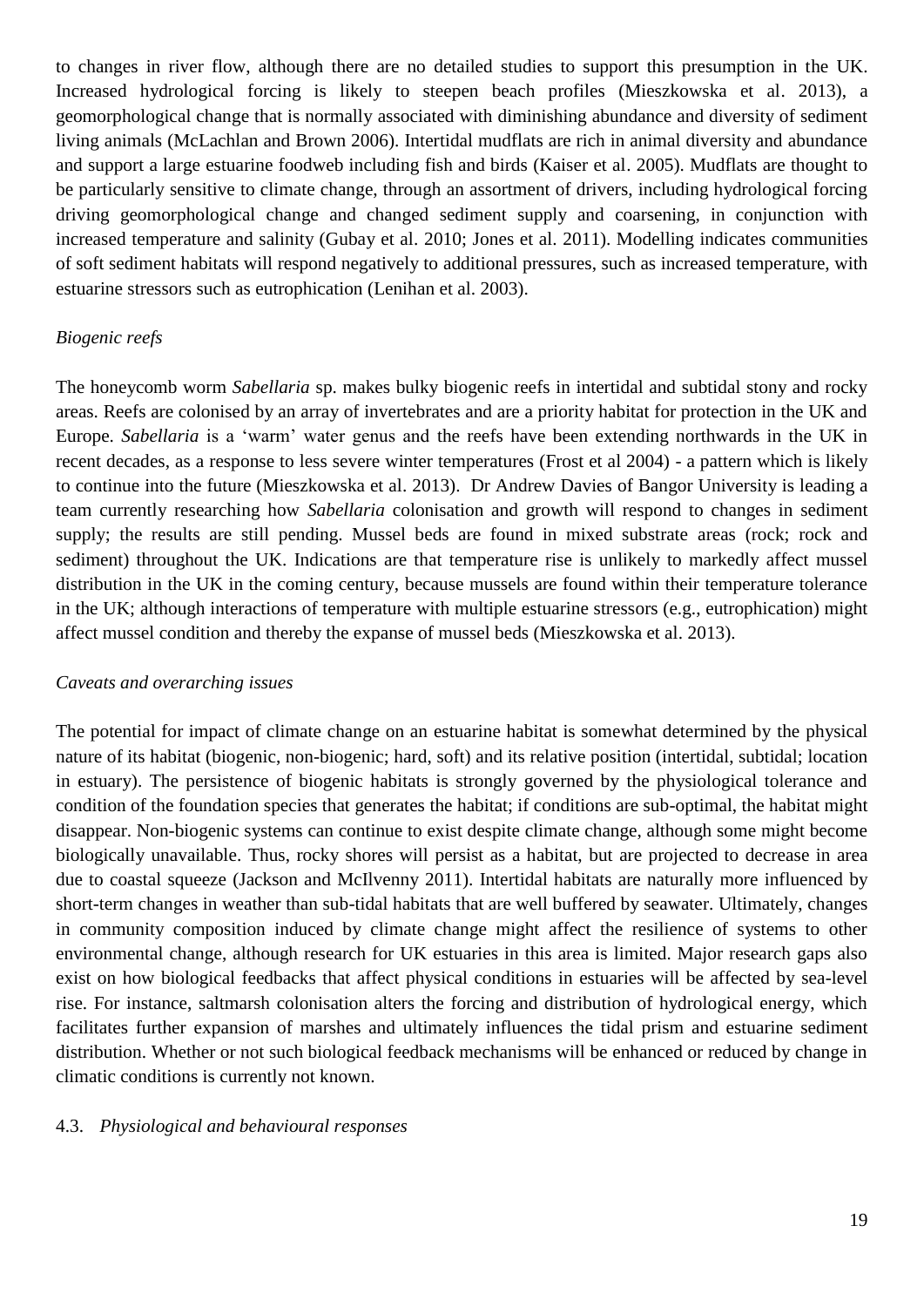Environmental cues synchronize the reproductive cycle of many marine invertebrates and fish (Kingsford et al. 2002). A broad diversity of taxa have the capacity to detect variations in current direction, magnetism, water pressure, water chemistry (biotic sources such as amino acids and abiotic sources such as salinity), sound and vibration (e.g., waves breaking or fish assemblages), and light gradients (Shanks 1995, Forward et al. 2001; Kingsford et al. 2002). These cyclic cues may affect a number of reproductive parameters, including sex determination, gametogenesis, spawning, transport, settlement, retention, connectivity, and metamorphosis (Lawrence and Soame 2004).

Primary environmental cues for species that use estuaries for part of their reproductive cycle are tidal currents and photoperiod. For example, European shore crab larvae in estuaries within the North Sea use selective tidal stream transport to swim to the surface during the flood tidal phase, which aids in-shore dispersal towards estuarine feeding grounds (Moksnes et al. 2014). Conversely, decapod crustacean larvae may swim to the surface during the ebb tidal phase and migrate offshore (Queiroga and Blanton 2005). In other regions, shore crab display nocturnal (diel) vertical migration to avoid predation (Moksnes et al. 2014). Some organisms can detect multiple cues (e.g., decapods and fishes) and are likely to have integrated sensory responses (Kingsford et al. 2002). The type of response may be endogenous and regulated by an internal clock (e.g., tidal stream transport), or a direct response to the environment (e.g., diel transport) (Queiroga and Blanton 2005). Further, the phasing and extent of all kinds of vertical migration both change throughout ontogeny (Queiroga and Blanton 2005).

Estuarine species live in a highly dynamic environment where recruitment variability is a key determinant of population dynamics. Environmental requirements for successful recruitment may differ between cooccurring species, and therefore species may be advantaged or disadvantaged under climate change (Allen et al. 2008; Jenkins et al. 2015). Climate change impacts on UK estuaries are likely to alter the environmental cues, which in turn will affect their reproductive parameters. For example, the phase relationship between temperature of the water column and photoperiod directly controls the metabolism and lifecycles of aquatic organisms, with most biological processes operating faster at higher temperatures, leading to shorter pelagic larval durations and time to metamorphosis (Whitehead et al. 2009; Gonzalez-Ortegon and Giménez 2014).

Natural variability in salinity (of the order 10) has been documented to both slightly increase and slightly decrease time to metamorphosis, depending on estuarine species (Forward et al. 2001). The estuarine copepod *Eurytemora affinis* (which exhibits a combination of tidal and salinity cues) will change its migration in response to the location of the estuarine salinity maximum (Hough and Naylor 1991; Robins et al. 2012). The presence of aquatic vegetation and increased humic acids (a decomposition product of terrestrial plant material; Fox 1981), both accelerate the time to metamorphosis of brachyuran crabs (Forward et al. 2001). Alternatively, cues that delay metamorphosis include adverse environmental factors, such as hypoxia and chemical odors from potential predators (Forward et al. 2001).

Thus, species that cue reproduction based on these signals are likely to be particularly vulnerable in the future (Lawrence and Soame 2004). Consequently, climate change may cause local extirpations of populations in the extreme, or more likely impact fecundity, spawning success and recruitment significantly. However, change will ultimately depend on the relative speed of adaptation to climate change (Allen et al. 2008) and the degree of mixing between populations across the Metapopulation (Lawrence and Soame 2004). Eventually, climate change will have implications on the conservation status of UK estuaries.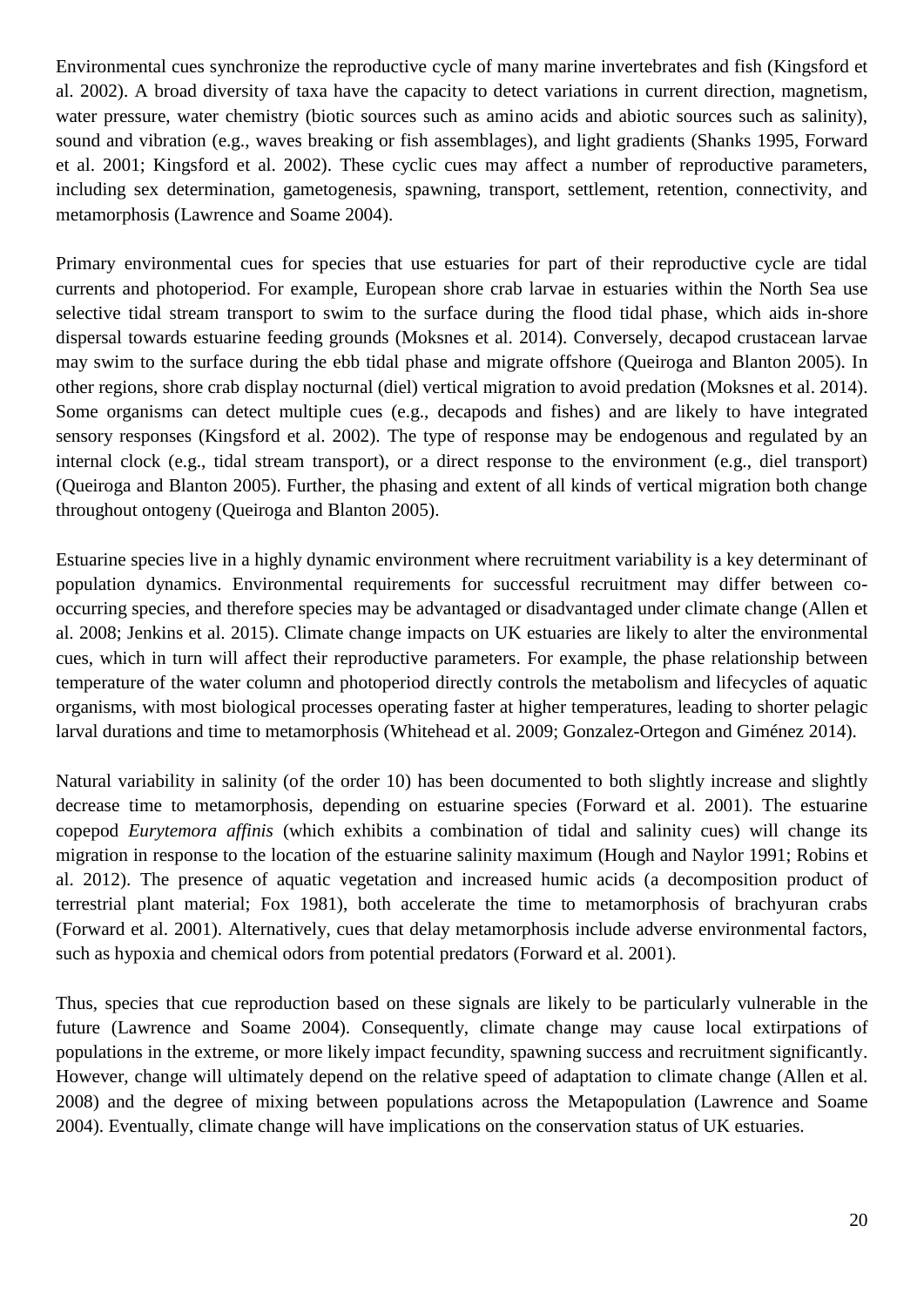Besides the hypothesised effect of environmental factors as cues, such factors operate as stressors, in particular in the early life history stages of marine invertebrates. Meteorological forcing, such as extreme rain events, promote salinity decreases in estuaries. Thus, low salinities can reduce growth rates especially during the larval stages, if these are weak osmoregulators or osmoconformer (e.g., decapod crustaceans: Anger 2003; Torres et al. 2011). Low salinity, experienced by parents or at the egg/embryo stage, can have knock-on effects along the life cycle of estuarine organisms (Giménez 2006; Jensen et al. 2014; Chaparro et al. 2014). For instance, low salinity at the embryonic stage can affect the capacity of larvae to osmoregulate (Charmatier et al. 2002) the salinity tolerance (Giménez and Anger 2003) and the larval tolerance to food limitation (Giménez 2002). Exposure of larvae to low salinity also affects juvenile size and growth rate (Giménez et al. 2004, Rey et al. 2015).

It is likely that multiple stressors will operate on estuarine organisms in a synergistic way (Dolbeth et al. 2011; Gonzalez-Ortegon et al. 2013; Przeslawski et al. 2015). As a consequence of warming, temperature may modify the sensitivity to other environmental stressors, but also thermal sensitivity should be modulated by exposure to additional stressors (Sokolova and Portner 2007). For instance, under low salinity, larvae may be more vulnerable to pollutants (Gonzalez-Ortegon et al. 2013) or food limitation (Gonzalez-Ortegon and Giménez 2014). On the other hand, increased temperatures may increase the tolerance of low salinities (Gonzalez-Ortegon and Giménez 2014). Overall, the evaluation of multiple stressor effects suggest that an assessment of the impact of changes in estuaries will require an understanding of the correlated changes in environmental variables such as salinity and temperature.

### 4.4. *Biota*

Estuaries provide important habitats for species that are either permanent or temporary residents, such as migratory fish and sea bird species (Austin and Rehfisch 2003) or those using estuaries as a nursery (Vasconcelos et al. 2011). The reason for these ecological functions (habitat and nursery provisioning) is attributed to the difference in productivity (Nixon and Oviatt 1986), sediment characteristics and turbidity (Power et al. 2000), when compared with the surrounding coastal environments. Species living in estuaries already live in a naturally highly variable physical environment and often experience conditions close to their physiological tolerances (Attrill and Rundle 2002), with estuaries commonly being highly impacted by extreme events and human interventions.

Covariates and synergistic effects make observing and understanding climate change impacts complex (Field and Aalst 2014). Despite the natural adaptation to the variable physical environment, projected changes due to climate change may have significant impacts on species found in estuaries and the ecosystem of which they are a part. Moreover, invasive species to estuaries have increased in frequency during the last 20 years, due to global temperature warming (Austin et al. 2010), leading to some dramatic effects on native assemblages (Thompson et al. 2002). Problems associated with invasive species, especially pathogens, will continue to increase over the next few decades.

The projected climate changes of sea-level rise and increased winter river discharge, and their associated effects in estuaries (Booij 2005), are thought to be the most important impacts of climate change on species, principally through the habitat changes (Kimmerer 2002; Field and Aalst 2014). Benthic habitat loss from sea-level rise, such as coastal squeeze in the absence of managed retreat, is likely to have important implications for estuarine food webs (Fujii and Raffaelli 2008). In the same way, estuarine food webs will be impacted by habitat modification from increased high river discharge events; for example: changes in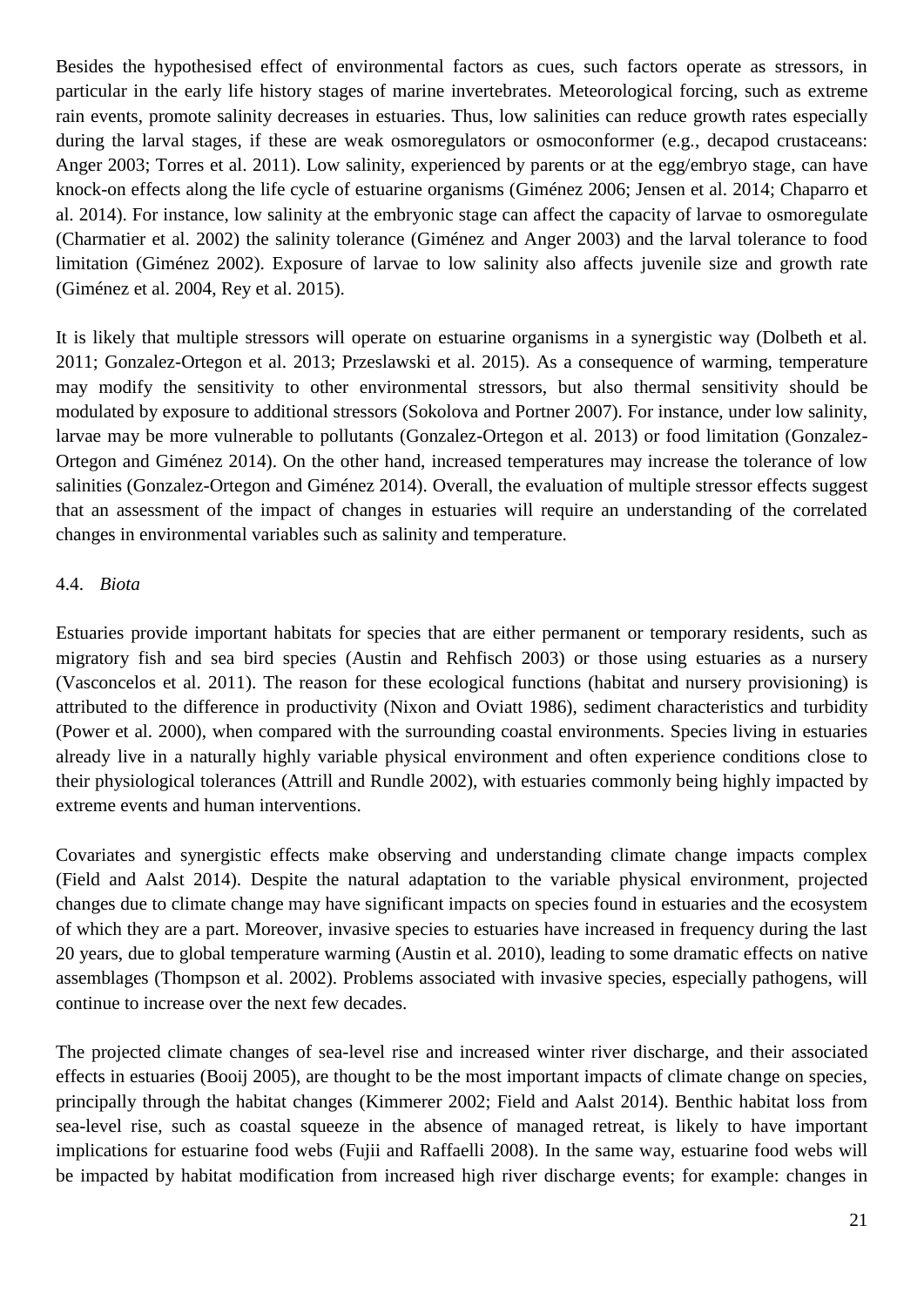river-borne material, variations in the position and intensity of estuarine turbidity maxima (Kirby 2010; Uncles et al. 2014), and altered salinity stratification and structure (Howlett et al. 2015). Changes in the salinity experienced by fauna in estuaries is likely to have an impact on species diversity: a projected increase in salinity range will reduce species diversity, as found in the Thames estuary (Attrill 2002). Additionally, the occurrence of hypoxic events and the vulnerability of species in estuaries to these events is likely to increase (Rabalais et al. 2009; Vaquer-Sunyer and Duarte 2011). Key components such as benthic filter and deposit feeders have been overserved, and are predicted to be negatively affected through these changes (Fujii and Raffaelli 2008). These functional groups are important for nutrient cycling and supporting higher trophic levels such as predatory fish and birds in estuaries (Austin and Rehfisch 2003), and so can have far reaching implications if affected beyond natural variation. Turbidity has been suggested to be important for survival and behaviour of mid-water organism such as juvenile fish through food supply and vulnerability to visual predators, which may present further implications to changes in river discharge and sediment suspension (Blaber and Blaber 1980; Power et al. 2000).

In addition to these habitat modifications, climate changes to temperature, excluding range shifts, may also affect populations and food webs indirectly, as commonly observed in marine systems (Walther et al. 2002). For example, mild winters are projected to increase in occurrence in the UK as a result of climate change (IPCC 2013) and have been shown to negatively impact infaunal bivalve reproductive output and recruitment directly and through affecting predator phenology (Philippart et al. 2003; Beukema and Dekker 2014). Predatory shore crabs *Carcinus maenas* and brown shrimp *Crangon crangon* recruit earlier after mild winters, which can result in a greater overlap with their post-larval bivalve prey and reduces bivalve and flatfish recruitment success when compared with periods with proceeding 'cold' winters ( Power et al. 2000; Beukema and Dekker 2014).

Due to the multiple of indirect effects due to climate change, over a background of high natural variability and human disturbances, identifying and predicting impacts on UK biota in estuaries is admittedly challenging. However, long-term data sets looking at multiple variables (e.g., McMellor and Underwood 2014) and experimentally assessing population and ecosystem processes/changes can help achieve this.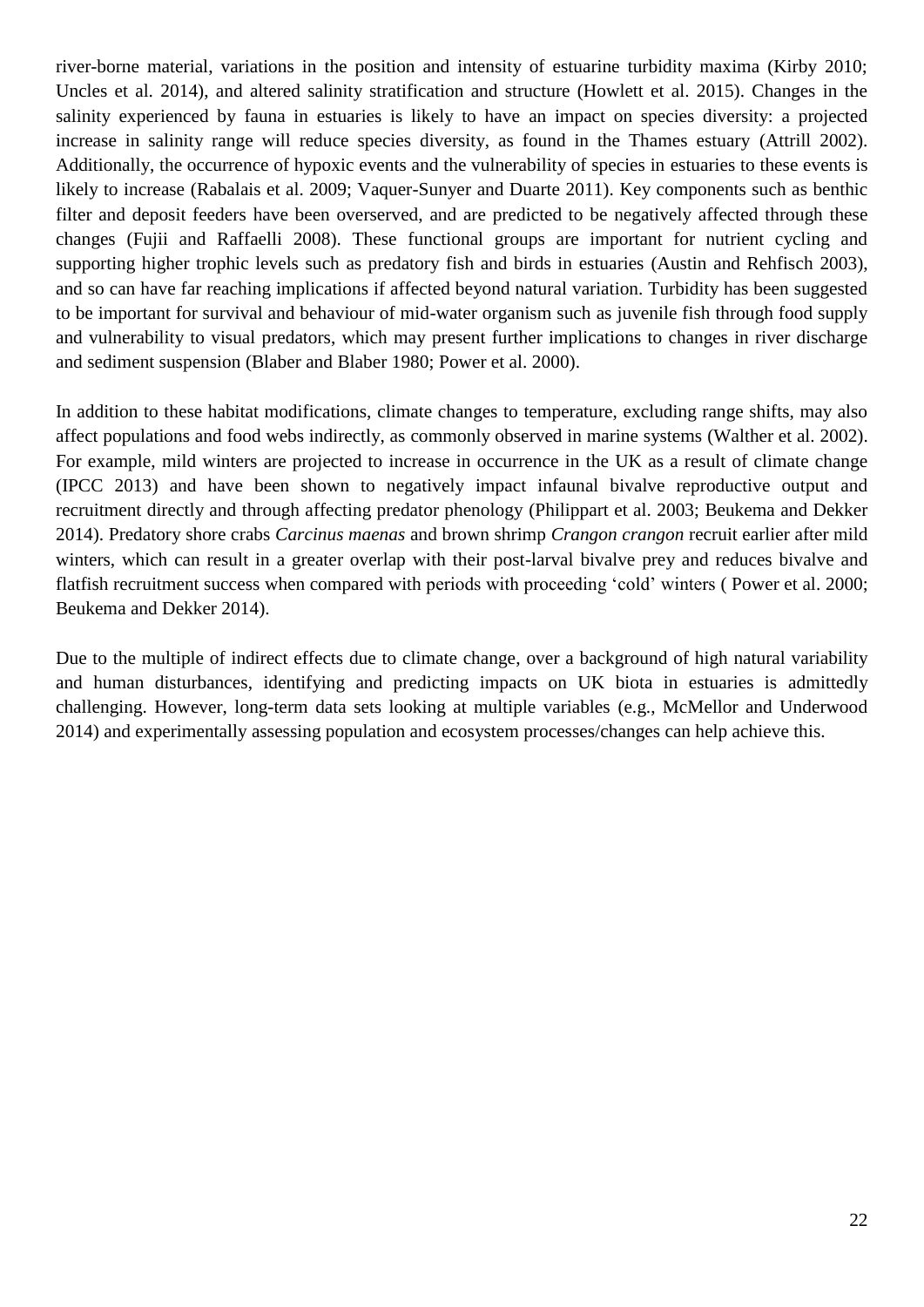# **5. Conclusions**

We have reviewed published literature of historic observations and current anthropogenic climate change projections for the  $21<sup>st</sup>$  century, and summarised the expected impacts to UK estuarine systems, including both physical and environmental changes.

# *UK climate observed trends and future projections over the 21st century*:

- *Sea surface temperatures:* Increased globally by 0.7°C over the past 30 years. Projected (with high confidence) to increase from present values, by between 1.5°C and 4°C, by 2100.
- Sea-levels: Risen globally by 1-3 mm per year during the  $20<sup>th</sup>$  century. Projected (with high confidence) to rise from present levels, by between 0.44 m and 0.74 m, by 2100.
- *Storm surges:* High variability observed over the past few decades, with a general pole-ward shift and increased intensity / decreased frequency of events. Future projections show high variability, with increased surge clustering (low confidence).
- *River flows:* Increased in the UK during autumn and winter, and decreased during spring (past 50 years) with no detectable trends in summer. Future projections are for more clustering of events, with increased winter flow and decreased summer flow (low confidence).

# *Impacts on the physical estuarine environment*:

- *Flooding:* Primary climatic drivers are increased sea-level, changing surge and wave climates, and changing river flow events. The capacity for estuaries to respond to flooding will depend in the short term on landward constraints to transgression and available accommodation space (i.e., coastal squeeze), and in the long term on available sediment supply (marine and fluvial) relative to sea-level rise (medium confidence?).
- *Mixing:* Although most UK estuaries have a strong tidal energy input, estuarine mixing critical for water quality and coastal ecology  $-$  is often controlled by river flow variability. Climate change, especially altered river flow, will therefore increase the temporal variability and length scales of estuarine mixing (i.e., longer dry periods in summer combined with sea-level rise will push the salinity maximum further up-estuary, and clustering of storm events will alter the temporal mixing variability in winter) (low confidence?).
- *Sediments:* Many UK estuaries experience stronger flooding tides than ebbing tides, which greatly affects sediment transport patterns (sediment transport is a function of velocity cubed) – resulting in sediment accretion in shallow regions and sediment export in deeper regions. Sea-level rise will likely cause a shift towards accretion everywhere, but with reduced transport overall (low confidence?).
- *Nutrients:* Nutrients in rivers have increased over time, because of changing land-use, with negative impacts on water quality and eutrophication. But pollution from point sources has decreased, due to improved water treatment. Nutrient input to UK estuaries are projected to increase, due to sea-level rise but especially due to altered river flows, with negative impacts of eutrophication, hypoxia and harmful algal blooms (low or medium confidence?). Nutrification in summer, during extended periods of low river flow, will likely have the greatest potential for augmenting eutrophication (low confidence?).

# *Impacts on the estuarine ecosystem*:

 *Human health:* Increased temperatures and altered river flows may increase public health risk associated with ecological disruption and water-borne and food-borne microbial pathogens (low confidence?). Climate change is likely to influence the concentrations of toxic metals, organic chemicals, algal toxins, and human pathogen contaminants in seafood (low or medium confidence?).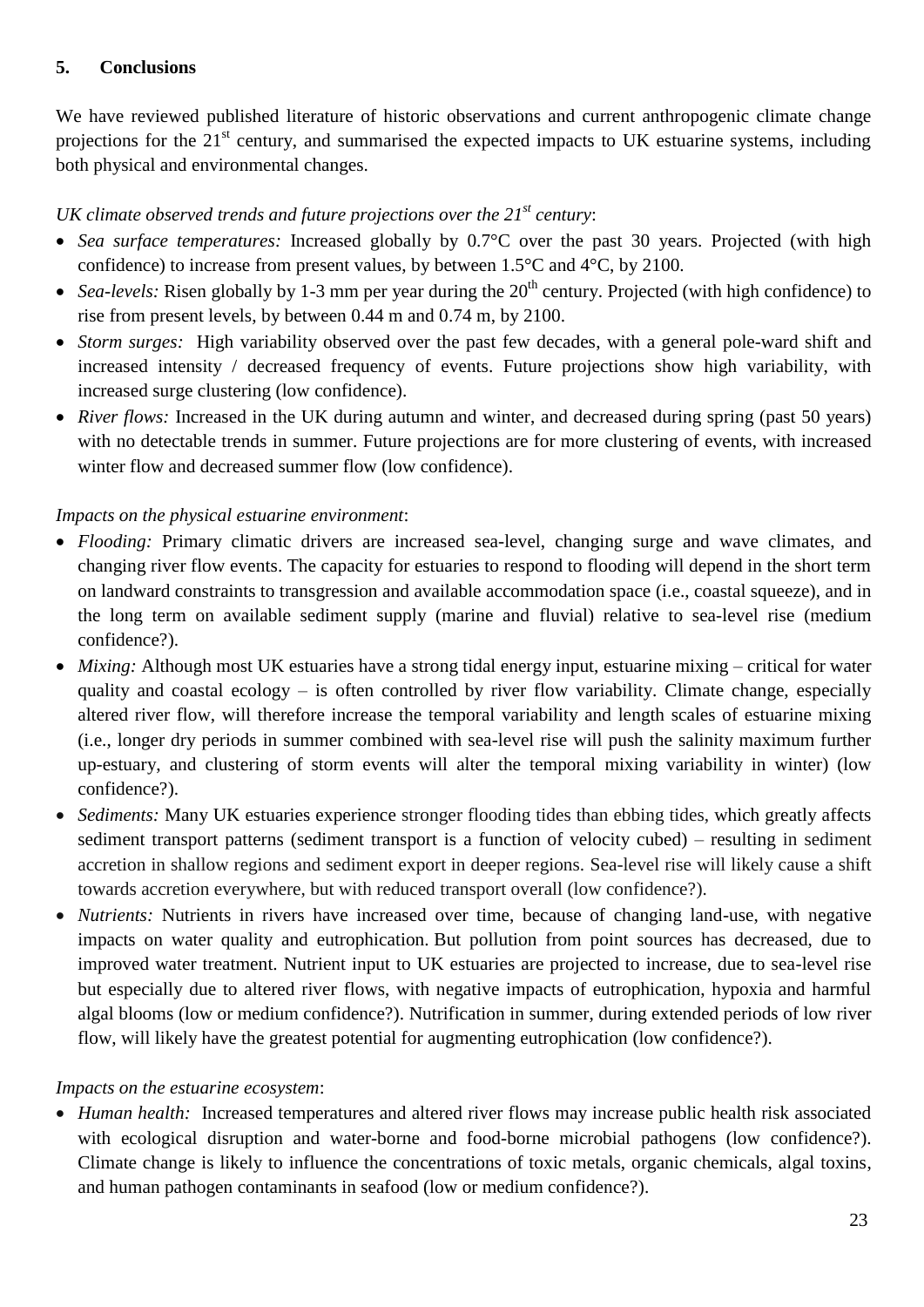- *Habitats:* Salt marshes are declining in areal extent?. Coastal squeeze due to sea-level rise is the greatest threat to salt marshes. Some intertidal habitats and biogenic reefs – often priority habitats for protection in the UK – have gradually moved north in response to rising temperatures, bringing changes in biodiversity and ecological functioning – for example, algae will likely become less prevalent. However, temperature rise is unlikely to affect species that live within their temperature tolerances, such as mussels. Sedimentary habitats, particularly mudflat-living species, are sensitive to an assortment of climate change drivers including wave attack and sediment coarsening.
- *Physiology and behaviour:* Climate change is likely to alter environmental cues, such as tides and photoperiod, which synchronize the reproductive cycle of many marine invertebrates and fish. Estuarine species that cue reproduction based on salinity signals are likely to be particularly vulnerable to climate change. Eventually, climate change may have implications on the conservation status of UK estuaries (confidence?).
- *Biota:* Climate change-induced habitat alteration/loss will likely affect species diversity and food webs, and the vulnerability of species to the occurrence of hypoxic events (confidence?). Projected increases in mild winters may negatively impact infaunal bivalve reproduction (confidence?). Invasive species to estuaries have increased, due to temperature warming (medium confidence?), affecting native assemblages and introducing pathogens (confidence?).

# **Acknowledgements**

This review paper was commissioned by the Environment Agency of behalf of the Natural Environment Research Councils (NERC) Living with Environmental Change Programme (LWEC). Some authors also wish to acknowledge the support of the SEACAMS (Sustainable Expansion of the Applied Coastal and Marine Sectors; www.seacams.ac.uk, Grant Number 80366) research project at Bangor University, the Welsh Government, the Higher Education Funding Council for Wales, the Welsh European Funding Office, and the European Regional Development Fund Convergence Programme.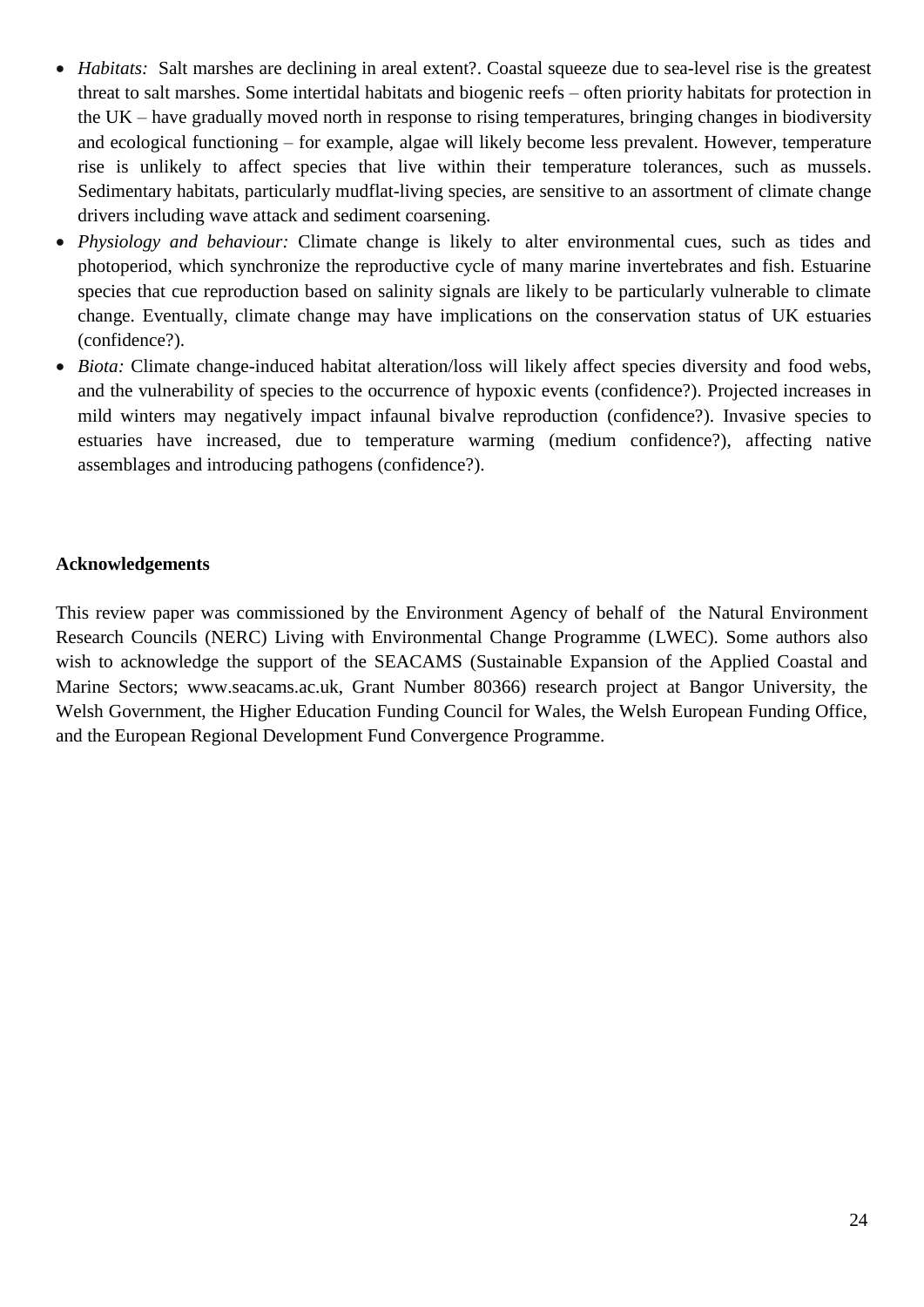#### **REFERENCES**

- ABPmer and HR Wallingford. 2007. The Estuary-Guide: A website based overview of how to identify and predict morphological change within estuaries. Website prepared for the joint Defra/EA Flood and Coastal Erosion Risk Management R&D Programme. November 2007.
- Alexandersson H, Tuomenvirta H, Schmith T, Iden K. 2000. Trends of storms in NW Europe derived from an updated pressure data set. Climate Research 14: 71-73.
- Allen RM, Buckley YM, Marshall DJ. 2008. Offspring Size Plasticity in Response to Intraspecific Competition: An Adaptive Maternal Effect across Life‐History Stages. The American Naturalist 171: 225-237.
- Allan R, Tett S, Alexander L. 2009. Fluctuations in autumn–winter severe storms over the British Isles: 1920 to present. Int. J. Climatol. 29: 357–371.
- Anger K. 2003. Salinity as a key parameter in the larval biology of decapod crustaceans Invertebr. Reprod. Dev. 43: 29–45.
- Andrews JE, Burgess D, Cave RR, Coombes EG, Jickells TD, Parkes DJ, Turner RK. 2006. Biogeochemical value of managed realignment, Humber estuary, UK. Sci. Tot. Env. 371: 19-30.
- Attrill MJ. 2002. A testable linear model for diversity trends in estuaries. J. Anim. Ecol. 71: 262–269.
- Attrill MJ, Rundle SD. 2002. Ecotone or ecocline: Ecological boundaries in estuaries. Est. Coast. Shelf Sci. 55: 929–936.
- Austin GE, Rehfisch MM. 2003. The likely impact of sea level rise on waders (Charadrii) wintering on estuaries. J. Nat. Conserv. 11: 43–58.
- Austin J, Zhang L, Jones RN, Durack P, Dawes W, Hairsine P. 2010. Climate change impact on water and salt balances: An assessment of the impact of climate change on catchment salt and water balances in the Murray-Darling Basin, Australia. Climatic change 100: 607-631.
- Asmala E, Bowers DG, Autio R, Kaartokallio H, Thomas DN. 2014. Qualitative changes of riverine dissolved organic matter at low salinities due to flocculation. Journal of Geophysical Research: Biogeosciences 119: 1919-1933.
- Balvanera P, Pfisterer AB, Buchmann N, He JS, Nakashizuka T, Raffaelli D, Schmid B. 2006. Quantifying the evidence for biodiversity effects on ecosystem functioning and services. Ecology Letters 9: 1146-56.
- Batstone C, Lawless M, Tawn J, Horsburgh K, Blackman D, McMillan A, Worth D, Laeger S, Hunt T. 2013. A UK best-practice approach for extreme sea-level analysis along complex topographic coastlines. Ocean Eng. 71: 28–39.
- Beukema J, Dekker R. 2014. Variability in predator abundance links winter temperatures and bivalve recruitment: Correlative evidence from long-term data in a tidal flat. Mar. Ecol. Prog. Ser. 513: 1-15.
- Blaber SJM, Blaber TG. 1980. Factors affecting the distribution of juvenile estuarine and inshore fish. Journal of Fish Biology 17: 143-162.
- Bijl W, Flather R, de Ronde JG, Schmith T. 1999. Changing storminess? an analysis of long-term sea level data sets. Climate Research 11: 161-172.
- Bjork M, Short F, McLeod E, Beer S. 2008. Managing seagrasses for resilience to climate change. IUCN, Gland, Switzerland.
- Booij MJ. 2005. Impact of climate change on river flooding assessed with different spatial model resolutions. J. Hydrol. 303: 176–198.
- Boorman LA. 2003. Saltmarsh Review. An overview of coastal saltmarshes, their dynamic and sensitivity characteristics for conservation and management. JNCC Report No. 334, pp. 114. ISSN 0963-8091.
- Bouma TJ, van Belzen J, Balke T, Zhu Z, Airoldi L, Blight AJ, Davies AJ, Galvan C, Hawkins SJ, Hoggart SPG, Lara JL, Losada IJ, Maza M, Ondiviela B, Skov MW, Strain EM, Thompson RC, Yang S, Zanuttigh B, Zhang L, Herman PMJ. 2014. Identifying knowledge gaps hampering application of intertidal habitats in coastal protection: Opportunities & steps to take. Coastal Engineering 87: 147-157.
- Brown J, Turrell WR, Simpson JH. 1991. Aerial surveys of axial convergent fronts in UK estuaries and the implications for pollution. Marine Pollution Bulletin 22: 397-400.
- Brown JM, Bolaños R, Souza AJ. 2014. Process contribution to the time-varying residual circulation in tidally dominated estuarine environments. Estuaries and Coasts 37: 1041-1057.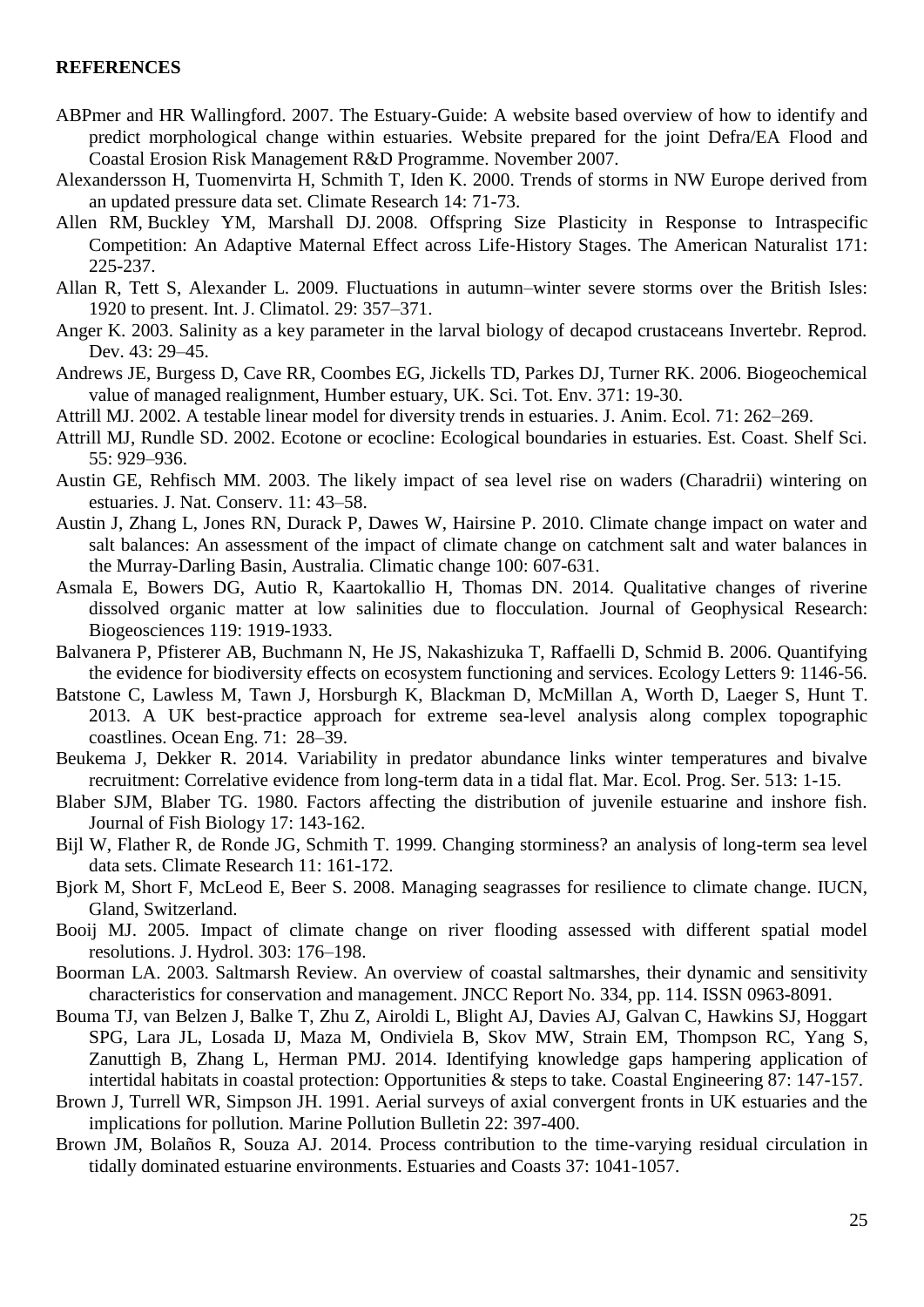- Bulling MT, Solan M, Dyson KE, Hernandez-Milian G, Luque P, Pierce GJ, Raffaelli D, Paterson DM, White PC. 2008. Species effects on ecosystem processes are modified by faunal responses to habitat composition. Oecologia 158: 511-520.
- Burt TP, Ferranti EJS. 2012. Changing patterns of heavy rainfall in upland areas: a case study from northern England. International Journal of Climatology 32: 518-532.
- Cameron WM, Pritchard DW. 1963. Estuaries. In MN Hill (editor): The Sea vol. 2, John Wiley and Sons, New York, 306-324.
- Cazenave A, Nerem RS. 2004. Present-day sea level change: observations and causes. Reviews of Geophysics 42: doi:10.1029/2003RG000139.
- CCRA (UK Climate Change Risk Assessment: Government Report). 2012. ISBN: 9780108511257.
- Chaparro OR, Segura CJ, Osores SJA, Pechenik JA, Pardo LM, Cubillos VM. 2014. Consequences of maternal isolation from salinity stress for brooded embryos and future juveniles in the estuarine directdeveloping gastropod Crepipatella dilatata. Marine Biology 161: 619-629.
- Charmantier G, Giménez L, Charmantier-Daures M, Anger K. 2002. Ontogeny of osmoregulation, physiological plasticity, and larval export strategy in the grapsid crab Chasmagnathus granulata (Crustacea, Decapoda). Mar. Ecol. Prog. Ser. 229: 185-194.
- Christierson BV, Vidal J-P, Wade SD. 2012. Using UKCP09 probablistic climate information for UK water resource planning. J. Hydrol. 424-425: 48-67.
- Church JA, White NJ, Coleman R, Lambeck K, Mitrovica JX. 2004. Estimates of the regional distribution of sea level rise over the 1950-2000 period. Journal of Climate 17: 2609-2625.
- Church JA, White NJ. 2006. A 20th Century acceleration in global sea level rise. Geophysical Research Letters 33: doi:10.1029/2005GL024826.
- Coles SG, Heffernan J, Tawn JA. 1999. Dependence measures for extreme value analysis. Extremes 2: 339-365.
- Curriero FC, Patz JA, Rose JB, Lele S. 2001. The association between extreme precipitation and waterborne disease outbreaks in the United States, 1948-1994. American journal of public health 91: 1194-1199.
- Dalrymple RW. 1992. Tidal depositional systems. In: Walker RG, James NP. (Eds.), Facies Models: Response to Sea Level Change. Geological Association of Canada, St. John's, pp. 195–218.
- Davies 1964. A morphogenic approach to world shorelines. Z. Geomorphol. 8: 27–42.
- Day JW, Pont D, Hensel PF, Ibañez C. 1995. Impacts of sea-level rise on deltas in the Gulf of Mexico and the Mediterranean: the importance of pulsing events to sustainability. Estuaries 18: 636-647.
- Debernard J, Røed LP. 2008. Future wind, wave and storm surge climate in the Northern Seas: a revisit. Tellus 60A: 427-438.
- Dickson ME, Walkden MJ, Hall JW. 2007. Systemic impacts of climate change on an eroding coastal region over the twenty-first century. Climatic Change 84: 141-166.
- Dolbeth M, Cardoso PG, Grilo TF, Bordalo MD, Raffaelli D, Pardal MA. 2011. Long-term changes in the production by estuarine macrobenthos affected by multiple stressors. Est. Coast. Shelf Sci. 92: 10-18.
- Dronkers J. 1986. Tidal asymmetry and estuarine morphology. Neth J. Sea Res. 20:117-131.
- dit Durell SELV, Stillman RA, Caldow RW, McGrorty S, West AD, Humphreys J. 2006. Modelling the effect of environmental change on shorebirds: A case study on Poole Harbour, UK. Biological Conservation 131: 459-473.
- Dyer KR. 1997. Estuaries: A physical introduction. 2nd edition. John Wiley and Sons/Wiley & Sons: Chichester. ISBN 0-471-9741-4. 195 pp.
- EA. 2011. The extent of saltmarsh in England and Wales: 2006–2009. Environment Agency, ISBN: 978-1- 84911-233-8.
- Fagherrazzi S, Kirwan ML, Mudd SM, Guntenspergen GR, Temmerman S, D'Alpaos A, van de Koppel J, Rybczyk JM, Reyes E, Craft C, Clough J. 2012. Numerical models of salt marsh evolution: ecological, geomorphic and climatic factors. Reviews of Geophysics 50: 2011RG000359.

Field C, Van Aalst M. 2014.

Forward RB, Tankersley RA, Rittschof D. 2001. Cues for Metamorphosis of Brachyuran Crabs: An Overview. American Zoologist 41: 1108-1122.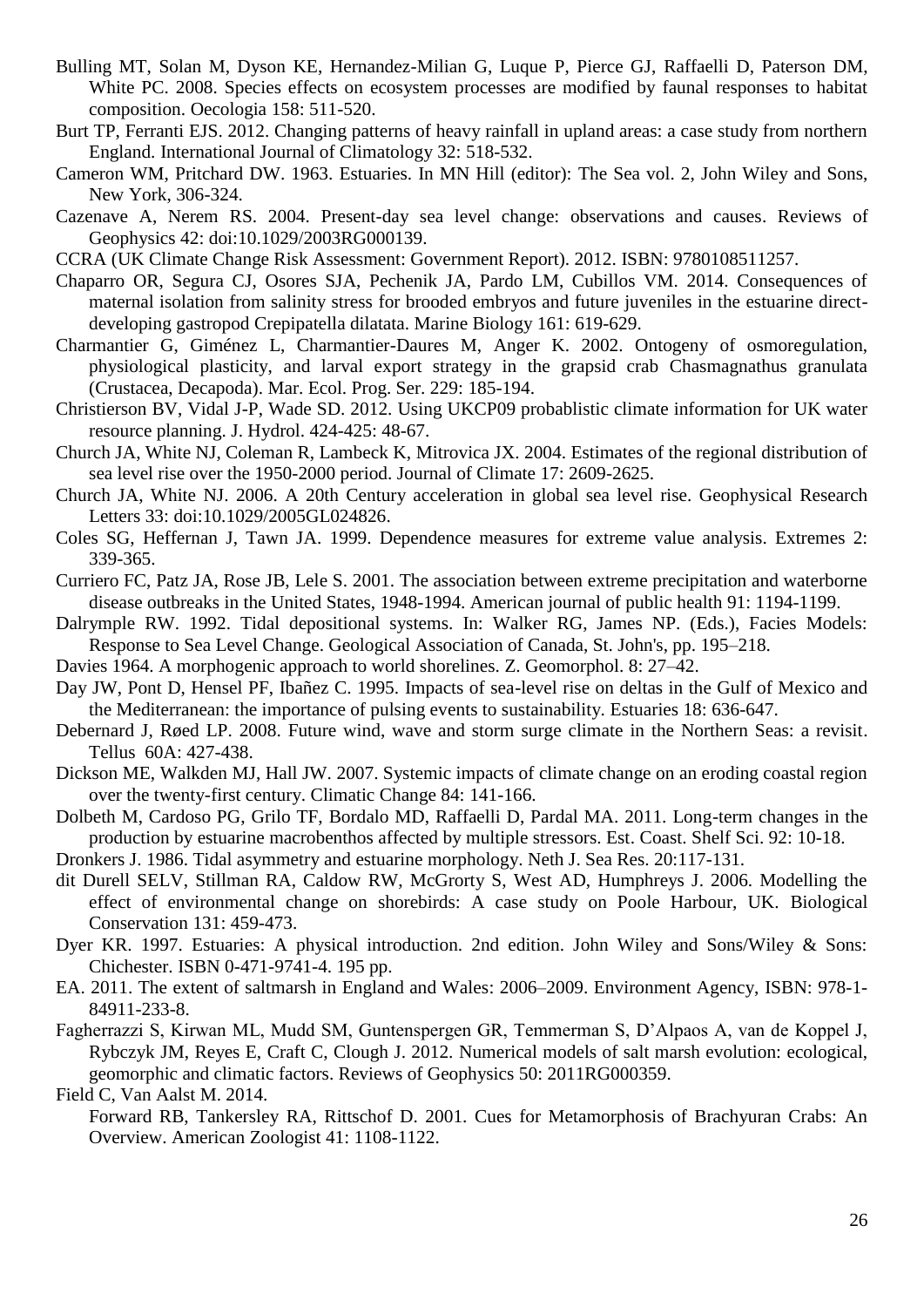- Fowler HJ, Wilby RL. 2010. Detecting changes in seasonal precipitation extremes using regional climate model projections: Implications for managing fluvial flood risk. Water Resources Research 46: doi:10.1029/2008WR007636.
- Fowler HJ, Kilsby CG. 2007. Using regional climate model data to simulate historical and future river flows in northwest England. Climatic Change 80: 337-367.
- Fox LR. 1981. Defence and dynamics in plant-herbivore systems. Am. Zool. 21: 853-86.
- French, J. (2006). Tidal marsh sedimentation and resilience to environmental change: exploratory modelling of tidal, sea-level and sediment supply forcing in predominantly allochthonous systems. *Marine Geology*, *235*(1), 119-136.
- Friedman-Huffman DE, Rose JB. 1999. The continuing threat of waterborne pathogens. Providing Safe Drinking Water in Small Systems: Technology, Operations, and Economics (1999): 11.
- Friedrichs CT, Aubrey DG. 1988 Non-linear tidal distortion in shallow well-mixed estuaries: A synthesis. Est. Coast Shelf. Sci. 27: 521-545 .
- Frost MT, Leaper R, Mieszkowska N, Moschella P, Murua J, Smyth C, Hawkins SJ. 2004. Recovery of a biodiversity action plan species in northwest England: possible role of climate change, artificial habitat and water quality amelioration. Sabellaria alveolata. English Nature.
- Fujii T, Raffaelli D. 2008. Sea-level rise, expected environmental changes, and responses of intertidal benthic macrofauna in the Humber estuary, UK. Mar. Ecol. Prog. Ser. 371: 23-35.
- Geng Q, Sugi M. 2003. Possible change of extratropical cyclone activity due to enhanced greenhouse gases and sulfate aerosols-study with a high-resolution AGCM. Journal of Climate 16: 2262-2274.
- Giménez L. 2002. Effects of prehatching salinity and initial larval biomass on survival and duration of development in the zoea 1 of the estuarine crab, Chasmagnathus granulata, under nutritional stress. J. Exp. Mar. Biol. Ecol. 270: 93-110.
- Giménez L. 2006. Phenotypic links in complex life cycles: conclusions from studies with decapod crustaceans. Int. Comp. Biol. 46: 615-622.
- Giménez L, Anger K, Torres G. 2004. Linking life history traits in successive phases of a complex life cycle: effects of larval biomass on early juvenile development in an estuarine crab Chasmagnathus granulata. Oikos 104: 570-580.
- Giménez L, Anger K. 2003. Larval performance in an estuarine crab, Chasmagnathus granulata, is a consequence of both larval and embryonic experience. Mar. Ecol. Prog. Ser. 249: 251-264.
- González-Ortegón E, Blasco J, Le Vay L, Giménez L. 2013. A multiple stressor approach to study the toxicity and sub-lethal effects of pharmaceutical compounds on the larval development of a marine invertebrate. Journal of Hazardous Materials 263: 233-238.
- González-Ortegón E, Giménez L. 2014. Environmentally mediated phenotypic links and performance in larvae of a marine invertebrate. Mar. Ecol. Prog. Ser. 502: 185-195.
- Grinsted A, Moore JC, Jevrejeva S. 2009. Reconstructing sea level from paleo and projected temperatures 200 to 2100AD. Climate Dynamics 34: 461-472.
- Gubbay S, Earll R (2010) Assessing the vulnerability of marine biodiversity in Wales to the impacts of climate change. Workshop report. CCW contract Science Report no 934, Countryside Council for Wales, Bangor.
- Hannaford, J. 2015. Climate-driven changes in UK river flows A review of the evidence. Progress in Physical Geography 39: 29-48.
- Hannaford J, Buys G. 2012. Seasonal trends in UK river flow regimes and extremes in the UK. Journal of Hydrology 475: 158-174.
- Hawkes PJ. 2008. Joint probability analysis for estimation of extremes. Journal of Hydrualic Research 46: 246-256.
- Hawkins SJ, Moore PJ, Burrows MT, Poloczanska E, Mieszkowska N, Herbert RJH, Jenkins SR, Thompson RC, Genner MJ, Southward AJ. 2008. Complex interactions in a rapidly changing world: responses of rocky shore communities to recent climate change. Climate Research 37: 123–133.
- Hawkins SJ, Sugden HE, Mieszkowska N, Moore PJ, Poloczanska E, Leaper R, Herbert RJH, Genner MJ, Moschella PS, Thompson RC, Jenkins SR, Southward AJ, Burrows MT. 2009. Consequences of climate-driven biodiversity changes for ecosystem functioning of North European rocky shores. Mar. Ecol. Prog. Ser. 396: 245–259.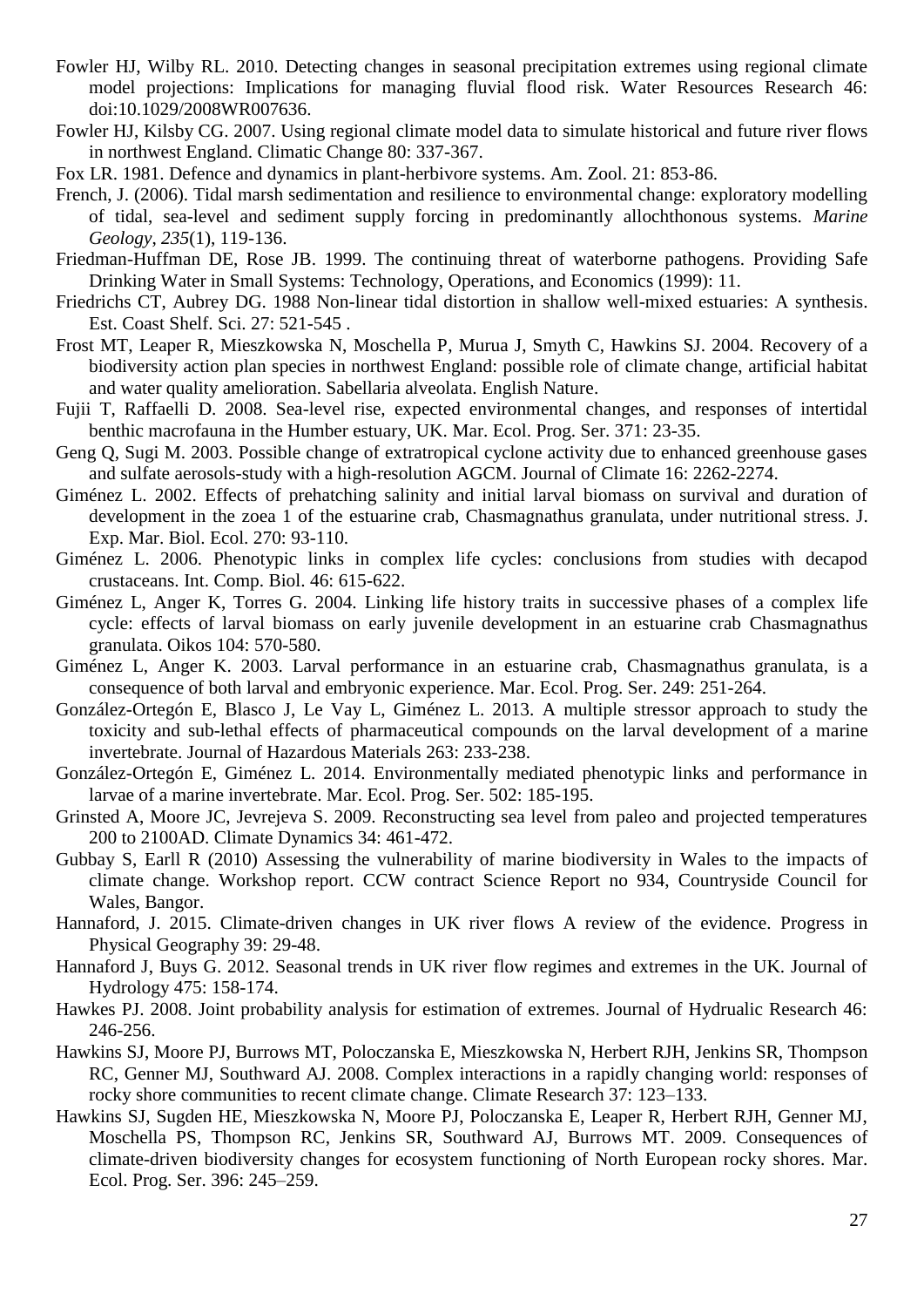- Hanson S, Nicholls R, Ranger N, Hallegatte S, Corfee-Morlot J, Herweijer C, Chateau J. 2011. A global ranking of port cities with high exposure to climate extremes. Clim. Change 104: 89-111.
- Hiddink JG and Hofstede RT. 2008. Climate induced increases in species richness of marine fishes. Global Change Biology 14: 453–460.
- Hetland RD, Geyer WR. 2004. An idealized study of the structure of long, partially mixed estuaries. J. Phys. Oceanogr. 34: 2677-2691.
- Hough AR, Naylor E. 1991. Field studies on retention of the planktonic copepod Eurytemora affinis in a mixed estuary. Mar. Ecol. Prog. Ser. 76: 115-122.
- Howlett ER, Bowers DG, Malarkey J, Jago CF. 2015. Stratification in the presence of an axial convergent front: Causes and implications. Est. Coast. Shelf Sci. 161: 1-10.
- Howard T, Lowe J, Horsburgh K. 2010. Interpreting century-scale changes in North Sea storm surge climate derived from coupled model simulations. Journal of Climate 23: 6234–6247.
- Howsen C. 2009. Intertidal SAC monitoring, Camarthen Bay and Estuaries SAC. CCW Marine Monitoring Report no 79, Countryside Council for Wales, Bangor.
- Huang G, Zhou J, Lin B, Chen Q, Falconer R. 2013. Distributed Numerical Hydrological and Hydrodynamic Modelling for Large River Catchment. Proceedings of the 35th IAHR World Congress: 2420-2431.
- IPCC. 2007. Synthesis Report: Contribution of Working Groups I, II and III to the fourth assessment report of the intergovernmental panel on climate change, IPCC Geneva, 104pp.
- IPCC. 2013. Summary for Policymakers. In: Climate Change 2013: The Physical Science Basis. Contribution of Working Group I to the Fifth Assessment Report of the Intergovernmental Panel on Climate Change [Stocker TF, Qin D, Plattner G-K, Tignor M, Allen SK, Boschung J, Nauels A, Xia Y, Bex V, Midgley PM (eds.)]. Cambridge University Press, United Kingdom and New York, NY, USA
- Ittekkot V. 1988. Global trends in the nature of organis matter in river suspensions, Nature 332: 436-438.
- Jackson AC, McIlvenny J. 2011. Coastal squeeze on rocky shores in northern Scotland and some possible ecological impacts. Journal of Experimental Marine Biology and Ecology 400: 314-321.
- Jarvie HP, Jickells TD, Skeffington RA, Withers PJA. 2012. Climate change and coupling of macronutrient cycles along the atmospheric, terrestrial, freshwater and estuarine continuum. Sci. Total Environ. 434: 252-258.
- Jenkins GJ, Perry MC, Prior MJO. 2008. The climate of the United Kingdom and recent trends. Met Office Hadley Centre, Exeter, UK.
- Jenkins G, Murphy J, Sexton D, Lowe J. 2009. UK Climate Projections: Briefing Report. Met Office Hadley Centre. http://ukclimateprojections.defra.gov.uk/.
- Jenkins GP, Spooner D, Conron S, Morrongiello JR. 2015. Differing importance of salinity stratification and freshwater flow for the recruitment of apex species of estuarine fish. Mar. Ecol. Prog. Ser. 523: 125-144.
- Jensen N, Allen RM, Marshall DJ. 2014. Adaptive maternal and paternal effects: gamete plasticity in response to parental stress. Functional Ecology 28: 724-733.
- Jevrejeva S, Moore JC, Grinsted A. 2010. How will sea level respond to changes in natural and anthropogenic forcings by 2100? Geophysical Research Letters 37: doi:10.1029/2010GL042947.
- Jickells T, Andrews J, Samways G, Sanders R, Malcolm S, Sivyer D, Parker R, Nedwell D, Trimmer M, Ridgway J. 2000. Nutrient fluxes through the Humber estuary-Past, present and future. AMBIO: A Journal of the Human Environment 29: 130-135.
- Jones D, Bain V, Dawson S, Watt T. 2011. Assessing the vulnerability of marine biodiversity in Wales to the impacts of climate change. Workshop report. CCW contract Science Report no 934, Countryside Council for Wales, Bangor.
- Jones MR, Fowler HJ, Kilsby CG, Blenkinsop S. 2013. An assessment of changes in seasonal and annual extreme rainfall in the UK between 1961 and 2009. International Journal of Climatology 33: 1178-1194.
- Jonkman SN, Maaskant B, Boyd E, Levitan ML. 2009. Loss of life caused by the flooding of New Orleans after Hurricane Katrina: Analysis of the relationship between flood characteristics and mortality. Risk Analysis 29: 676-698.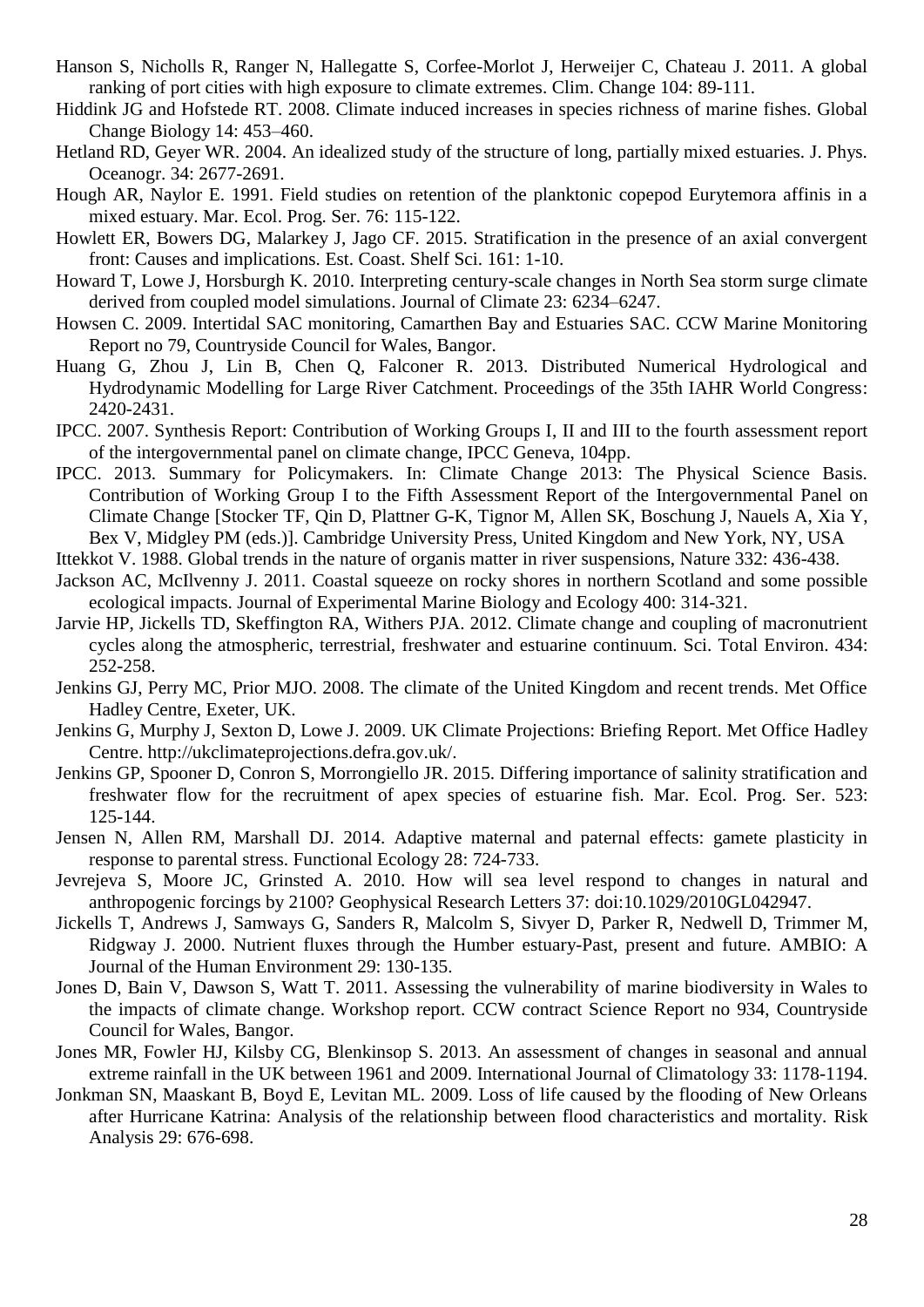- Kaiser MJ, Attrill MJ, Jennings S, Thomas DN, Barnes DKA, Brierley AS, Hiddink JG, Kaartokallio H, Polunin NVC, Raffaelli DG. 2005. Marine Ecology, processes, systems and impacts. Oxford University Press, Oxford.
- Keef C, Svensson C, Tawn JA. 2009. Spatial dependence in extreme river flows and precipitation for Great Britain. Journal of Hydrology 378: 240-252.
- Kennish MJ. 2002. Environmental threats and environmental future of estuaries. Environmental Conservation 29: 78-107.
- Kimmerer WJ. 2002. Effects of freshwater flow on abundance of estuarine organisms: Physical effects or trophic linkages? Mar. Ecol. Prog. Ser. 243: 39-55.
- King DA. 2004. Climate change science: adapt, mitigate, or ignore? Science 303: 176-177.
- Kingsford MJ, Leis JM, Shanks A, Lindeman KC, Morgan SG, Pineda J. 2002. Sensory environments, larval abilities and local self-recruitment. Bulletin of Marine Science, 70: 309-340.
- Kirby R. 2010. Distribution, transport and exchanges of fine sediment, with tidal power implications: Severn Estuary, UK. Marine pollution bulletin 61: 21-36.
- Kranenburg C. 1986. A time scale for long-term salt intrusion in well-mixed estuaries. J. Phys. Oceanogr. 16: 1329-1332.
- Lanzoni S, Seminara G. 1998. On tide propagation in convergent estuaries. J Geophys. Res. 103: 30793-30812.
- Lawrence AJ, Soame JM. 2004. The effects of climate change on the reproduction of coastal invertebrates. Ibis 146: 29-39.
- Lee SY, Dunn RJK, Young RA, Connolly RM, Dale PER, Dehayr R, Lemckert CJ, Mckinnon S, Po Well B, Teasdale PR, Welsh DT. 2006. Impact of urbanization on coastal wetland structure and function. Austral Ecology 31: 149-163.
- Lenihan HS, Peterson CH, Kim SL, Conlan KE, Fairey R, McDonald C, Grabowski JH, Oliver JS. 2003. Variation in marine benthic community composition allows discrimination of multiple stressors. Mar. Ecol. Prog. Ser. 261: 63-73.
- Lewis M, Horsburgh K, Bates P, Smith R. 2011. Quantifying the uncertainty in future coastal flood risk estimates for the UK. Journal of Coastal Research 27: 870-881.
- Lewis M, Bates P, Horsburgh K, Neal J, Schumann G. 2013. A storm surge inundation model of the northern Bay of Bengal using publicly available data. Quarterly Journal of the Royal Meteorological Society 139: 358-369.
- Lipp EK, Kurz R, Vincent R, Rodriguez-Palacios C, Farrah SR, Rose JB. 2001. The effects of seasonal variability and weather on microbial fecal pollution and enteric pathogens in a subtropical estuary. Estuaries 24: 266-276.
- Lipp EK, Huq A, Colwell R. 2002. Effects of global climate on infectious disease: The cholera model. Clin. Microbiol. Rev. 15: 757-770.
- Lowe JA, Gregory JM. 2006. The effects of climate change on storm surges around the United Kingdom. Philosophical Transactions of the Royal Society of London A 363: 1313-1328.
- Lowe JA, Gregory JM, Flather R 2001. Changes in the occurrence of storm surges around the United Kingdom under a future climate scenario using a dynamic storm model driven by the Hadley Centre climate models. Climate Dynamics 18: 179-188.
- Lowe JA, Howard TP, Padaens A, Tinker J, Holt J, Wakelin S, Milne G, Leake J, Wolf J, Horsburgh K. 2009. UK Climate change projections science report: Marine and coastal projections. Met Office, Hadley Centre, Exeter.
- MacCready P. 1998. Estuarine adjustment to changes in river flow and tidal mixing. J. Phys. Oceanogr. 29: 708-726.
- Maier G, Glegg, Gillian A, Tappin AD, Worsfold PJ. 2009. The use of monitoring data for identifying factors influencing phytoplankton bloom dynamics in the eutrophic Taw Estuary, SW England. Marine Pollution Bulletin 58: 1007-1015.
- Malham SK, Rajko-Nenow P, Howlett E, Tuson KE, Perkins TL, Pallett DW, Wang H, Jago CF, Jones DL, McDonald JE. 2014. The interaction of human microbial pathogens, particulate material and nutrients in estuarine environments and their impacts on recreational and shellfish waters. Environ. Sci.: Processes Impacts 16: 2145.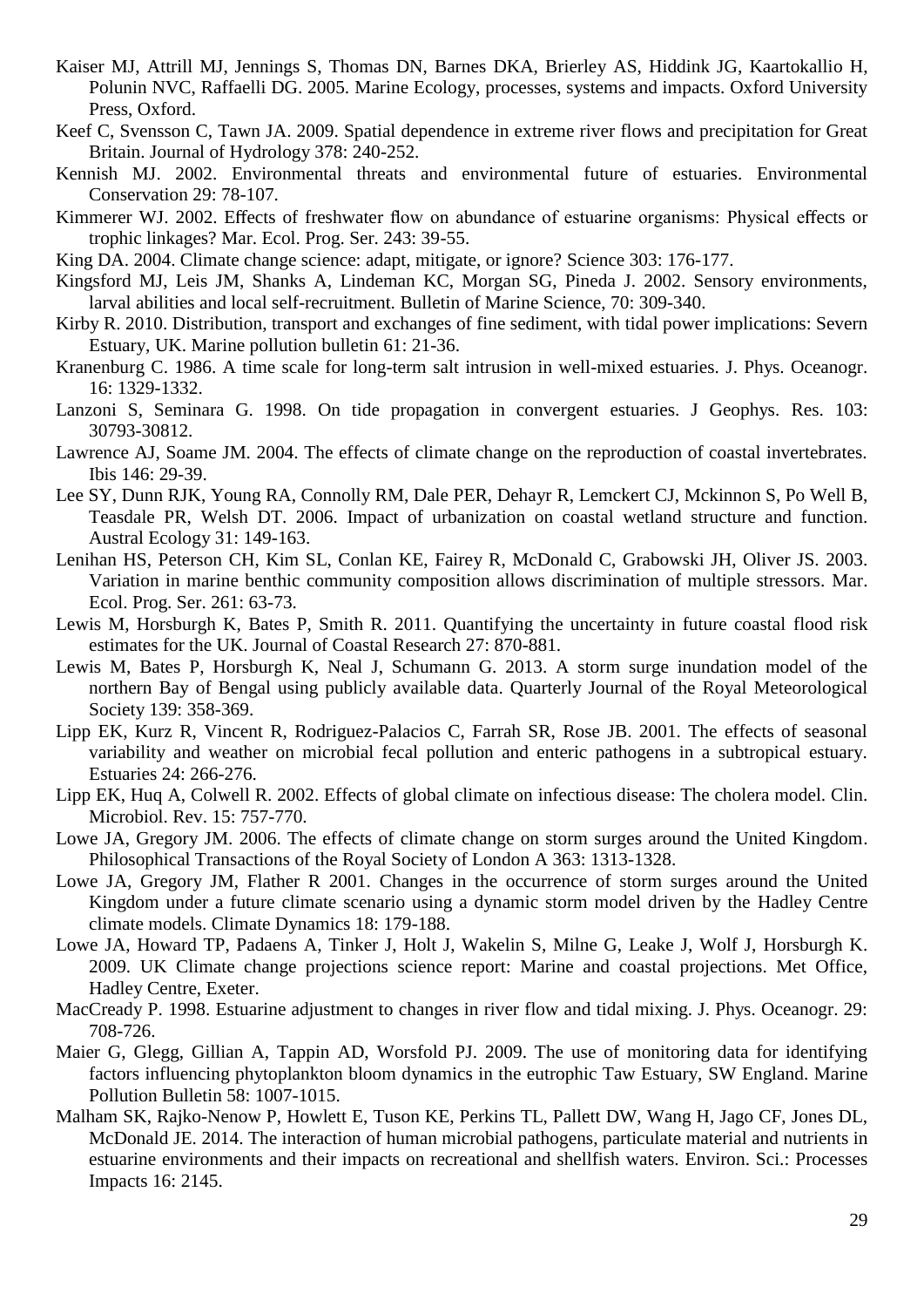- Marani M, D'Alpaos A, Lanzoni S, Carniello L, Rinaldo A. 2007. Biologically-controlled multiple equilibria of tidal landforms and the fate of the Venice lagoon. Geophys. Res. Lett. 34: L1140
- Marques A, Nunes ML, Moore SK, Strom MS. 2010. Climate change and seafood safety: Human health implications. Food Research International 43: 1766-1779.
- Maskell J, Horsburgh K, Lewis M, Bates P. 2013. Investigating River-Surge Interaction in Idealised Estuaries. Journal of Coastal Research 30: 248-259.
- McCabe GJ, Clark MP, Serreze MC. 2001. Trends in Northern Hemisphere surface cyclone frequency and intensity. Journal of Climate 14: 2763-2768.
- Mcinnes KL, Walsh KJE, Hubbert GD, Beer T. 2003. Impact of sea-level rise and storm surges on a coastal community. Natural Hazards 30: 187-207.
- McLachlan A, Brown A. 2006. The ecology of sandy shores. Academic Press, Amsterdam
- McMellor S, Underwood GJC. 2014. Water policy effectiveness: 30 years of change in the hypernutrified Colne Estuary, England. Mar. Pollut. Bull. 81: 200-209.
- McMichael AJ, Woodruff RE, Hales S. 2006. Climate change and human health: Present and future risks. Lancet 367: 859-869.
- Menendez M, Woodworth PL. 2010. Changes in extreme high water levels based on a quasi-global tidegauge dataset. Journal of Geophysical Research 115: C10011.
- Mieszkowska N, Firth L, Bentley M. 2013. Impacts of climate change on intertidal habitats. Marine climate change impacts partnership: Scientific review 2013: 180-190.
- Milne FD, Dong P, Davidson M. 2012. Natural variability and anthropogenic effects on the morphodynamics of a beach-dune system at Montrose Bay, Scotland. J. Coast. Res. 28: 375-388.
- Moksnes P-O, Tryman HCK, Hordoir R, Jonsson PR. 2014. Larval behavior and dispersal mechanisms in shore crab larvae (Carcinus maenas): Local adaptations to different tidal environments? Limnology and Oceanography 59: 588-602.
- Moore RD, Wolf J, Souza AJ, Flint SS. 2009. Morphological evolution of the Dee Estuary, Eastern Irish Sea, UK: A tidal asymmetry approach. Geomorphology 103: 588-596.
- Morgan B, Rate AW, Burton ED. 2012. Water chemistry and nutrient release during the resuspension of FeS-rich sediments in a eutrophic estuarine system. Sci. Tot. Env. 432: 47-56.
- Murphy DM, Forster PM. 2010. On the accuracy of deriving climate feedback parameters from correlations between surface temperature and outgoing radiation. Journal of climate 23: 4983-4988.
- Murray AB, Knaapen MAF, Tal M, Kirwan ML. 2008, Biomorphodynamics: Physical-biological feedbacks that shape landscapes. Water Resour. Res. 44: W11301.
- Najjar RG, Pyke CR, Adams MB, Breitburg D, Hershner C, Kemp M, Howarth R, Mulholland MR, Paolisso M, Secor D, Sellner K, Wardrop D, Wood R. 2010. Potential climate-change impacts on the Chesapeake Bay. Est. Coast. Shelf Sci. 86: 1-20.
- Herman PMJ, Middelburg JJ, Van De Koppel J, Heip CHR. 1999. Ecology of estuarine macrobenthos. Advances in Ecological Research; Estuaries Book Series: Advances in Ecological Research 29: 195- 289
- Nicholls RJ, Hoozemans FMJ, Marchand M. 1999. Increasing flood risk and wetland losses due to global sea-level rise: Regional and global analyses. Global Environmental Change-Human and Policy Dimensions 9: S69-S87.
- Nicholls RJ, Marinova N, Lowe JA, Brown S, Vellinga P, de Gusmão D, Hinkel J. 2011. Sea-level rise and its possible impacts given a 'beyond 4 degrees C world' in the twenty-first century. Phil. Trans. R. Soc. A 369: 161-181.
- Nicholls RJ, Townend IH, Bradbury AP, Ramsbottom D, Day SA. 2013. Planning for long-term coastal change: Experiences from England and Wales. Ocean Engineering 71: 3-16.
- Nixon S, Oviatt C. 1986. Nutrients and the productivity of estuarine and coastal marine ecosystems. J. Limnol. Soc. Southern Africa 12: 1-2.
- Nunes RA, Simpson JH. 1985. Axial convergence in a well-mixed estuary. Est. Coast. Shelf Sci. 20: 637-649.
- Orford JD, Pethick JS. 2006 Challenging assumptions of coastal habitat formation in the 21st century. Earth Surface Processes and Landforms 31: 1625-42.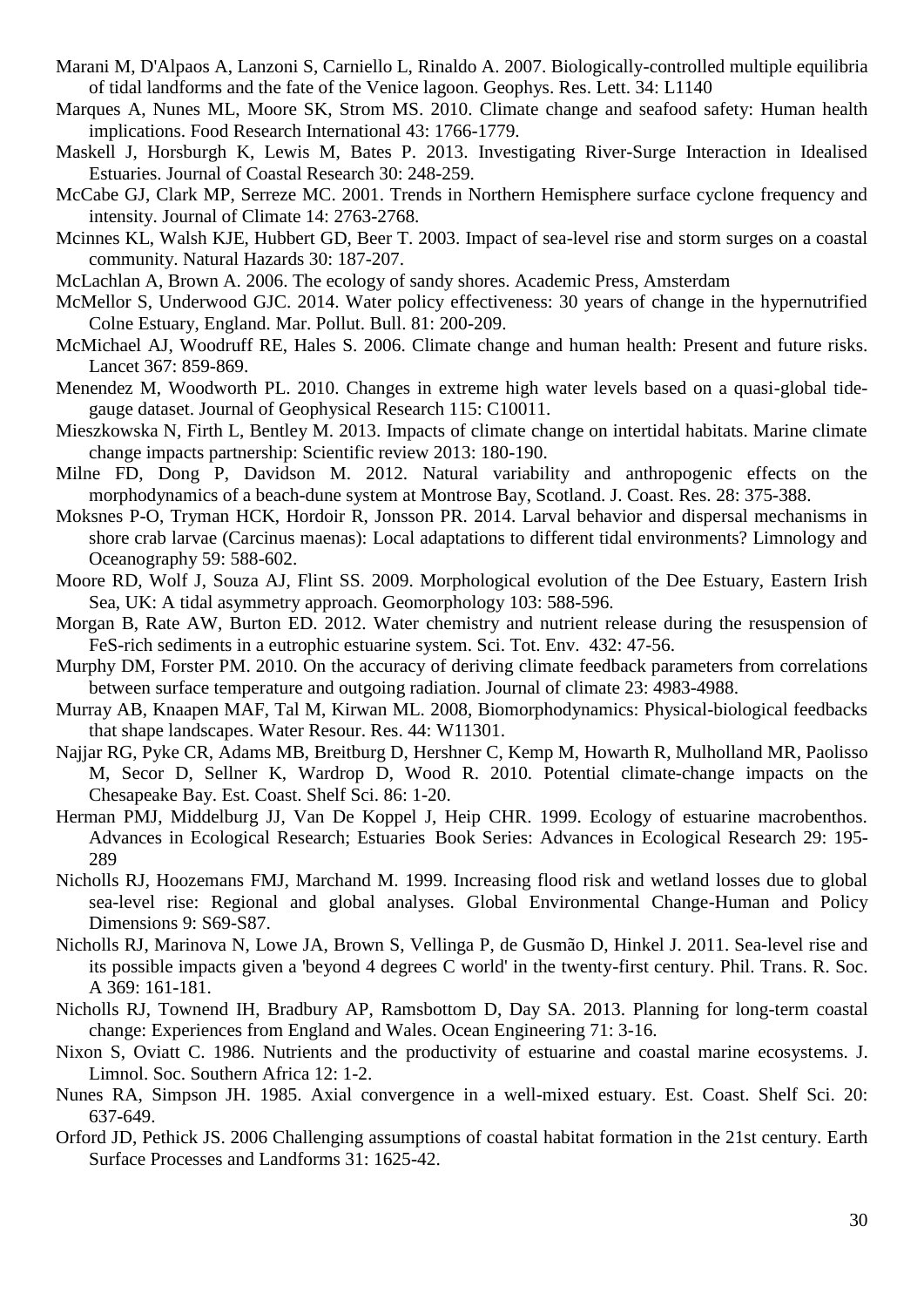- Paciorek CJ, Risbey JS, Ventura V, Rosen RD. 2002. Multiple indices of Northern Hemisphere cyclone activity, winters 1949-99. Journal of Climate 15: 1573-1590.
- Palmer MR, Polton JA. 2011. A strain induced freshwater pump in the Liverpool Bay ROFI. Ocean Dynamics 61: 1905-1915.
- Perciasepe R. 1998. EPA: Ocean protection challenges 'Daunting but manageable'. Sea Technology 39: 25-29.
- Philippart CJM, van Aken HM, Beukema JJ, Bos OG, Cadée GC, Dekker R. 2003. Climate-related changes in recruitment of the bivalve Macoma balthica. Limnol Oceanogr. 48: 2171–2185.
- Pingree RD, Griffiths DK. 1979. Sand transport paths around the British Isles resulting from M2 and M4 tidal interactions. Journal of the Marine Biological Association of the United Kingdom 59: 497-513.
- Power M, Attrill MJ, Thomas RM. 2000. Environmental factors and interactions affecting the temporal abundance of juvenile flatfish in the Thames Estuary. J Sea Res 43: 135-149.
- Prandle D. 2009. Estuaries: Dynamics, mixing, sedimentation, and morphology. University Press, Cambridge.
- Prime T, Brown JM, Plater AJ. 2015. Physical and economic impacts of sea-level rise and low probability flooding events on coastal communities. PLOS ONE 10: e0117030.
- Prudhomme C, Davies H, 2009. Assessing uncertainties in climate change impact analyses on the river flow regimes in the UK. Part 2: future climate. Clim. Change 93: 197-222.
- Prudhomme C, Dadson S, Morris D, Williamson J, Goodsell G, Crooks S, Boelee L, Davies H, Buys G, Lafon T, Watts G. 2012. Future flows Climate: An ensemble of 1-km climate change projections for hydrological application in Great Britain. Earth Syst. Sci. Data 4: 143-148.
- Przeslawski R, Byrne M, Mellin C. 2015. A review and meta-analysis of the effects of multiple abiotic stressors on marine embryos and larvae. Global Change Biology 21: 2122-2140.
- Pye K, Blott SJ. 2006. Coastal processes and morphological change in the Dunwich-Sizewell area, Suffolk, UK. J. Coast. Res. 22: 453-473.
- Pye K, Blott SJ. 2014. The geomorphology of UK estuaries: The role of geological controls, antecedent conditions and human activities. Est. Coast. Shelf Sci. 150: 196-214.
- Quinn ND, Bates PD, Siddall M. 2013. The contribution to future flood risk in the Severn Estuary from extreme sea level rise due to ice sheet mass loss. J. Geo. Res. 118: 5887–5898.
- Quinn ND, Lewis M, Wadey M, Haigh I. 2014. Assessing the variability in extreme storm-tide time-series for coastal flood risk assessment. J. Geo. Res. 119: 4983-4998.
- Queiroga H, Blanton J. 2005. Interactions between behaviour and physical forcing in the control of horizontal transport of decapod crustacean Larvae. Advances in Marine Biology 47: 107-214.
- Rabalais NN, Turner RE, Diaz RJ, Justic D. 2009. Global change and eutrophication of coastal waters. ICES J. Mar. Sci. 66: 1528-1537.
- Rahmstorf S. 2007. A semi-empirical approach to projecting future sea level rise, Science 315: 368–370
- Rey F, Neto GMS, Rosa R, Queiroga H, Calado R. 2015. Laboratory trials reveal that exposure to extreme raining events prior to metamorphosis affect the post-settlement performance of an estuarine crab. Est. Coast. Shelf Sci. 154: 179-183.
- Robins PE, Davies AG. 2010. Morphological controls in sandy estuaries: the influence of tidal flats and bathymetry on sediment transport, Ocean Dynamics 60: 503-517.
- Robins PE, Elliott AJ. 2009. The internal tide of the Gareloch, A Scottish fjord. Estuarine, Coastal and Shelf Science 81: 130-142.
- Robins PE, Neill SP, Giménez L. 2012 A numerical study of marine larval dispersal in the presence of an axial convergent front. Estuarine, Coastal and Shelf Science 100: 172-185.
- Robins PE, Lewis MJ, Simpson JH, Howlett ER, Malham SK. 2014. Future variability of solute transport in a macrotidal estuary, Estuarine, Coastal and Shelf Science 151: 88-99.
- Robins PE, Neill SP, Lewis MJ, Ward SL. 2015. Characterising the spatial and temporal variability of the tidal-stream energy resource over the northwest European shelf seas. Applied Energy 147: 510-522.
- Rose JB, Epstein PR, Lipp EK, Sherman BH, Bernard SM, Patz JA. 2001. Climate variability and change in the United States: Potential impacts on water- and foodborne diseases caused by microbiologic agents. Environmental Health Perspectives 109: 211-221.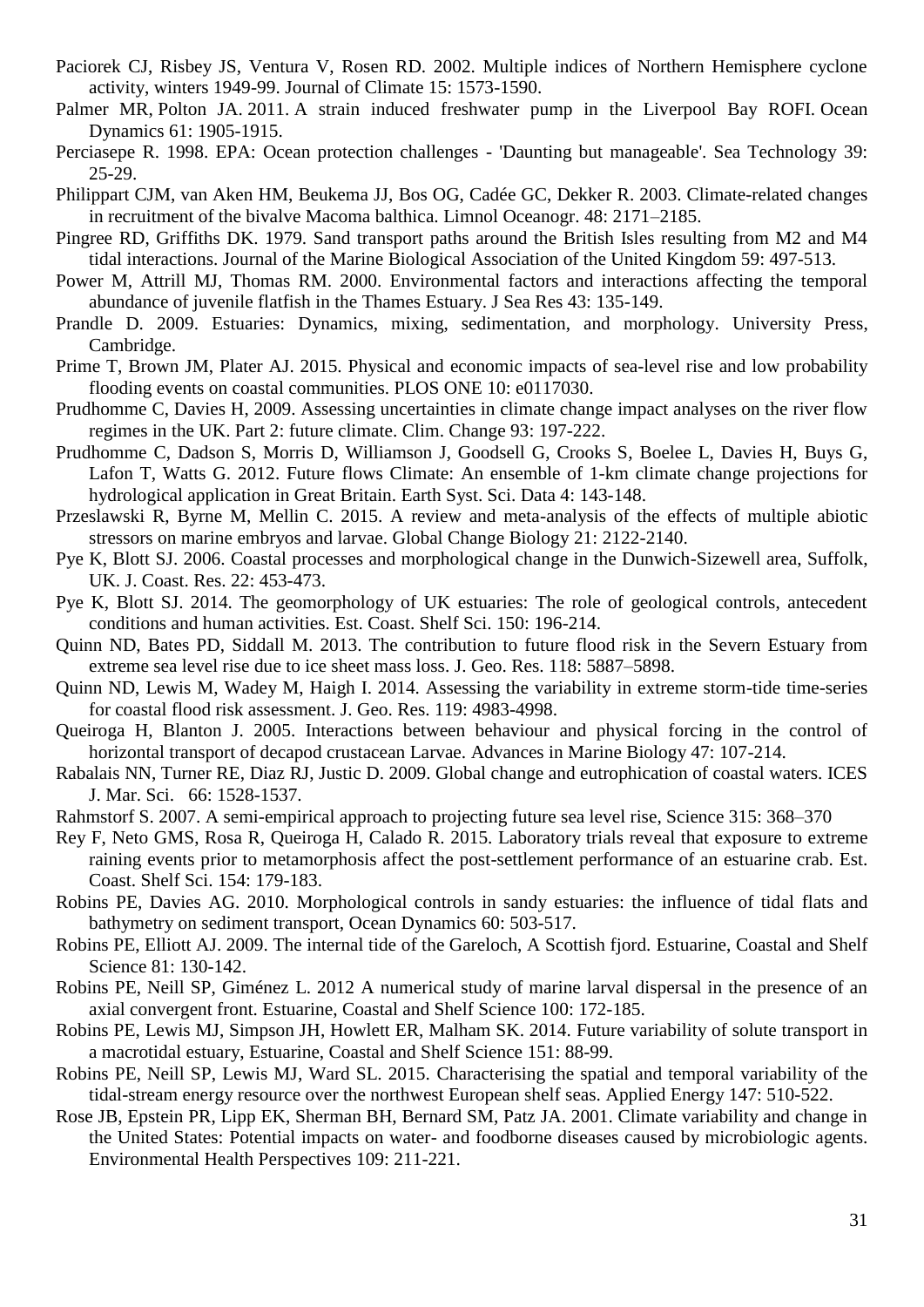- Rose JB. 2005. Identification and characterization of biological risks for water. Management of Intentional and Accidental Water Pollution. Springer Netherlands, 2006. 85-101.
- Rossington SK, Nicholls RJ, Knaapen MAF, Wang ZB. 2007. Morphological behaviour of UK estuaries under conditions of accelerating sea-level rise. In, River, coastal and estuarine morphodynamics, Enchede, Netherlands.
- Samuels PG, Burt N. 2002. A new joint probability appraisal of flood risk, Proceeding of International Civil Engineering – Water and Marine Engineering 154: 109-115
- Senior CA, Jones RG, Lowe JA, Durman CF, Hudson D. 2002. Predictions of extreme precipitation and sealevel rise under climate change. Phil. Trans. R. Soc. 360: 1301-1311.
- Shanks A. 1995. Mechanisms of cross-shelf dispersal of larval invertebrates and fish, p. 323–367. In L. McEdward [ed.], Ecology of marine invertebrate larvae. CRC Press.
- Shennan I, Horton B. 2002. Holocene land and sea level changes in Great Britain. Journal of Quaternary Science 17: 511-526.
- Shennan I, Milne G, Bradley S. 2012. Late Holocene vertical land motion and relative sea-level changes: lessons from the British Isles. Journal of Quaternary Science 27: 64-70.
- Short FT, Wyllie-Echeverria S. 1996. Natural and human-induced disturbance of seagrasses. Environmental Conservation 23: 17-27
- Simpson JH, Vennell R, Souza AJ. 2001. The salt fluxes in a tidally energetic estuary. Estuar. Coast. Shelf Sci. 52: 131-142.
- Smith PM, Dixon ROD, Cochrane MP. 2002. Plant life of Edinburgh and the Lothians. Edinburg University Press, Edinburgh.
- Smith A, Bates P, Freer J, Wetterhall F. 2013. Future flood projection: Investigating the application of climate models across the UK. Hydrological Process 28: 2810-2823.
- Sokolova IM, Portner HO. 2007. The role of thermal environment in stress adaptation and tolerance: Integration of multiple stressors. Journal of Thermal Biology 32: 117.
- Soulsby RL. 1997. Dynamics of marine sands: A manual for practical applications. Telford, London, p 249.
- Stachel B, Götz R, Herrmann T, Krüger F, Knoth W, Päpke O, Rauhut U, Reincke H, Schwartz R, Steeg E, Uhlig S. 2004. The Elbe flood in August 2002 - Occurrence of polychlorinated dibenzo-p-dioxins, polychlorinated dibenzofurans (PCDD/F) and dioxin-like PCB in suspended particulate matter (SPM), sediment and fish. Water Sci. Technol. 50: 309-16.
- Statham PJ. 2012. Nutrients in estuaries An overview and the potential impacts of climate change. Science of the Total Environment 434: 213-227.
- Struyf E, Damme SV, Meire P. 2004. Possible effects of climate change on estuarine nutrient fluxes: A case study in the highly nitrified Schelde estuary (Belgium, The Netherlands). Estuar. Coast. Shelf Sci. 52: 131-142.
- Svensson C, Jones DA. 2002. Dependence between extreme sea surge, river flow and precipitation in eastern Britain. International Journal of Climatology 22: 1149-1168.
- Svensson C, Jones DA. 2004. Dependence between sea surge, river flow and precipitation in south and west Britain. Hydrology and Earth System Sciences 8: 973-992.
- Svensson C, Jones DA. 2006. Joint probability: Dependence between sea surge, river flow and precipitation: A study in south west Britain. R&D Technical Report FD2308/TR3, DEFRA.
- Tappin AD. 2002. An examination of the fluxes of nitrogen and phosphorus in temperate and tropical estuaries: Current estimates and uncertainties. Estuar. Coast. Shelf Sci. 55: 885-901.
- Thompson RC, Crowe TP, Hawkins SJ. 2002. Rocky intertidal communities: Past environmental changes, present status and predictions for the next 25 years. Environmental Conservation 29: 168-191.
- Torres G, Giménez L, Anger K. 2011. Growth, tolerance to low salinity, and osmoregulation in decapod crustacean larvae. Aquatic Biology 12: 249-260.
- Uncles RJ. 2003. From catchment to coastal zone: Examples of the application of models to some long-term problems. Science of the Total Environment 314: 567-588.
- Uncles RJ, Stephens JA, Harris C. 2014. Freshwater, tidal and wave influences on a small estuary. Estuar. Coast. Shelf Sci. 150: 252-261.
- Van-Rijn L. 1993. Principles of sediment transport in rivers, estuaries, and coastal seas. Amsterdam, Aqua Publications.